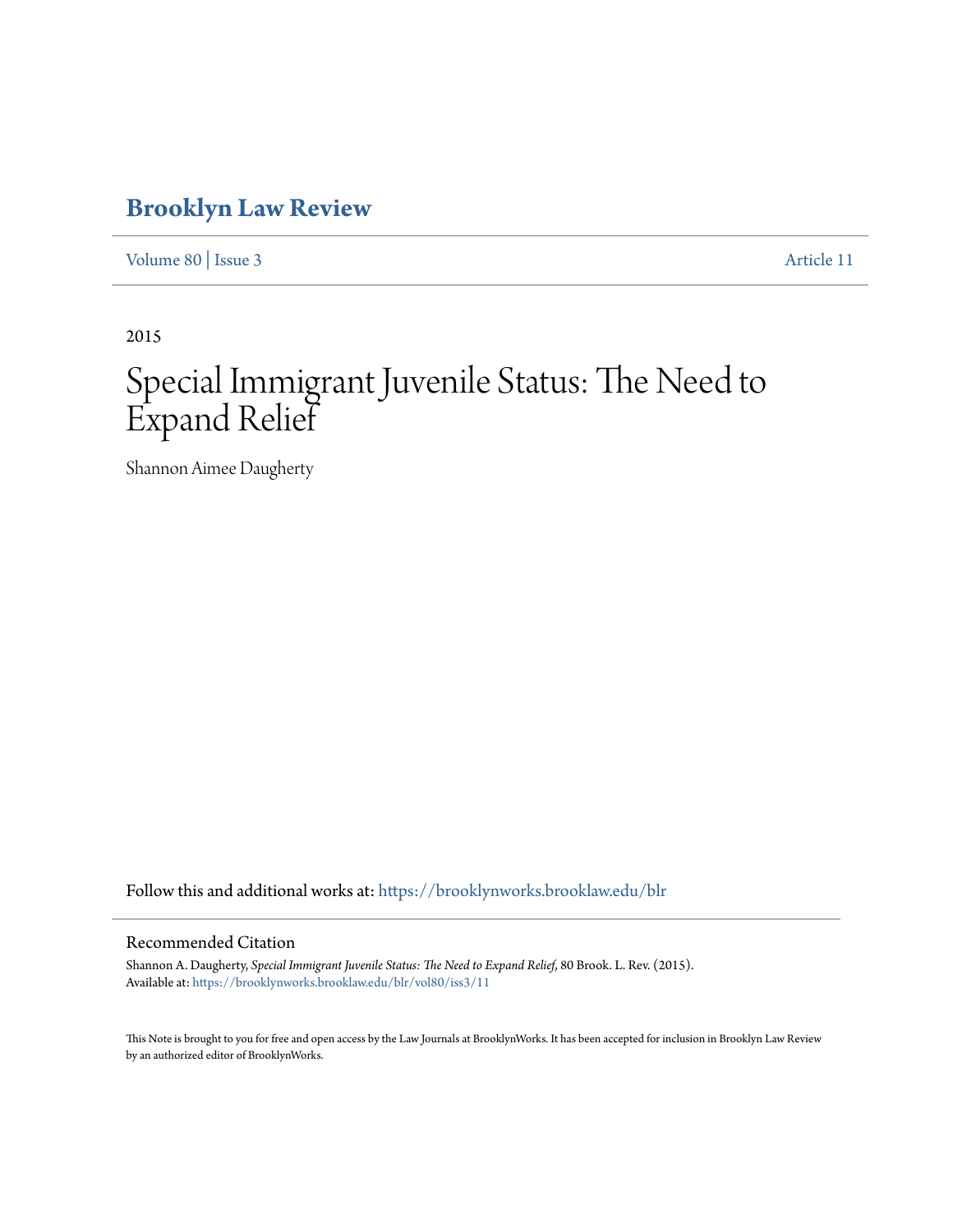# Special Immigrant Juvenile Status

# THE NEED TO EXPAND RELIEF

#### INTRODUCTION

The Immigration Nationality  $Act<sup>1</sup>$  (INA) has a long history of failing to provide special relief or, at a minimum, special consideration for child immigrants.<sup>2</sup> Criticism of the immigration system reached new levels of concern in the last year as the number of undocumented minors crossing the southern border of the United States significantly increased.<sup>3</sup> Special Immigrant Juvenile Status (SIJS) provides children under the age of 21 with the opportunity to apply for status as a Legal Permanent Resident<sup>4</sup> (LPR).<sup>5</sup> SIJS represents the first and to date only "child-centered" immigration remedy incorporating the traditional "best interest" standard applied in proceedings related to children.<sup>6</sup>

<sup>4</sup> Lawful Permanent Residence provides a path to citizenship and is colloquially referred to as a "green card." *Green* Card, U.S. CITIZENSHIP AND IMMIGRATION SERVICES, http://www.uscis.gov/greencard (last updated May 13, 2011).

<sup>5</sup> Wendi J. Adelson, *Case of the Eroding Special Immigrant Juvenile Statue*, 18 J. TRANSNAT'<sup>L</sup> L & POL'<sup>Y</sup> 65, 76 (2008) (noting that SIJS relief is especially coveted because it allows for instantaneous application for LPR status upon receipt of the SIJS visa, whereas, many immigration relief options require a significant waiting period between obtaining certification and adjusting to status as a LPR).

<sup>6</sup> David B. Thronson, *Kids will be Kids? Reconsidering Conception of Children's Rights Underlying Immigration Law*, 63 OHIO ST. L. J. 979, 1008 (2002) [hereinafter Thronson, *Kids*]; David B. Thronson, *You Can't Get Here From Here: Toward a More Child-Centered Immigration Law*, 14 VA. J. SOC. POL'<sup>Y</sup> & L. 58, 68 n.41 (2006) [hereinafter Thronson, *You Can't Get Here From Here*].

<sup>&</sup>lt;sup>1</sup> The INA was the first consolidated immigration legislation enacted in 1952. Prior to the INA, immigration law was not organized into one cohesive code section. Immigration and Nationality Act, Pub. L. No. 82-414, 66 Stat. 163 (1952) (codified as 8 U.S.C. § 1158).

<sup>2</sup> David B. Thronson, *Entering the Mainstream: Making Children Matter in Immigration Law*, 38 FORDHAM URB. L.J. 393, 393 (2010).

<sup>3</sup> Julia Preston, *Rush to Deport Young Migrants Could Trample Asylum Claims*, N.Y. TIMES (July 20, 2014), *available at* http://www.nytimes.com/2014/07/ 20/us/rush-to-deport-young-migrants-could-trample-asylum-claims-.html?\_r=0 (noting that between October of 2013 and July of 2014, 57,000 undocumented minors have crossed the border, marking a 92% increase from prior years); Kirk Semple, *Youths Facing Deportation to Be Given Legal Counsel*, N.Y. TIMES (June 6, 2014), *available at* http://www.nyti mes.com/2014/06/07/us/us- to- provide- lawyers- for - children- facingdeportation.html ?emc=eta1.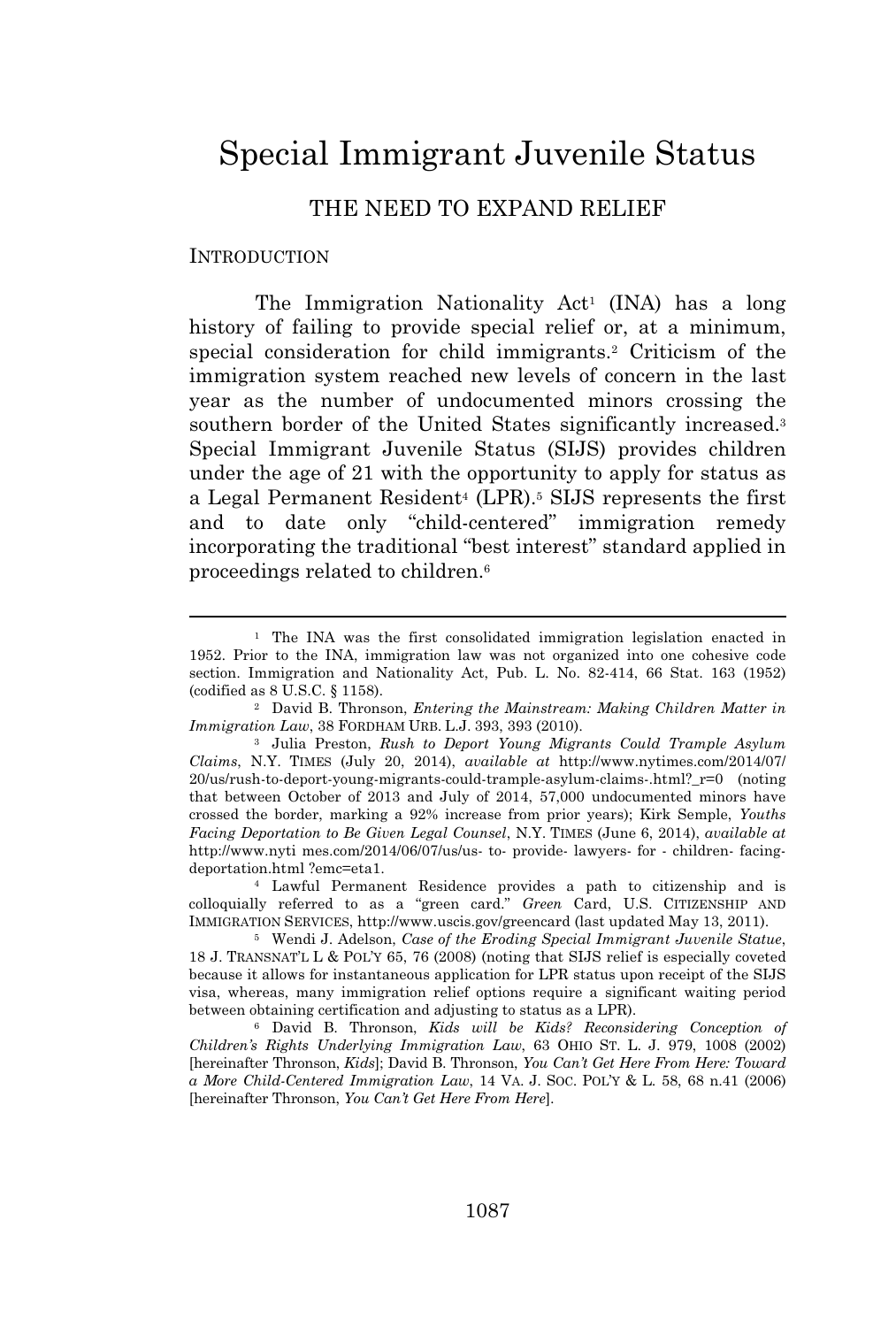Obtaining SIJS relief involves multiple stages of review by both state officials and federal immigration officers. First, a juvenile must secure a *special findings order*<sup>7</sup> from a state juvenile court. The order must state that: 1) the child is dependent upon the juvenile court<sup>8</sup> or "legally committed to, or placed under the custody of, an agency or department of a state, or an individual or entity appointed by a state or juvenile court"; 2) reunification of the child with one or both parents "is not viable due to abuse, neglect, abandonment, or similar basis found under State law"; 3) return of the child to his or her home country would not be in the child's best interest; and 4) the child is unmarried and under the age of 21 at the time of filing.<sup>9</sup>

Second, the special findings order is sent along with the special immigrant petition (Form I-360<sup>10</sup>) to United States Citizenship and Immigration Services  $(USCIS)$ ,<sup>11</sup> which determines whether to accept or reject the order and thus grant SIJS status.<sup>12</sup> Obtaining a special findings order is the most important hurdle in the application process because USCIS defers to the state court's determination as to the four factual findings necessary to merit SIJS relief.<sup>13</sup>

Third, once granted SJIS status, an applicant is automatically eligible to adjust to LPR status (Form I-48514)

<sup>7</sup> The orders issued by family courts with the findings necessary for a SIJS application are generally referred to as "special findings orders." N.Y. STATE, OFFICE OF CHILDREN & FAMILY SERVS., ADMINISTRATIVE DIRECTIVE 4 (Feb. 7, 2011), *available at* http://www.ocfs.state.ny.us/main/policies/external/OCFS\_2011/ADMs/11-OCFS-ADM-01%20Special%20Immigrant%20Juvenile%20Status%20%28SIJS%29.pdf.

<sup>8</sup> A juvenile court is "a court located in the United States having jurisdiction under State law to make judicial determinations about the custody and care of juveniles." 8 C.F.R. § 204.11(a) (2011).

<sup>9</sup> Immigration and Nationality Act, 8 U.S.C. § 1101(a)(27)(J) (2012); Randi Mandelbaum & Elissa Steglich, *Disparate Outcomes: The Quest for Uniform Treatment of Immigrant Children*, 50 FAM. CT. REV. 606, 606 (2012). The definition for "child" in INA 101(b) requires the status of "unmarried." 8 U.S.C. 1101(b)(1).

<sup>10</sup> U.S. CITIZENSHIP & IMMIGRATION SERVS., DEP'<sup>T</sup> OF HOMELAND SEC., OMB NO. 1615-0020, I-360: PETITION FOR AMERASIAN, WIDOW(ER), OR SPECIAL IMMIGRANT (Mar. 5, 2013), *available a*t http://www.uscis.gov/sites/default/files/files/form/i-360.pdf.

<sup>11</sup> 8 U.S.C. § 1101(a)(27)(J); *Eligibility Status for SIJS*, Memorandum from William R. Yates, Assoc. Dir. for Operations, Immigration & Customs Enforcement, to Regional Dirs. & Dist. Dirs. 2 (May 27, 2004), *available a*t http://www.uscis.gov/ sites/default/files/USCIS/Laws/Memoranda/Static\_Files\_Memoranda/Archives%201998- 2008/2004/sij\_memo\_052704.pdf; U.S. CITIZENSHIP AND IMMIGRATION SERVICES, http://www.uscis.gov/green-card/special-immigrant-juveniles/eligibility-sij-status/eligibilitystatus-sij (last updated July 12, 2011).

<sup>12</sup> Thronson, *You Can't Get Here From Here, supra* note 6, at 1007-08.

<sup>&</sup>lt;sup>13</sup> *See id.* at 1006. The USCIS officer is mostly concerned that the findings put forth in the state court special findings order fulfill the statutory requirements, but she does not adjudicate the findings. *Id.*

<sup>14</sup> U.S. CITIZENSHIP & IMMIGRATION SERVS., DEP'T OF HOMELAND SEC., OMB No. 1615-0023, FORM I-485: APPLICATION TO REGISTER PERMANENT RESIDENCE OR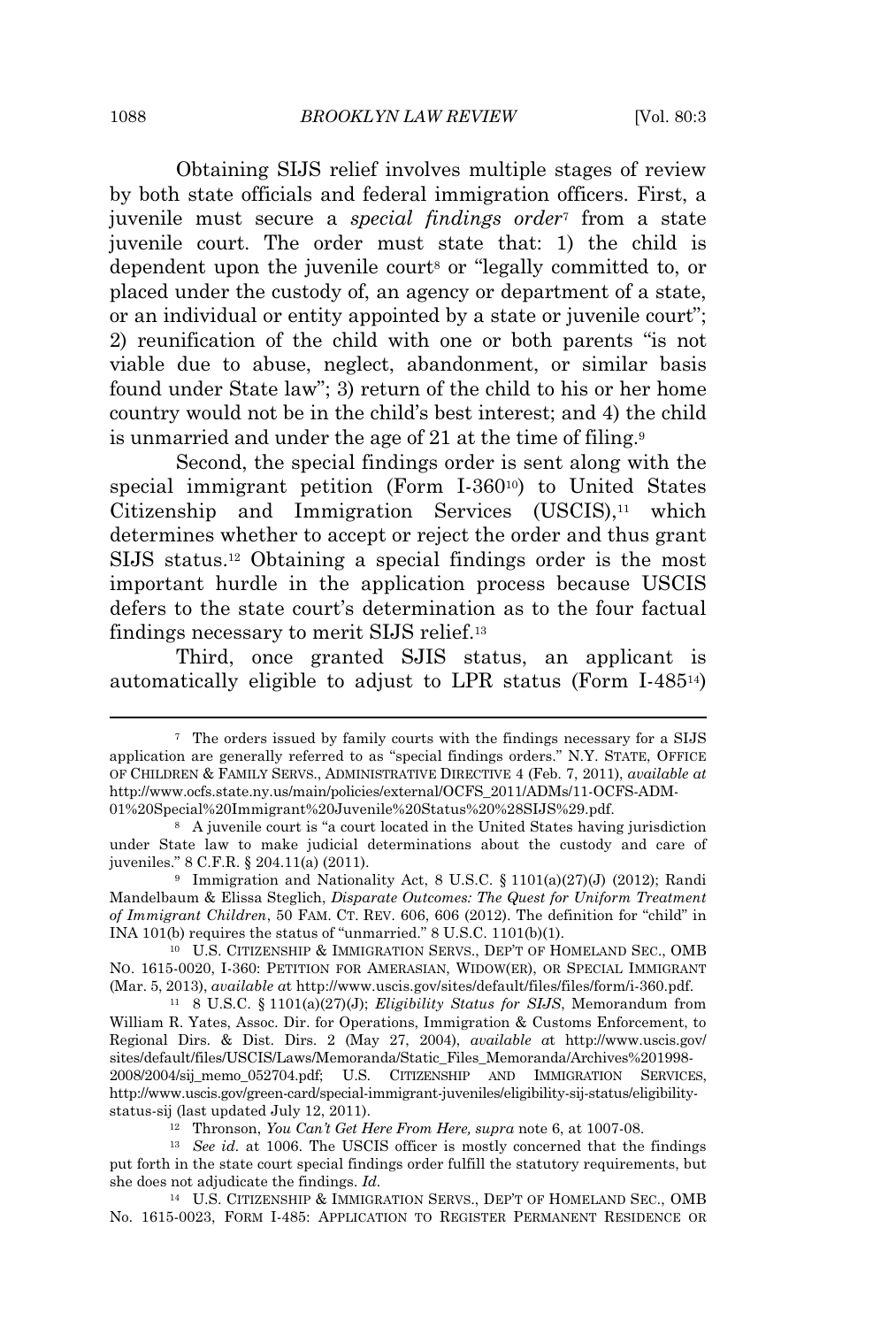which, if granted, would make a child eligible for a work permit, driver's license, subsidized health insurance, and financial aid for higher education.<sup>15</sup> Applicants are advised to apply concurrently for SJIS and LPR status.<sup>16</sup> Generally after five years in LPR status, SJIS beneficiaries qualify for naturalization.<sup>17</sup> A SIJS beneficiary is restricted from sponsoring a parent for immigration status.<sup>18</sup>

This note explores the problems that undocumented children who live in homes where there is domestic violence face when they seek SIJS relief. The increasing popularity of SIJS among immigration advocates gives the impression that SIJS is a comprehensive form of child-specific immigration relief. However, in actuality, SIJS was meant to protect only the most vulnerable undocumented children and to this day is an inadequate statutory and regulatory scheme to recognize which youth are the most vulnerable.

The following true stories illustrate the tension that results from the lack of clear regulatory guidance to ensure that children who live in homes where there is domestic violence have a path to SIJS relief.

*Jane<sup>19</sup> has three brothers and three sisters, who all recently moved from Albania to the United States with their parents. Each member of Jane's family is undocumented. Her father planned for the whole family to gain status as derivatives on his individual asylum application, but his application was denied. Jane's father has physically and emotionally abused each of the children, as well as Jane's mother, for the last 15 years. Jane's mother had no recourse or option for escape in Albania and unsuccessfully sought immigration protection in the United States as a result of the abuse. Jane was hopeful that she and her siblings might qualify for some type of relief. The family was in and out of criminal and civil family courts to enforce multiple orders of protection against the father. During a civil*

<sup>18</sup> 8 U.S.C. § 1101(a)(27)(J)(iii)(II) (2012); Thronson, *Kids*, *supra* note 6, at 1008.

ADJUST STATUS (June 20, 2013), *available at* http://www.uscis.gov/ sites/default/files/files/form/i-485.pdf.

<sup>15</sup> Kristen Jackson, *Special Status Seekers*, 34 L.A. LAWYER 20, 23 (2012); Meghan Johnson & Yasmin Yavar, *Uneven Access to Special Immigration Juvenile Status: How the Nebraska Supreme Court Became an Immigration Gatekeeper*, 33 CHILD. LEGAL RTS. J. 63, 72 (2013).

<sup>16</sup> Maura M. Ooi, Note, *Unaccompanied Should Not Mean Unprotected: The Inadequacies of Relief For Unaccompanied Immigrant Minors*, 25 GEO. IMMIGR. L.J. 883, 890 (2011).

<sup>17</sup> Memorandum from William R. Yates, to Regional Dirs. and Dist. Dirs., *supra* note 11, at 2.

<sup>19</sup> Jane is a fictional name assigned to the actual child in this litigation.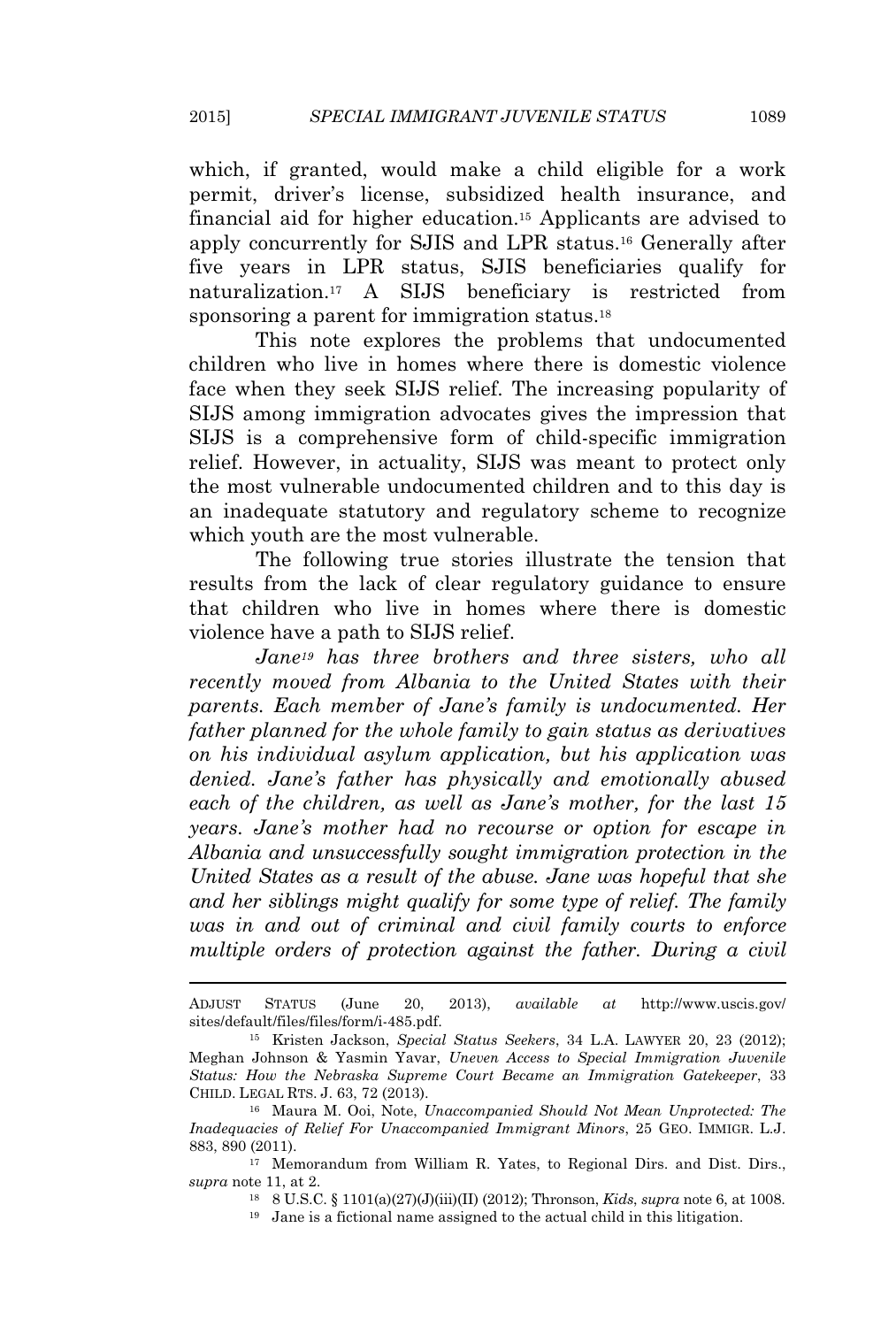*family court proceeding, Jane followed a legal advocate's suggestion and made a motion for special findings from the family court that, if granted, would enable her to apply for SIJS.<sup>20</sup>*

*Susy was born in Honduras, where she lived alone with her mother. Susy never lived with her father and grew up with the knowledge that he was a violent alcoholic who had abused his wife. When Susy was 10, her mother left for the United States. Susy and her younger brother Jason were left in the care of their Aunt Estella. Estella physically, emotionally, and verbally abused Susy and Jason until twelve-year-old Susy arranged for "coyotes" to smuggle Jason and her to the United States.*

*Upon arrival at the United States and Mexico border, their group encountered border patrol authorities and immediately ran back into Mexico. Susy and Jason were both apprehended*<sup>21</sup> *and spent 80 days at a detention group home until their Uncle Francisco picked them up and took them to live with him in New York.*<sup>22</sup>

*Susy explained to a state juvenile court in a guardianship proceeding initiated by her Uncle that:*

*At first it was hard adjusting to a new place and a new language but I now feel a lot more comfortable in the United States and I have friends. It is the first time I feel safe and taken care of as a child—it is a wonderful feeling to be provided for and be part of a loving family . . . . I see my mother who lives close by with her boyfriend and their baby daughter but my caretaker and head of family is Francisco. I am happy living with him and his family.*

*Susy also petitioned for special findings with hope she would benefit from SIJS relief.*<sup>23</sup>

In the fall of 2013, Susy received the state juvenile special findings order necessary to apply for SIJS, while Jane's only option was to appeal her denial of the same findings.<sup>24</sup>

<sup>20</sup> Facts adapted from a Family Court Decision by Honorable Ilana Gruebel [hereinafter Family Court Decision], *rev'd*, No. O-9277-12, 2015 WL 1447564 (N.Y. App. Div. Apr. 1, 2015) (July 29, 2013) (on file with author).

<sup>21</sup> Susy escaped, but when she realized that Jason was apprehended, she traveled back to the border to ensure that Jason would not be alone.

<sup>22</sup> Matter of Marcelina M.-G. v. Israel S., 973 N.Y.S.2d 714, 714-17 (App. Div. 2013).

<sup>&</sup>lt;sup>23</sup> *Id.* The procedural posture of the case is much more complicated than the summary of facts indicates. Susy's mother eventually petitioned for custody of Susy in competition with the uncle's guardianship proceeding. Ultimately, the Appellate Division affirmed Susy's mother's competing custody petition for Susy and granted Susy SIJS relief. *Id.* at 721.

<sup>24</sup> *Id.* at 725; Family Court Decision, *supra* note 20. In fact, Jane's appeal resulted in a reversal of the Family Court's order. *See* Fifo v. Fifo, No.O-9277-12, 2015 WL 1447564 (N.Y. App. Div. Apr. 1, 2015). The Second Appellate Department found that the order of protection issued on her behalf against her father established the necessary dependency required by SIJS. *Id.* at \*2.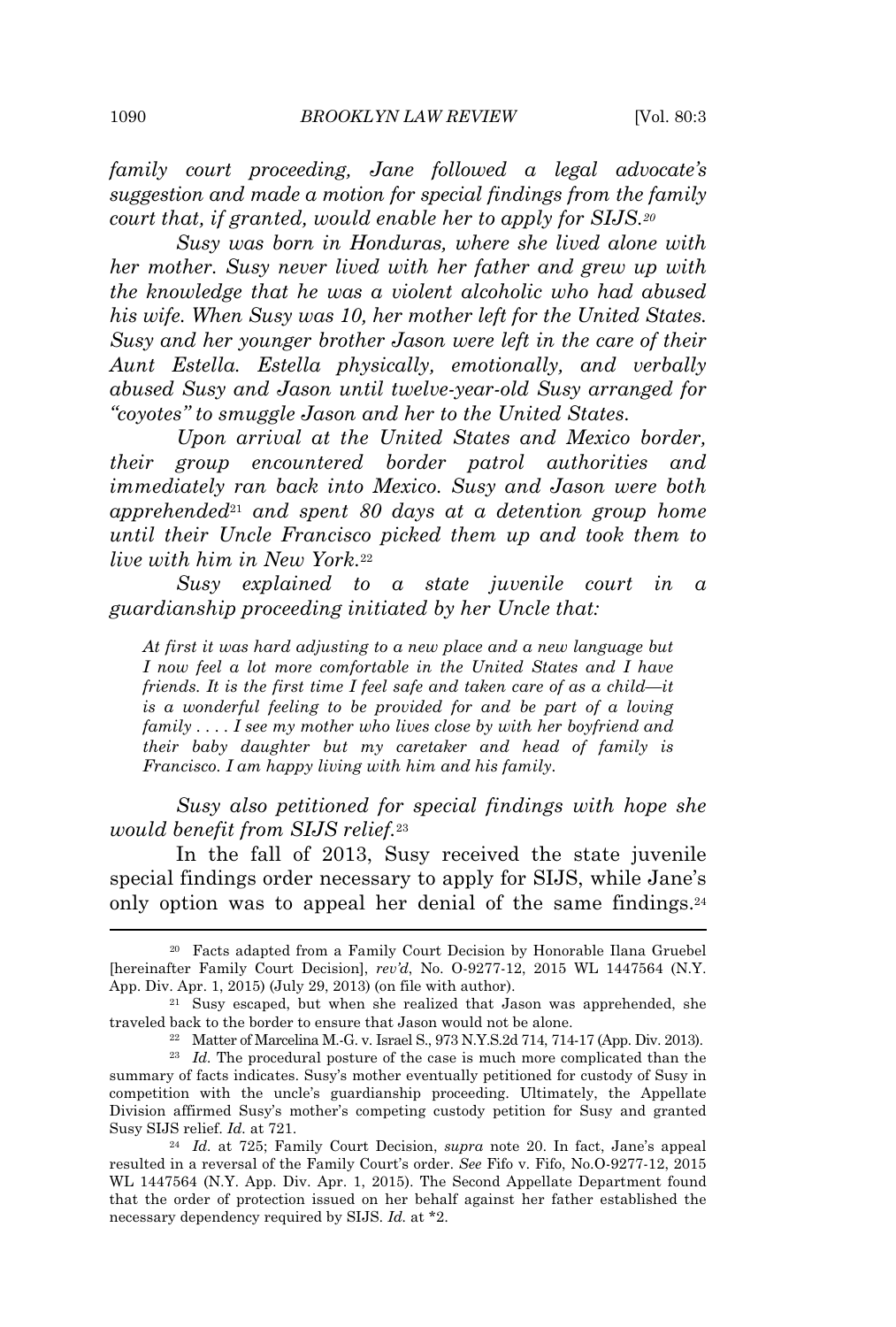This note focuses on the need to expand relief to children like Jane. Specifically, that in order to provide explicit SIJS eligibility for undocumented children who live in homes where there is domestic violence, USCIS should issue a new federal regulation or an official legal memorandum to explicitly include a child who a juvenile court has intervened to protect from domestic violence in the home as dependent upon a juvenile court so that they qualify for a special findings order.<sup>25</sup> Part I explains that SIJS was initially intended as an immigration relief only for children in long-term state foster care, a story often untold amidst SIJS advocates today. Part II focuses on two 2008 SIJS amendments that clearly indicate Congress intended to expand the pool of children eligible for SIJS relief. Part II also illustrates the imperfect nature of the expansion and how children in homes where there is domestic violence are likely to be prejudiced by the modern SIJS statute. Part III then argues that USCIS should promulgate a rule offering specific guidance to state courts that would help ensure a clear path to SIJS relief for children who live in homes where there is domestic violence.

#### I. UNDERSTANDING SIJS

SIJS was introduced to protect undocumented, minor immigrants eligible for long-term foster care in 1990.<sup>26</sup> It has been substantively amended twice, first in 1997 (1997 Amendments)<sup>27</sup> and most recently in 2008 (2008 Amendments).<sup>28</sup> The type of child seeking SIJS relief drastically changed after the 2008 Amendments.<sup>29</sup> Advocates enthusiastically embraced SIJS, hoping it was a step toward more comprehensive, child-specific

<sup>25</sup> *See infra* Part I.A.

<sup>26</sup> Special Immigrant Status; Certain Aliens Declared Dependent on a Juvenile Court; Revocation of Approval of Petitions; Bona Fide Marriage Exemption to Marriage Fraud Arrangements; Adjustment of Status, 58 Fed. Reg. 42843, 42847 (Aug. 12, 1993). Prior to the enactment of SIJS, immigration relief had been offered to children for a limited period of time under the Immigration Reform and Control Act of 1986, however, those benefits were only extended for a particular group of children who had been in the United States prior to 1982. *Id.*

<sup>27</sup> Immigration and Nationality Act, Pub. L. No. 105-119, § 113, 111 Stat. 2440, 2460 (1997).

<sup>28</sup> William Wilberforce Trafficking Victims Protection Reauthorization Act of 2008, Pub. L. No. 110-457, § 235, 122 Stat. 5044 (codified as amended in scattered sections of 8, 18, & 22 U.S.C.).

<sup>29</sup> Mandelbaum & Steglich, *supra* note 9, at 608; Memorandum from Donald Neufeld, Acting Assoc. Dir: Domestic Operations, U.S. Dep't of Homeland Sec., to Field Operations (Mar. 24, 2009), *available at* http://uscis.gov/USCIS/Laws/Memoranda/ Static\_Files\_Memoranda/2009/TVPRA\_SIJ.pdf; *see infra* Part II for more discussion about this change.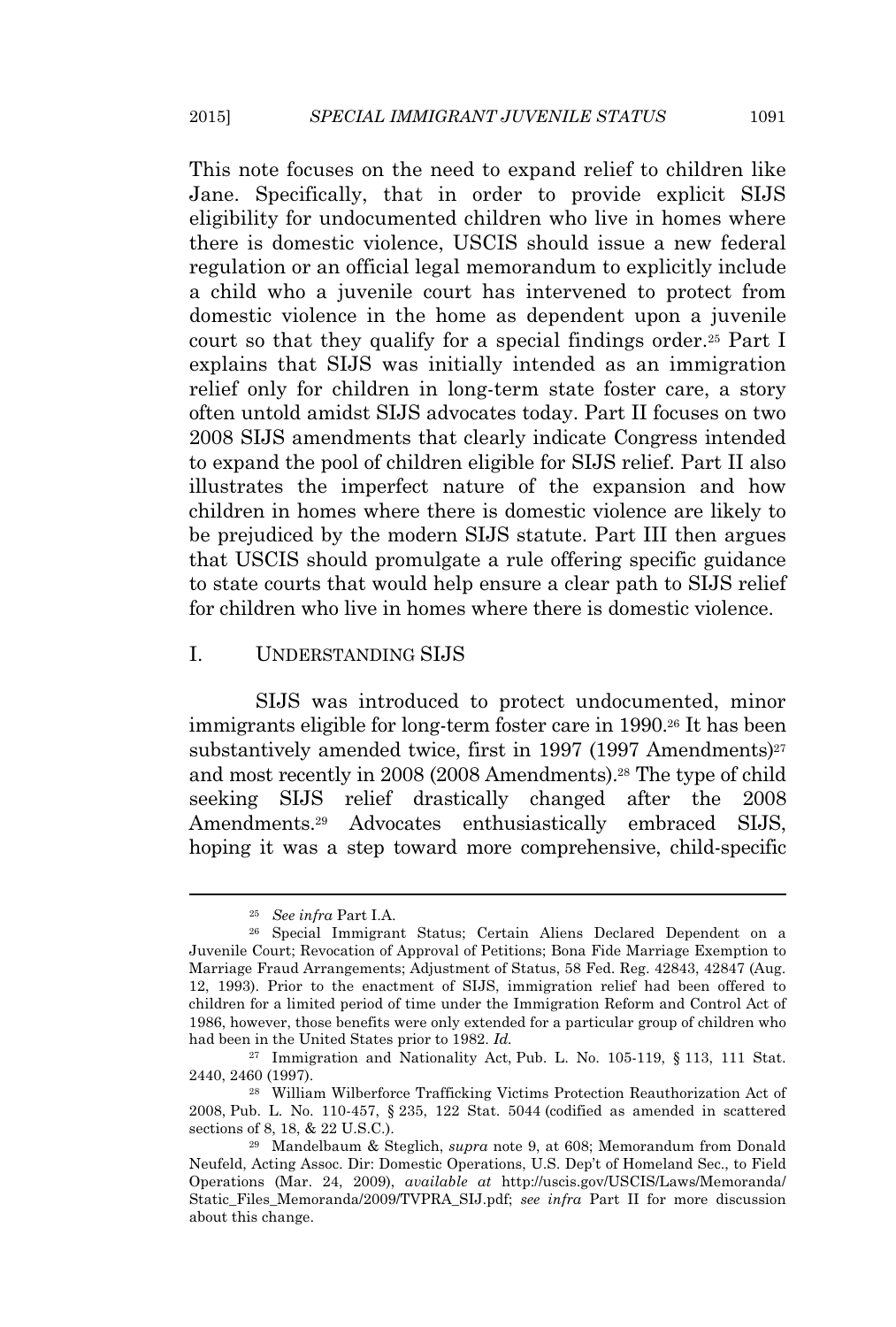immigration relief.<sup>30</sup> Regrettably, state case law indicates there remains significant confusion as to who is eligible for the state special findings order that is essential for SIJS relief.<sup>31</sup>

In many ways, SIJS was initially envisioned as a narrow solution to a pre-existing state child welfare crisis.<sup>32</sup> Several advocates in the state of California noticed that vulnerable children in the foster care system had a particularly difficult path to citizenship.<sup>33</sup> With the encouragement of a local Congressman, Ken Borelli, the then-Deputy Director for Child Welfare in Santa Clara County, California, drafted the beginnings of SIJS legislation.<sup>34</sup> As the bill was passing through Congress, it gained support from child-welfare workers across the state of California who realized that a large number of children who aged out of the state foster care system lacked immigration status.<sup>35</sup> As a result, these children found it difficult to live balanced and stable lives.<sup>36</sup> The product of the California based efforts was SIJS, a relief the advocates intended exclusively to stabilize foster care children.<sup>37</sup> SIJS provided foster care children with the opportunity for a green card and, as a result, federal benefits and legitimate employment.<sup>38</sup> SIJS relief led to an improvement on the quality of life for foster care children because "[e]ligibility for federal benefits correlates directly with improved socioeconomic status and health." <sup>39</sup> To be sure, SIJS also benefited the state of California because federal benefits "decrease[] reliance on wholly state-funded services provided to undocumented immigrants."40

<sup>30</sup> Wendy Young & Megan McKenna, *The Measure of a Society: The Treatment of Unaccompanied Refugee and Immigrant Children in the United States*, 45 HARV. C.R.-C.L. L. REV. 247, 252-53 (2010).

<sup>31</sup> Theo S. Liebmann, *Keeping Promises to Immigrant Youth*, 29 PACE L. REV. 511, 512 (2009).

<sup>32</sup> Email from Ken Borelli, Retired Deputy Dir. for Child Welfare in Santa Clara County, Cal., to author (Oct. 25, 2013) (on file with author).

<sup>33</sup> Email from Ken Borelli, Retired Deputy Dir. for Child Welfare in Santa Clara County, Cal., to author (Feb. 16, 2015) (on file with author).

<sup>34</sup> *Id.*

<sup>35</sup> *Id.*; Email from Ken Borelli, to author, *supra* note 32.

<sup>36</sup> *Id.* An undocumented immigrant's inability to access legal employment or health insurance, higher rates of poverty, and constant threat of deportation generally contribute to instability. Theo Liebmann, *Ethical Advocacy For Immigrant Survivors of Family Crisis*, 50 FAM. CT. REV. 650, 655 (2012).

<sup>37</sup> *Id.*

<sup>38</sup> Jennifer Baum et al., *Most in Need But Least Served: Legal and Practical Barriers to Special Immigrant Juvenile Status for Federally Detained Minors*, 50 FAM. CT. REV. 621, 623 (2012).

<sup>40</sup> *Id.*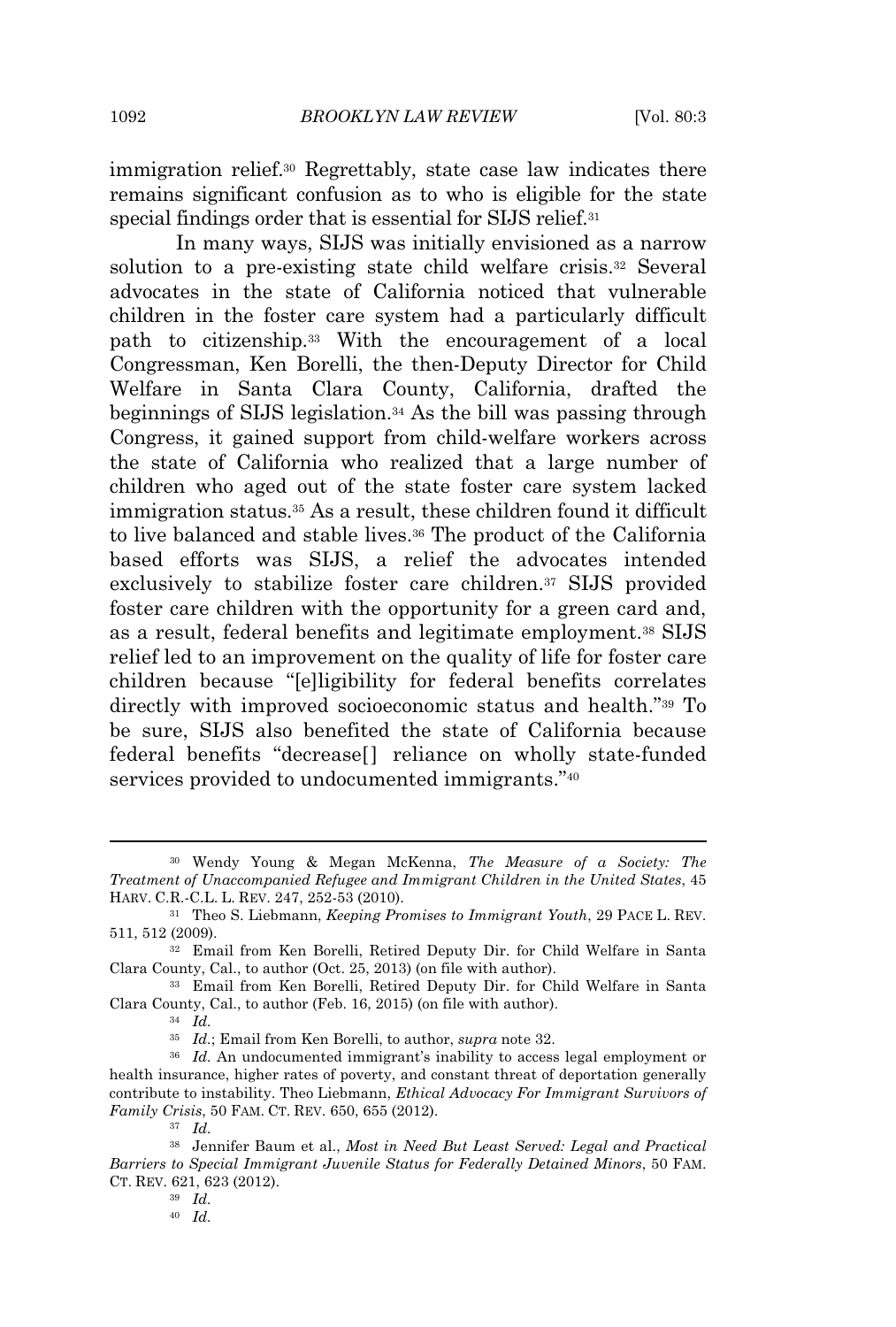Under the original Act, eligibility depended upon whether the child established that: 1) she was declared dependent on a juvenile court; 2) she was eligible for long-term foster care; and 3) it was contrary to her best interest to return to her home country.<sup>41</sup> A child in Jane's or Susy's position would not have qualified because neither were eligible for foster care.

At the time SIJS was enacted, it was not controversial and barely drew attention at floor debate.<sup>42</sup> In fact, only 28 commentators weighed in to question the rather narrow procedural issue of how SIJS beneficiaries would adjust to LPR status.<sup>43</sup> Unfortunately, the lackadaisical attitude toward SIJS quickly changed seven years later.

In 1997, Congress drastically amended SIJS.<sup>44</sup> Senator Pete Domenici from Arizona<sup>45</sup> alleged that undocumented, undetained immigrant children severely abused SIJS relief.<sup>46</sup> Specifically, he complained, "this is a giant loophole . . . every visiting student from overseas can have a petition filed in a state court . . . declaring that they're a ward and in need of foster care, . . . [and] they're granting them." <sup>47</sup> In an attempt to "define

<sup>42</sup> Lloyd, *supra* note 41, at 241.The only recorded discussion at the acceptance of the 1990 SIJS act consisted of 28 commentators who questioned the potential difficulty involved for children granted SIJS visas adjusting to LPR status. Special Immigrant Status; Certain Aliens Declared Dependent on a Juvenile Court; Revocation of Approval of Petitions; Bona Fide Marriage Exemption to Marriage Fraud Arrangements; Adjustment of Status, 58 Fed. Reg. 42843, 42848-49 (Aug. 12, 1993); Adelson, *supra* note 5, at 76; *see also* Carl Hulse, *Immigrant Surge Rooted in Law to Curb Child Trafficking*, N.Y. TIMES (July 8, 2014), *available* http://www.nytimes.com/2014/07/08/us/immigrant-surge-rooted-in-law-to-curb-childtrafficking.html?module=Search&mabReward=relbias%3Ar%2C%7B%222%22%3A%22 RI%3A18%22%7D&\_r=0 (describing the 2008 William Wilberforce Trafficking Victims Protection Reauthorization Act of 2008 as "enacted quietly" continuing the under-theradar approach to amendments related to SIJS).

<sup>43</sup> Special Immigrant Status; Certain Aliens Declared Dependent on a Juvenile Court; Revocation of Approval of Petitions; Bona Fide Marriage Exemption to Marriage Fraud Arrangements; Adjustment of Status, 58 Fed. Reg. at 42848-49; Adelson, *supra* note 5, at 76.

<sup>44</sup> Only some of the amendments are discussed in this note, although there were additional SIJS amendments which made it more difficult for children in federal custody to pursue SIJS relief. *See* 8 U.S.C. § 1101 (a)(27)(J)(iii)(I) (2012); Lloyd, *supra* note 41, at 240; *see* Ooi, *supra* note 16, at 890 (noting that the consent requirement presented a significant procedural hurdle to many perspective SIJS applicants who previously had unhindered access to juvenile courts).

<sup>45</sup> Lloyd, *supra* note 41, at 239.

<sup>46</sup> *Id.*

<sup>47</sup> Yeboah v. U.S. Dep't of Justice, 345 F.3d 216, 221 (3d Cir. 2003) (citation omitted) (internal quotation marks omitted).

<sup>41</sup> 8 U.S.C. § 1101 (a)(27)(J) (2012); Immigration Act of 1990, 1990 Pub. L. No. 101-649, 104 Stat. 4978 § 153 (1990); Angela Lloyd, *Regulating Consent: Protecting Undocumented Immigrant Children From Their (Evil) Step-Uncle Sam, or How To Ameliorate The Impact of The 1997 Amendments to the SIJ Law*, 15 B.U. PUB. INT. L. J. 237, 241 (2006); Mandelbaum & Steglich, *supra* note 9, at 607.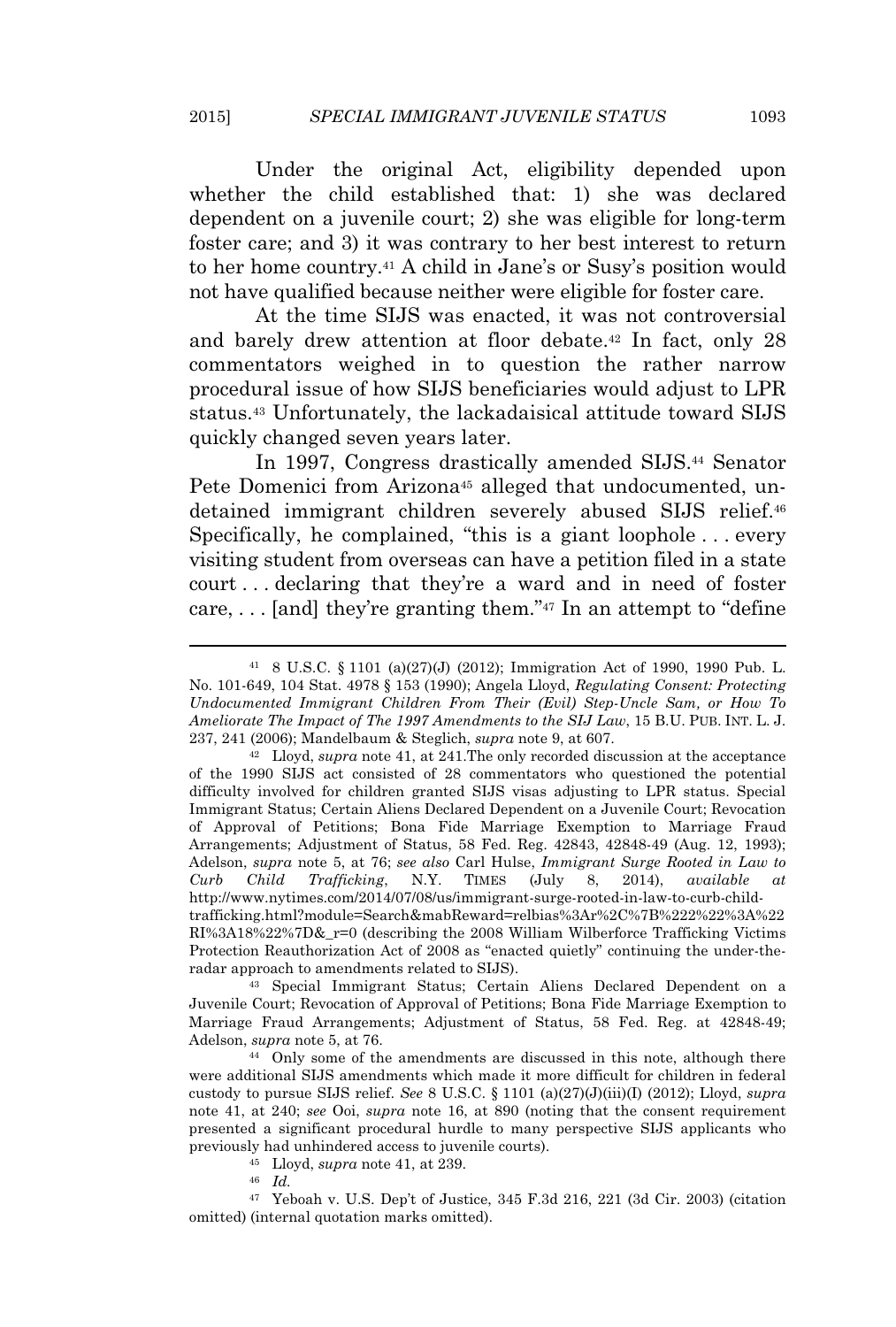more restrictively the minors to whom SIJS status was available," the 1997 Amendments specified that, in addition to being dependent upon a state juvenile court as eligible for longterm foster care, those eligible for SIJS must also demonstrate that their dependency upon the state was "due to abuse, neglect or abandonment." <sup>48</sup> A Congressional Report at the time of the 1997 Amendments included a brief explanation as to the intent of the addition of "due to abuse, neglect, or abandonment:"

The language has been modified in order to limit the beneficiaries of this provision to those juveniles for whom it was created, *namely abandoned, neglected, or abused children*, by requiring the Attorney General to determine that neither the dependency order nor the administrative or judicial determination of the alien's best interest was sought primarily for the purpose of obtaining the status of an alien lawfully admitted for permanent residence, rather than for the purpose of obtaining relief from abuse or neglect.<sup>49</sup>

The number of SIJS applicants noticeably decreased after the restrictive 1997 Amendments but then steadily rose for the next 11 years.<sup>50</sup> With a remarkable change of attitude, in 2008, Congress reversed course and drastically amended SIJS, resulting in increased access to relief.

# II. EXPANDING RELIEF: THE WILBERFORCE TRAFFICKING VICTIMS PROTECTION REAUTHORIZATION ACT

The 2008 Wilberforce Trafficking Victims Protection Reauthorization Act (TVPRA)<sup>51</sup> significantly expanded SIJS eligibility.<sup>52</sup> The TVPRA passed easily with little debate or attention, even though, since that time, advocates have demanded federal regulations to clarify the 2008 Amendments.<sup>53</sup>

<sup>48</sup> Lloyd, *supra* note 41, at 239.

 $49$  105 CONG. REC. H26615 (daily ed. Nov. 13, 1997) (emphasis added).

<sup>&</sup>lt;sup>50</sup> Immigration and Nationality Act, Pub. L. No. 105-119, § 113, 111 Stat. 2440, 2460 (1997); *see infra* Table 1. The chart indicates that SIJS beneficiaries decreased by approximately 140 between 1997 and 1998.

<sup>51</sup> William Wilberforce Trafficking Victims Protection Reauthorization Act of 2008, Pub. L. No. 110-457, § 235, 122 Stat. 5044 (codified as amended in scattered sections of 8, 18, & 22 U.S.C.).

<sup>52</sup> Young & McKenna, *supra* note 30, at 252. Many provisions of the TVPRA, even some related to SIJS, are beyond the scope of this note but have been widely discussed elsewhere. For detailed review of all the changes to SIJS, see DEBORAH LEE ET AL., UPDATE ON LEGAL RELIEF OPTIONS FOR UNACCOMPANIED ALIEN CHILDREN FOLLOWING THE ENACTMENT OF THE WILLIAM WILBERFORCE TRAFFICKING VICTIMS PROTECTION REAUTHORIZATION ACT OF 2008, at 3-4 (Feb. 19, 2009) (on file at AILA InfoNet, Doc. No. 09021830).

<sup>53</sup> *See* Specialized Immigrant Juvenile Petitions, 76 Fed. Reg. 54,978, 54979 (proposed Sept. 6, 2011) (to be codified at 8 C.F.R. pts. 204, 205, and 245); Hulse, *supra* note 42 ("Advocates saw it as a breakthrough on sex trafficking after Congress had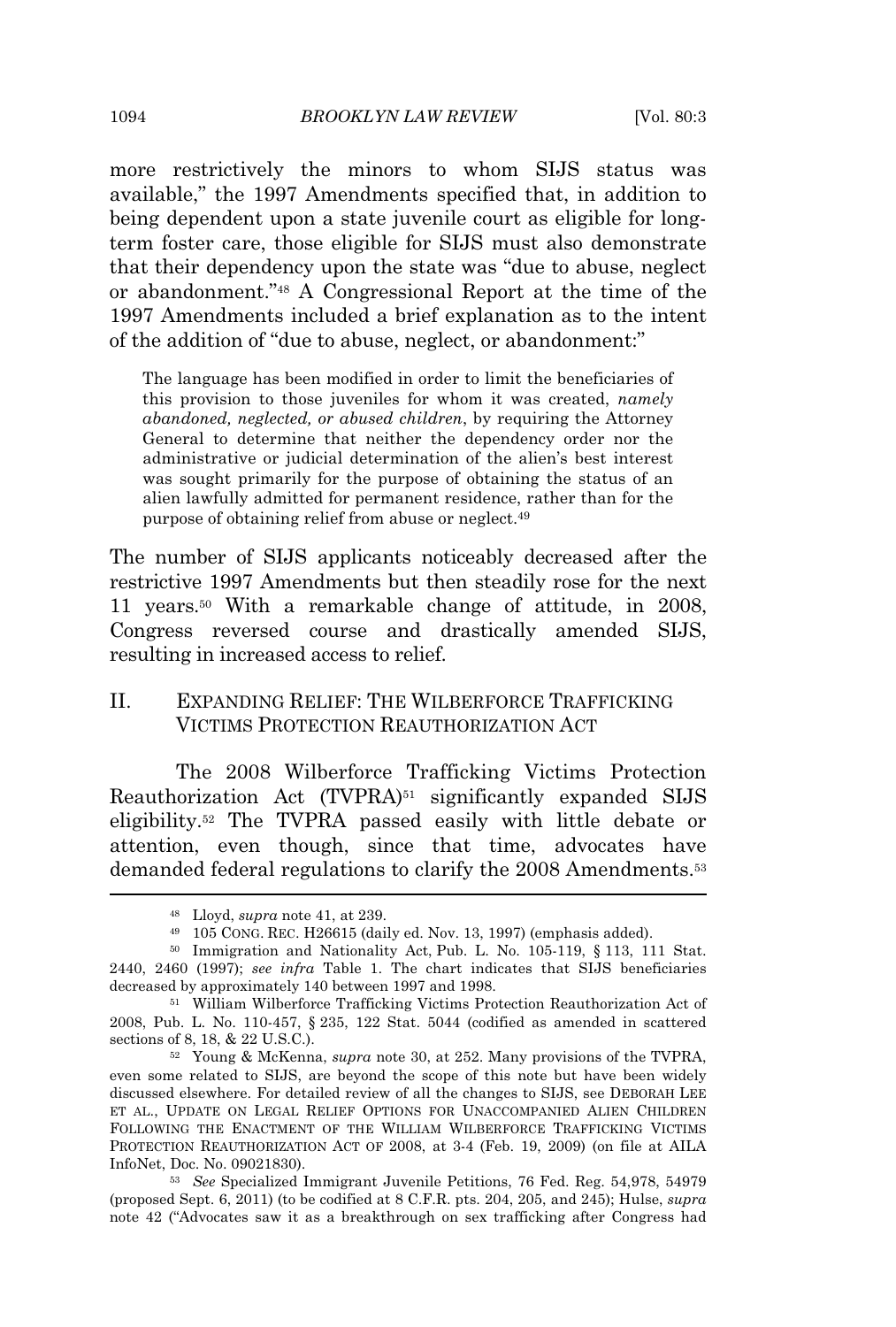In fact, the 2008 Amendments were heralded as the "first major steps toward developing a more effective system to address the needs of unaccompanied children." <sup>54</sup> In particular, eligibility was expanded so a child only needed to establish that reunification was not viable with "one or both parents" <sup>55</sup> rather than both parents.<sup>56</sup> Similarly, a child no longer needed to establish that she was eligible "for long-term foster care."<sup>57</sup> Both of these 2008 Amendments broadened the scope of SIJS eligibility beyond foster care children.

Despite the benefits of the 2008 Amendments, immigrant children living in homes where domestic violence is prevalent may face difficulties accessing SIJS relief. Children continue to be arbitrarily precluded from special findings orders where the family court petitioner is a child's parent or where the child is not in the "correct type" of family court dependency proceeding. The 2008 Amendments and the difficulties of applying the new language to juvenile court proceedings are explored in turn in the remainder of this section.

## *A. "One or Both Parents"*

The 2008 Amendments show that Congress intended to "expand eligibility." <sup>58</sup> Prior to the 2008 Amendments, before a state court could grant a special findings order, a child needed to show that reunification with both parents was impossible, which required establishing that both parents "effectively

already scuttled an earlier attempt at broad immigration reform despite the strong backing of Mr. Bush. Just two House Republicans—Representative Jeff Flake of Arizona and Representative Paul Broun of Georgia—opposed the measure when it first passed the House in 2007, but it went through Congress without opposition and with little notice in the post-election session of 2008. Aides to Mr. Flake, now a senator, said he did not foresee the current problems but was more concerned about holding the line on federal spending at the time."). The relationship between the regulations accompanying SIJS remain problematic today as regulations accepted in 2011 still await codification.

<sup>54</sup> Young & McKenna, *supra* note 30, at 252-53.

<sup>55</sup> Mandelbaum & Steglich, *supra* note 9, at 608; Memorandum from Donald Neufeld, to Field Leadership, *supra* note 29.

<sup>56</sup> Mandelbaum & Steglich *supra* note 9, at 608; Memorandum from Donald Neufeld, to Field Operations, *supra* note 29.

<sup>57</sup> Mandelbaum & Steglich *supra* note 9, at 608; Memorandum from Donald Neufeld, to Field Operations, *supra* note 29.

<sup>58</sup> In its commentary to the proposed regulations, USCIS recognizes that the "one or both parents" addition was intended to "expand eligibility" but fails to provide any guidance in the actual regulations which would encourage uniform state interpretation of the change. *See* Specialized Immigrant Juvenile Petitions, 76 Fed. Reg. at 54979; *see also* Mandelbaum & Steglich, *supra* note 9, at 608; Memorandum from Donald Neufeld, to Field Leadership, *supra* note 29.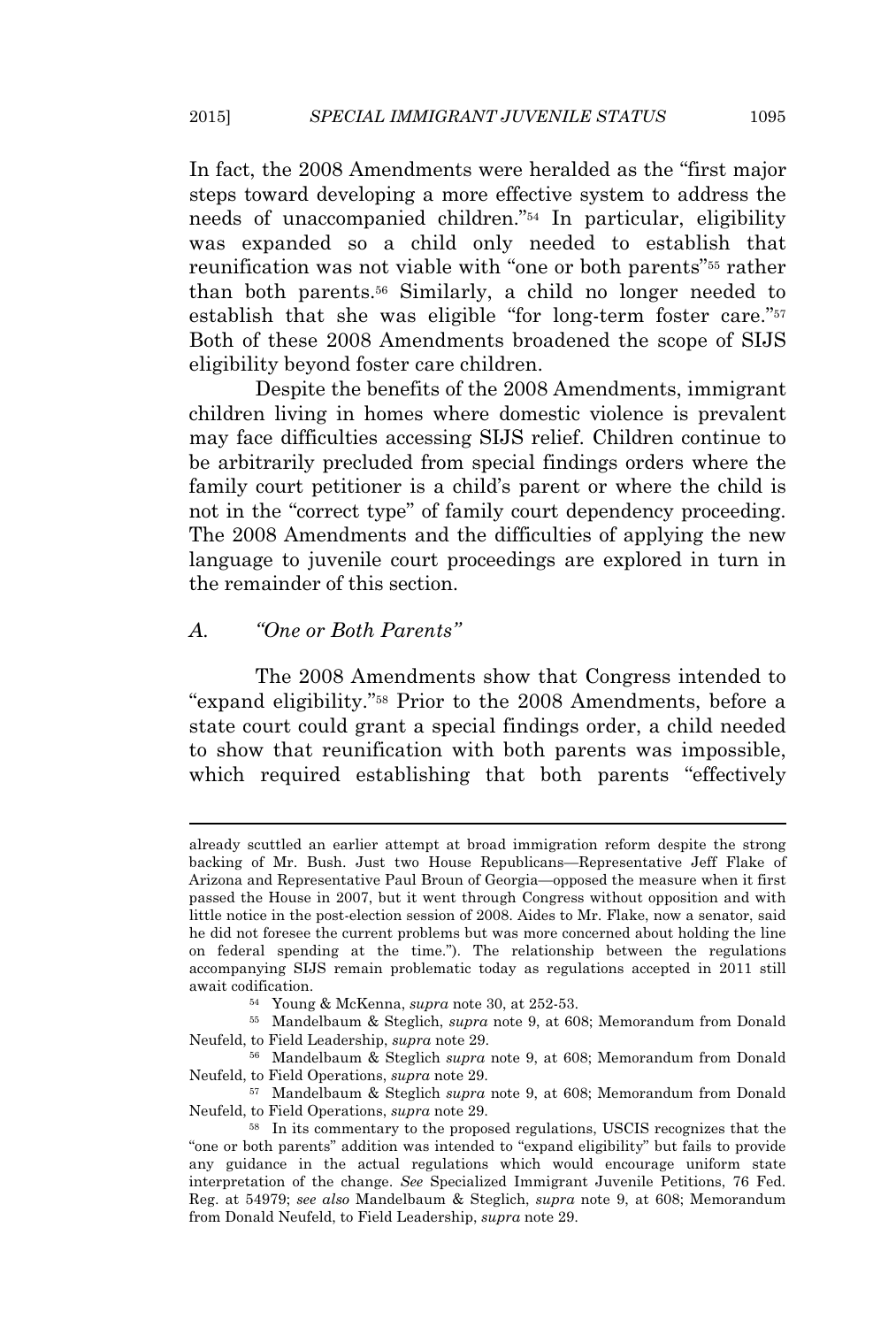relinquished control of the child." <sup>59</sup> The traditional dual parent reunification requirement was closely linked to the necessity of showing that a child was eligible for long-term foster care. Prior to a child entering long-term foster care, courts must generally find that "family reunification is no longer a viable option" with either parent.<sup>60</sup> The dual parent reunification was initially intended to operate as an indication of the threshold vulnerability Congress thought SIJS beneficiaries should establish to merit the immigration benefit.<sup>61</sup> The elimination of dual parent reunification created opportunities for immigration relief for mostly non-foster care children, thereby lowering the vulnerability threshold necessary to qualify for SIJS.

The Second Appellate Department of the New York Supreme Court and state appellate courts in California and Minnesota recognize that through the 2008 Amendments, Congress intended to expand eligibility and thus extend SIJS eligibility to children who may have the option of reunification with one parent.<sup>62</sup> Despite the clear language of the amended statute, some jurisdictions interpret "one or both parents" to require a showing that reunification is not possible with either parent.<sup>63</sup> The Supreme Court of Nebraska determined in *In re Erick M.* that "one or both parents" required an immigrant child, who was abandoned by his father in Mexico but lived with his mother, to establish that reunification was also not possible with his mother prior to granting his SIJS special findings order.<sup>64</sup> In order to reach that result, the court first found that the Amendment's language was ambiguous and then counterintuitively reasoned that while "the effect of the 2008 amendment was to expand the pool of children eligible for SIJS . . . juveniles must still be seeking relief from parental abuse, abandonment, or neglect" because the narrowness introduced by

<sup>59</sup> *In re* Menjivar, Case No. A70117167, 29 Immig. Reptr. B2-37, at 170 (A.A.U. Tex., Dec. 27, 1994).

<sup>60</sup> *Id.* (internal quotation marks omitted).

<sup>61</sup> ANGIE JUNCK ET AL., SPECIAL IMMIGRANT JUVENILE STATUS 4-10 (3rd ed. 2010).

<sup>62</sup> Leslie H. v. Superior Court, 168 Cal. Rpr. 3d 729, 736 (4th Dist. Cal. 2014); *In re* Welfare of D.A.M, No. A12-0427, 2012 WL 6097225, at \*4 (Minn. Ct. App. Dec. 10, 2012); Marcelina M-G. v. Israel S., 973 N.Y.S.2d 714, 723 (App. Div. 2013); *see also In re* Miguel C.-N., 989 N.Y.S.2d 126, 127 (App. Div. 2014); *In re* Jorge A.V.G., 987 N.Y.S.2d 909 (App. Div. 2014); Sanchez v. Bonilla, 982 N.Y.S. 2d 373 (App. Div. 2014); Cecilia M.P.S. v. Santos H.B., 983 N.Y.S.2d 840 (App. Div. 2014); Diaz v. Munoz, 989 N.Y.S.2d 52, 54 (App. Div. 2014); P.E.A. v. A.G.G., 975 N.Y.S.2d 85, 86 (App. Div. 2013).

<sup>63</sup> *See infra* note 65.

<sup>64</sup> *In re* Erick M., 820 N.W.2d 639, 641, 648 (Neb. 2012). In that case, the immigrant child lived with his mother, and there were no allegations of abuse in that relationship.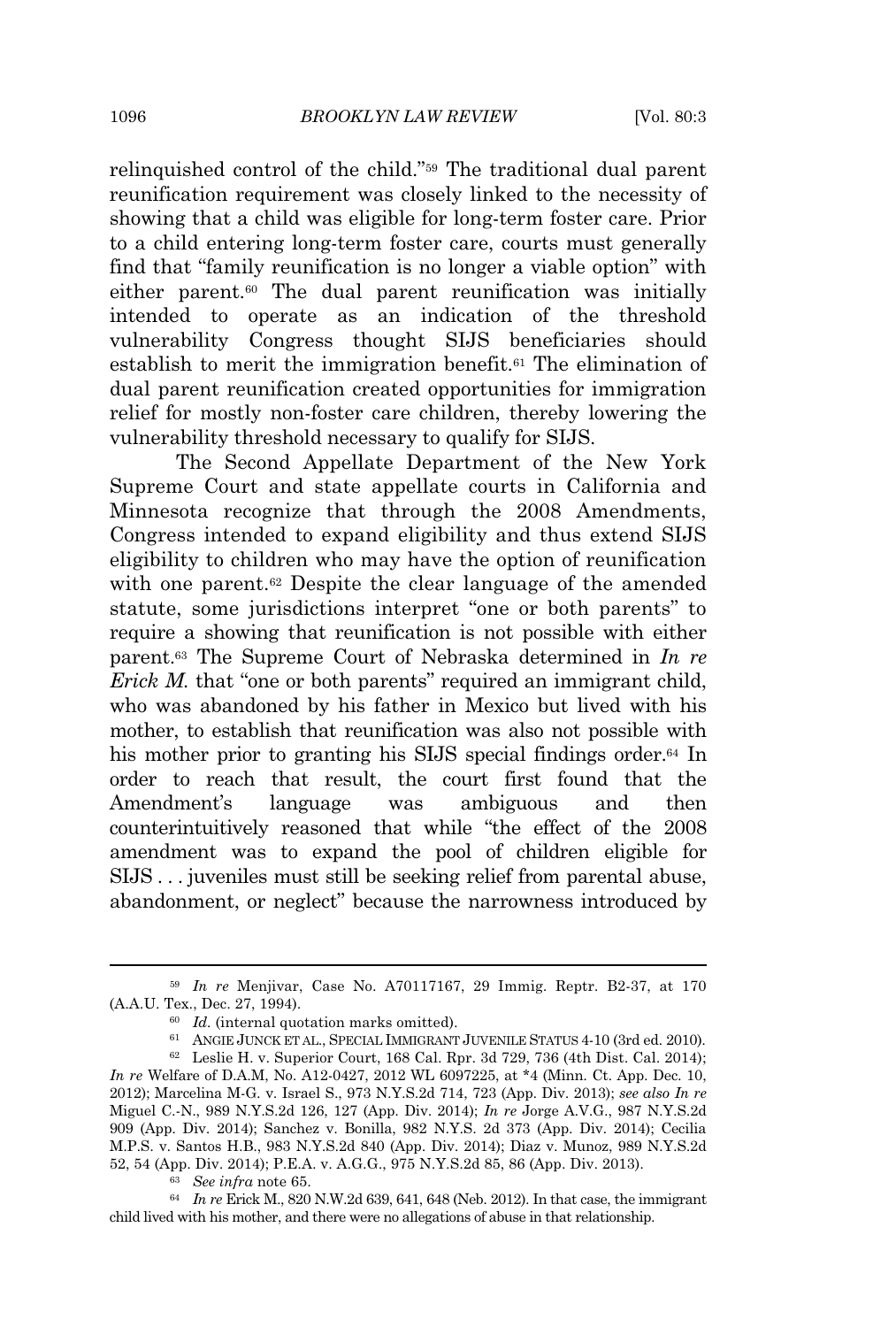the 1997 Amendments illustrated that the prevailing purpose of the legislation as a whole was to restrict eligibility.<sup>65</sup>

Some courts follow the suspicious reasoning of *Erick M*. <sup>66</sup> For example, the New Jersey Superior Court recently reconsidered its prior broad interpretation of the "one or both parents" language in a decision denying a special findings order.<sup>67</sup> The court explained that although there is no specific legislative history as to the meaning of "one or both parents," "some guidance can be gained from the legislative history of the 2008 legislation as a whole." <sup>68</sup> The court then reviewed the history of the 2008 Amendments, concluding that only a narrow interpretation was consistent with the legislation's purpose:

[T]he legislative and administrative history of Subparagraph J shows two competing goals. Congress wanted to permit use of the SIJS procedure when necessary to prevent the return of juveniles to unsafe parents. Where such protection is unnecessary, however, Congress wanted to prevent misuse of the SIJS statute for immigration advantage . . . . The contrary interpretation does not achieve both of Congress's goals. It would mean that a juvenile could apply for SIJS status, with its immigration advantages, even if that juvenile could be viably reunified with one parent who never abused, neglected, or abandoned the juvenile. Indeed, it would permit SIJS status even if that safe parent had raised the juvenile from birth, in love, comfort, and security, and even if reunification with the safe parent would not result in any further contact with the unsafe parent. Nothing in the legislative history of Subparagraph J supports such a broad interpretation. <sup>69</sup>

Even under the former New Jersey precedent that broadly interpreted the statutory language, the court was hesitant to recognize a rule that a child in a stable home environment with one parent might be eligible for SIJS:<sup>70</sup>

Under normal circumstances, the court would be reluctant to take jurisdiction in a case where, as here, the children are in a safe

<sup>69</sup> *Id.* at 268.

<sup>65</sup> Meghan Johnson & Kele Stewart, *Unequal Access to Special Immigrant Juvenile Status: State Court Adjudication of One-Parent Cases*, AMERICAN BAR ASSOCIATION (July 14, 2014), *available at* http://apps.americanbar.org/litigation/ committees/childrights/content/articles/summer2014-0714-unequal-access-specialimmigrant-juvenile-status-state-court-adjudication-one-parent-cases.html.

<sup>66</sup> *See* M.P.C. v. A.B.C., No. FD-13-20-10, 2012 WL 1205805 (N.J. Super. Ct. App. Div. Apr. 12, 2012) (affirming a denial of dependency for special immigrant juvenile status because 8 U.S.C.A. § 1101(a)(27)(J) did not allow SIJS for a child living with a non-neglectful parent in the United States); *see also* D.C. v. A.B.C., 8 A.3d 260, 266 (N.J. Super. Ct. Ch. Div. 2010).

<sup>67</sup> H.S.P. v. J.K., 87 A.3d 255, 268 (N.J. Super. Ct. App. Div. 2014).

<sup>68</sup> *Id.* at 267.

<sup>70</sup> *In re* Minor Children of J.E. and J.C., 74 A.3d 1013, 1019 (N.J. Super. Ct. Ch. Div. 2013).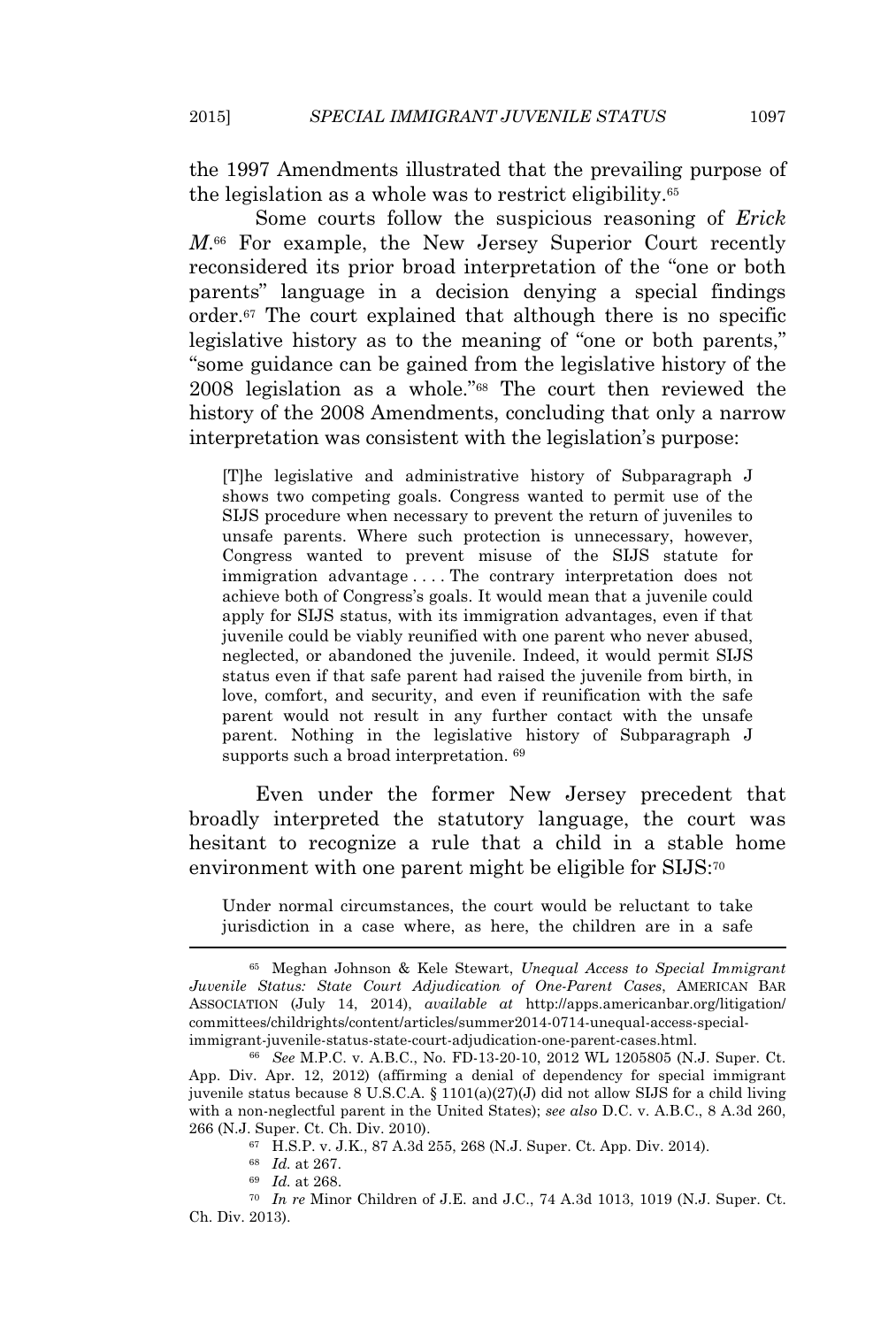placement with one of their natural parents. This case is different. The children were placed with petitioner by immigration authorities and that placement triggers the need for the court's supervision of that placement to make certain that the children are safe and well taken care of. <sup>71</sup>

The result of the confusion and conscious disregard for the clear statutory language is that some children are arbitrarily denied special findings orders even though Congress clearly intended to expand SIJS's scope.<sup>72</sup>

#### *B. Dependency*

The elimination of the "long-term foster care" requirement explicitly broadened eligibility for SIJS relief beyond the child welfare system. As a substitute, a child "placed under the custody of . . . an individual or entity appointed by a State or juvenile court" was to be deemed dependent.<sup>73</sup> As the statute currently reads, in order to pursue a SIJS special findings order a child must establish that she is dependent upon the juvenile court in one of three ways: $74$  1) she has been committed to a state agency or department, 2) she is *dependent*<sup>75</sup> upon the juvenile court because of a particular proceeding, or 3) she has been committed to an individual entity by a state juvenile court.<sup>76</sup> The first option is a vestige of the initial intent of SIJS to include foster care children. The second option preexisted the 2008 Amendments but only recognizes dependency on a juvenile court because of a proceeding that relates to the

<sup>71</sup> *Id.* The facts of the boys' case were particularly compelling. Their mother fled to the United States from Honduras and was granted temporary protected status after the father of the children shot at her three times. The boys remained with the father in Honduras for 10 years and were abused by their stepmother and father, who was eventually killed as a result of his involvement in drug trafficking. The boys were abandoned and fled to the United States out of fear that witnessing their father's death would jeopardize their safety. Once in the United States, they surrendered to immigration authorities and were released as undocumented minors to their mother's care after two months in a juvenile detention facility. *Id.* at 1014-16. This decision was the law of New Jersey prior to the decision this summer that changed the course of New Jersey juvenile jurisprudence.

<sup>72</sup> Johnson & Yavar, *supra* note 15, at 88-89.

<sup>73</sup> Immigration and Nationality Act, 8 U.S.C. § 1101(a)(27)(J) (2012).

 $74$  The additional amendment allowing for guardianship proceedings expanded eligibility to non-foster care children but did not go far enough because the dependency prong still continues to hinder some eligible children.

<sup>75</sup> I have italicized this first use of "dependency" to highlight the distinction between this dependency which refers to "dependency on a juvenile court" from the Dependency prong which encompasses each of the three options for establishing dependency. 8 U.S.C. § 1101(a)(27)(J).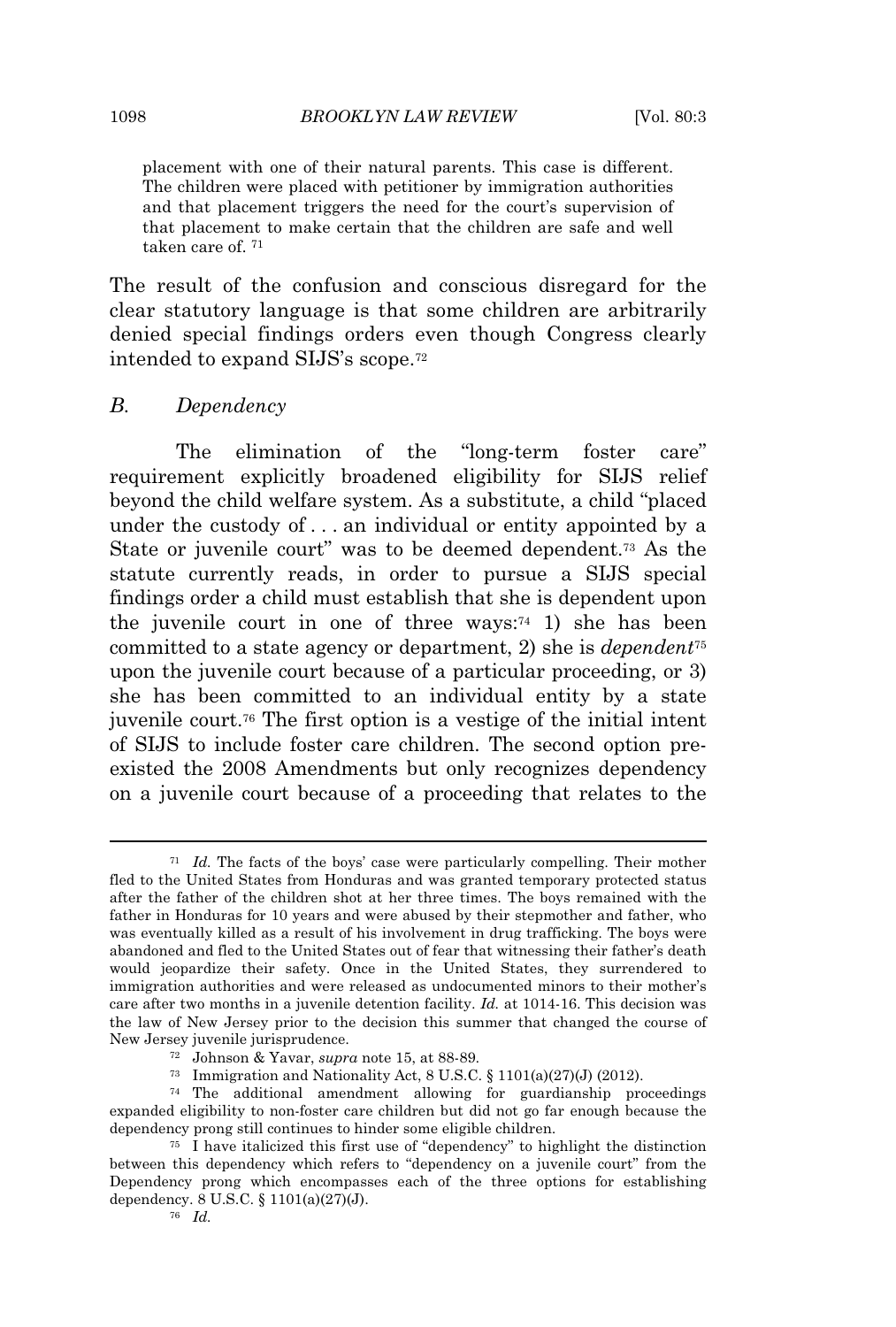"care and custody" of the child.<sup>77</sup> The third option was the 2008 substitution that recognized guardianship proceedings as fulfilling the dependency requirement. The remainder of this sub-section explores the two dependency options most utilized by the post-2008 non-foster care SIJS beneficiaries: the guardianship option and the dependency option.

1. Guardianship

In many ways, the addition of guardianship merely drew attention to the pre-existing use of guardianship as bona fide dependency under the SIJS statute.<sup>78</sup> Prior to the 2008 Amendments, some state courts already granted special findings orders based on guardianship proceedings,<sup>79</sup> and the 1994 Administrative Appeals Office *In re Menjivar* decision recognized guardianship as an authorized action establishing court dependency for a SIJS special findings order.<sup>80</sup> The Appeals Office found:

[t]he acceptance of jurisdiction over the custody of a child by a juvenile court, when the child's parents have effectively relinquished control of the child, makes the child dependent upon the juvenile court, whether the child is placed by the court in foster care or, as here, in a guardianship situation.<sup>81</sup>

After *Menjivar*, some state courts recognized that a guardianship petition sufficiently established the necessary dependency to grant a child a special findings order.<sup>82</sup> Prior to the TVPRA, the New York Supreme Court First Appellate Division recognized that a finding in favor of guardianship fulfilled the necessary dependency to grant a SIJS special

<sup>80</sup> *In re* Menjivar, 29 Immig. Rptr. B2-37, at B2-39.

<sup>82</sup> *In re* Alamgir A. 917 N.Y.S.2d 309 (App. Div. 2011); Trudy-Ann W. v. Joan W. 901 N.Y.S.2d 296, 299 (App. Div. 2010); Liebmann, *supra* note 31, at 518 n.56.

<sup>77</sup> Federal regulations define a juvenile court as a court that handles proceedings related to a child's "care and custody." 8 C.F.R. § 204.11(a) (2009).

<sup>78</sup> *See generally In re* Menjivar, Case No. A70117167, 29 Immig. Rptr. B2-37 (A.A.U. Tex., Dec. 27, 1994).

<sup>79</sup> *Id.*; *In re* Antowa McD., 856 N.Y.S.2d 576 (App. Div. 2008). Some may argue that guardianship was not accepted as a grounds for dependency prior to 2008 in New York. *See In re* Guardianship of Vanessa D., 15 Misc. 3d 819 (N.Y. Fam. Ct. 2007); *In re* Zaim R., 13 Misc. 3d 180 (N.Y. Fam. Ct. 2006). In each case the special findings motions were dismissed on jurisdiction grounds because the petitioner aged out, but included no discussion that the guardianship was an improper basis upon which to grant special findings. In addition, New York later recognized guardianship proceedings as sufficient to establish the necessary dependency to grant a special findings order. *In re* Antowa McD., 856 N.Y.S.2d at 576.

<sup>81</sup> *Id.*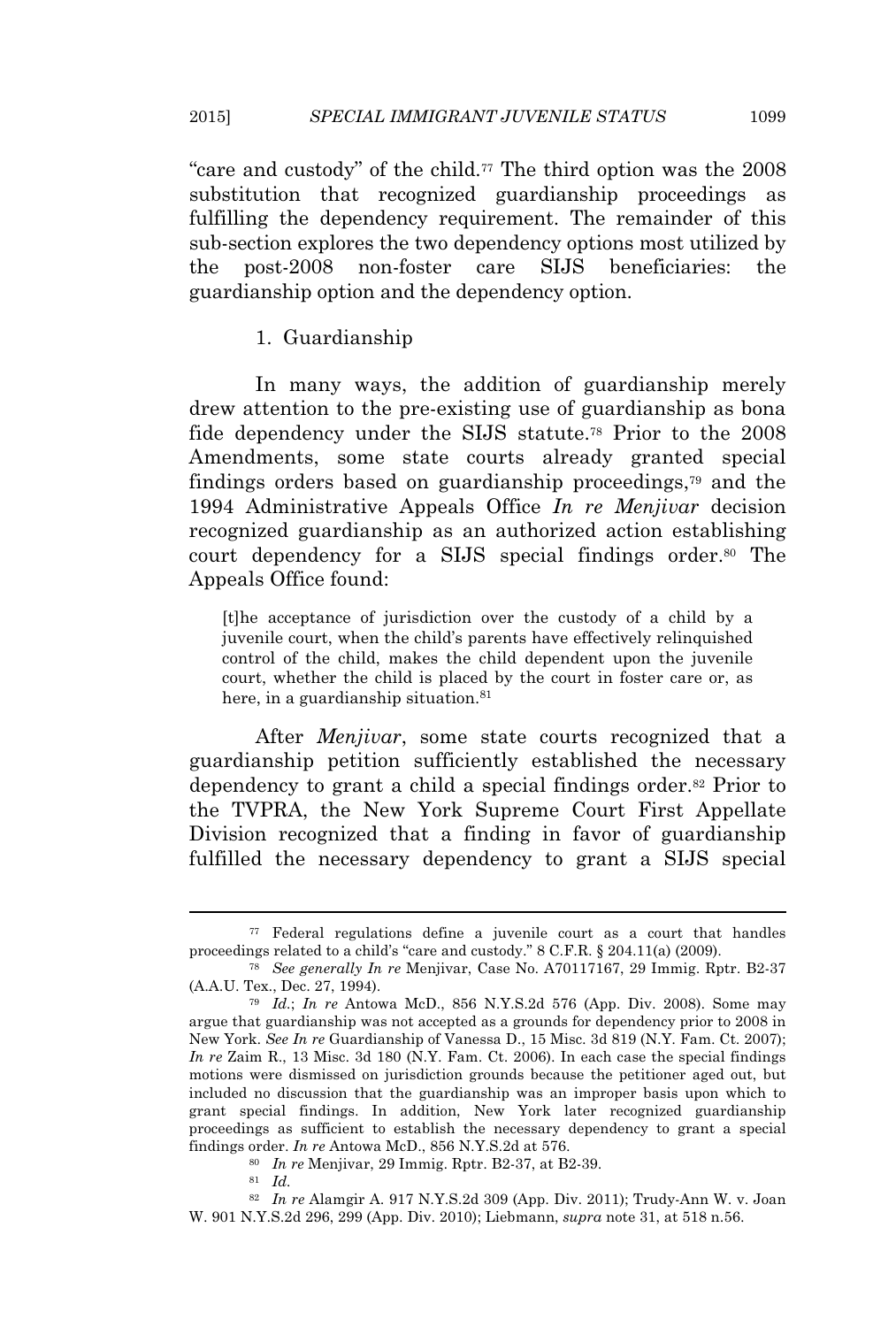findings order.<sup>83</sup> The explicit codification of the administrative *Menjivar* rule was indicative of Congress's intent to expand relief beyond foster care children. For the first time, the SIJS statute explicitly recognized an affirmative path to relief whereby a child could petition a state court to commence guardianship proceedings. This marked a significant change from SIJS's origins, which only allowed a child to seek a special findings order after she had become completely dependent upon the state as a ward.<sup>84</sup> Specifically, states recognized that the expansion was justified under the original intent of SIJS because child welfare agencies were generally reluctant to file cases against parents outside of the United States<sup>85</sup> due to difficulties gathering data and investigating.<sup>86</sup> Thus, the codification of guardianship as a dependency option made sense as a means for a vulnerable child to affirmatively petition the court when the state was hesitant to initiate protection proceedings.<sup>87</sup> The Amendment was not such a far stretch from the original intent of the legislation, but in fact drastically expanded access to a special findings order.<sup>88</sup>

#### 2. Dependency on a Juvenile Court

While the guardianship expansion recognized and affirmed the need for a broader awareness of how children might come before the court, the dependency option was left untouched. This dependency is not established by all juvenile court proceedings, but only includes proceedings that are narrowly considered to relate to the "care and custody" of the child.<sup>89</sup>

In spirit with the 2008 Amendments, which recognized that potential SIJS beneficiaries might come before the court in ways other than as a state ward, immigration advocates in New York City attempted to litigate an expansion of the

<sup>83</sup> *In re* Antowa McD., 856 N.Y.S.2d at 576.

<sup>84</sup> *See supra* Part I.

<sup>85</sup> The problem was not likely jurisdictional since the New York Family Court Act Section 1015 explicitly grants the family court jurisdiction over any case where a child resides in the county where the court sits, regardless of where the maltreatment may have occurred. N.Y. FAM. CT. ACT § 1015 (a) (McKinney 1998); Liebmann, *supra* note 31, at 518 n 56.

<sup>86</sup> Liebmann, *supra* note 31, at 518.

<sup>87</sup> *Id.*

<sup>88</sup> Johnson & Yavar, *supra* note 15, at 64-65; *see infra* Table 1.

<sup>89</sup> Federal regulations define a juvenile court as a court that handles proceedings related to a child's "care and custody." 8 C.F.R. § 204.11(a) (2009).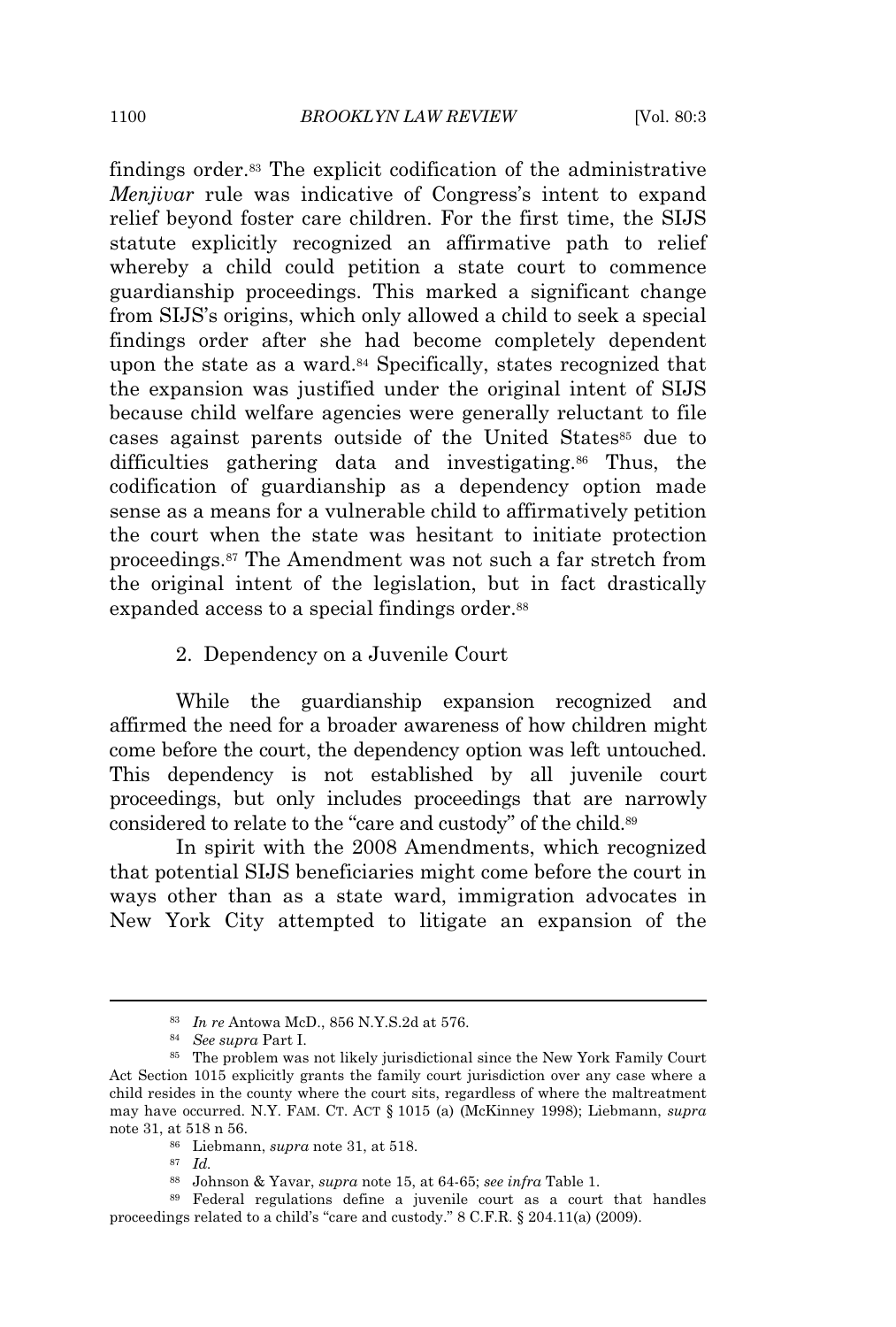meaning of the narrow interpretation of dependency.<sup>90</sup> New York City advocates who argued that dependency should be interpreted more broadly relied heavily upon a memo issued by the Chief Administrative Judge of New York's Unified Court System, Judge Ann Pfau,<sup>91</sup> noting:

Juveniles may be eligible to apply to federal immigration authorities for SIJS where, *in any category* of court proceeding, a State court has determined that they are abused, neglected or abandoned, that "family reunification is not an option"[ <sup>92</sup>] and that it would be contrary to their best interests to return to their home country.<sup>93</sup>

Specifically, advocates argued that a child before the juvenile court because of a child support order or a civil order of protection should fulfill the "dependent on a juvenile court" option and receive a special findings order.<sup>94</sup>

In *In re Hei Ting C*., the Second Department declined to recognize dependency where a child found himself under the jurisdiction of a family court to enforce a child support order.<sup>95</sup> The court's opinion specifically declined to expand dependency because "no appellate decisions in this State have addressed the question of whether an order issued by the Family Court that does not award or affect the custody of a child satisfies the dependency prong." <sup>96</sup> Similarly, in Jane's case, the Kings County Family Court declined to issue a special findings order based upon the order of protection issued on behalf of a juvenile against her father.<sup>97</sup> Judge Gruebel's order specifically noted that because:

the children still live[d] with their mother, there has been no finding of abuse or neglect against the father in an Article 10 proceeding, and the court in this case has not accepted jurisdiction over the

<sup>90</sup> *In re* Hei Ting C., 969 N.Y.S.2d 150, 151 (N.Y. App. Div. 2013); Family Court Decision, *supra* note 20.

<sup>91</sup> Interview with Lauren Burke, Clinical Professor at Brooklyn Law School and counsel in *In re* Hei Ting C., 969 N.Y.S.2d 150 (App. Div. 2013) (Nov. 29, 2013) (notes on file with author).

<sup>92</sup> This is the definition of "eligible for long-term foster care" in the federal regulations, a broader definition than foster care under New York law. "Long-term foster care" under the regulations means care until the child reaches the age of majority and specifically includes adoption and guardianship. Memorandum from Hon. Ann Pfau, Chief Admin. Judge of N.Y. Unified Court Sys., to Judges of the Family Court 2 n.2 (Oct. 8, 2008) (on file with author) (citation omitted).

<sup>93</sup> *Id.* (emphasis added).

<sup>94</sup> *In re* Hei Ting C., 969 N.Y.S.2d at 151; Family Court Decision, *supra* note 20.

<sup>95</sup> *In re* Hei Ting C., 969 N.Y.S.2d at 151.

<sup>96</sup> *Id.*

<sup>97</sup> Family Court Decision, *supra* note 20*.*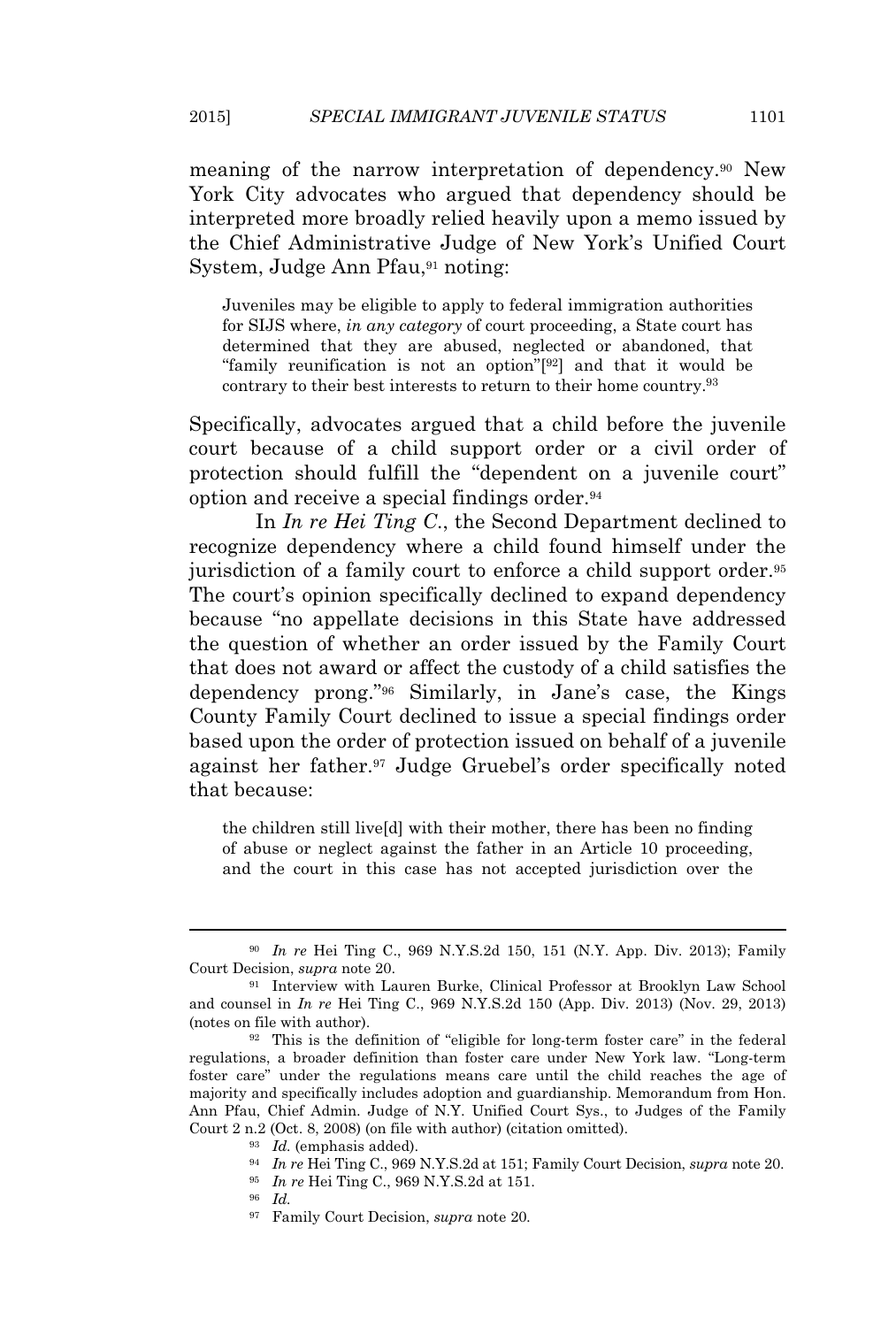custody of the children . . . the requisites required [by] special immigrant juvenile status are not met.<sup>98</sup>

Thus, family courts in one of the most immigrant friendly states, New York,<sup>99</sup> continued to require a juvenile court action that is related to the "care and custody" of the child,<sup>100</sup> excluding support orders and only recently recognizing certain orders of protection as a basis to request a SIJS special findings order.<sup>101</sup>

The narrowness of the dependency option presents little or no difficulty for foster care children seeking SIJS relief because they have already been committed to a state agency and therefore fulfill the dependency prong.<sup>102</sup> In contrast, a non-foster care child similar to Jane or Susy might not be exposed to a state child welfare system and might have a difficult time establishing dependency.<sup>103</sup>

[D]espite an ongoing obligation to protect and support vulnerable children, especially those who have been harmed by abuse and neglect, it cannot be assumed that a local child protection agency will come to the aid [of children], calling into question one of the underlying premises of the federal statute and regulations establishing the SIJS criteria. At times . . . a youth simply does not come to the attention of the child protection agency. At other times, because a youth already has the support of an adult caregiver, often a relative, the child protection agency will determine that the youth is safe, no longer at risk of harm, and thus does not need the agency's assistance.<sup>104</sup>

<sup>98</sup> *Id.* at 4.

<sup>99</sup> *See generally* Jacqueline Bhabha & Susan Schmidt, *From Kafka to Wilberforce: Is the U.S. Government's Approach to Child Migrants Improving?*, IMMIGR. BRIEFINGS, Feb. 2011, at tbl. 11 (ranking New York fourth among states granting SIJS petitions); *see also* U.S. DEP'<sup>T</sup> OF HOMELAND SEC., PERSONS OBTAINING LEGAL PERMANENT RESIDENT STATUS BY TYPE AND DETAILED CLASS OF ADMISSION: FISCAL YEAR 2013 tbl. 4 (2013), *available at* http://www.dhs.gov/yearbook-immigration-statistics-2013 lawful-permanent-residents (click "Table 4"); Ghita Schwarz, *Why New York Is Still the Capital of Immigrant America*, THE NATION, (Jan. 6, 2015) http://www.thenation.com/ article/173957/why-new-york-still-capital-immigrant-america.

<sup>100</sup> 8 C.F.R. § 204.11(a) (2014).

<sup>101</sup> *See* Fifo v. Fifo, No.O-9277-12, 2015 WL 1447564, \*2 (N.Y. App. Div. Apr. 1, 2015) (finding that "under the proper circumstances, a child involved in a family offense proceeding involving allegations of abuse or neglect may properly be the subject of such a determination as an intended beneficiary of the SIJS provisions").

<sup>102</sup> Telephone Interview with David B. Thronson, former immigration practitioner at The Door's Legal Servs. Ctr. (Nov. 6, 2013); Email from David B. Thronson, former immigration practitioner at The Door's Legal Servs. Ctr., to author (Nov. 1, 2013) (on file with author).

<sup>103</sup> Mandelbaum & Steglich, *supra* note 9, at 610.

<sup>104</sup> *Id.*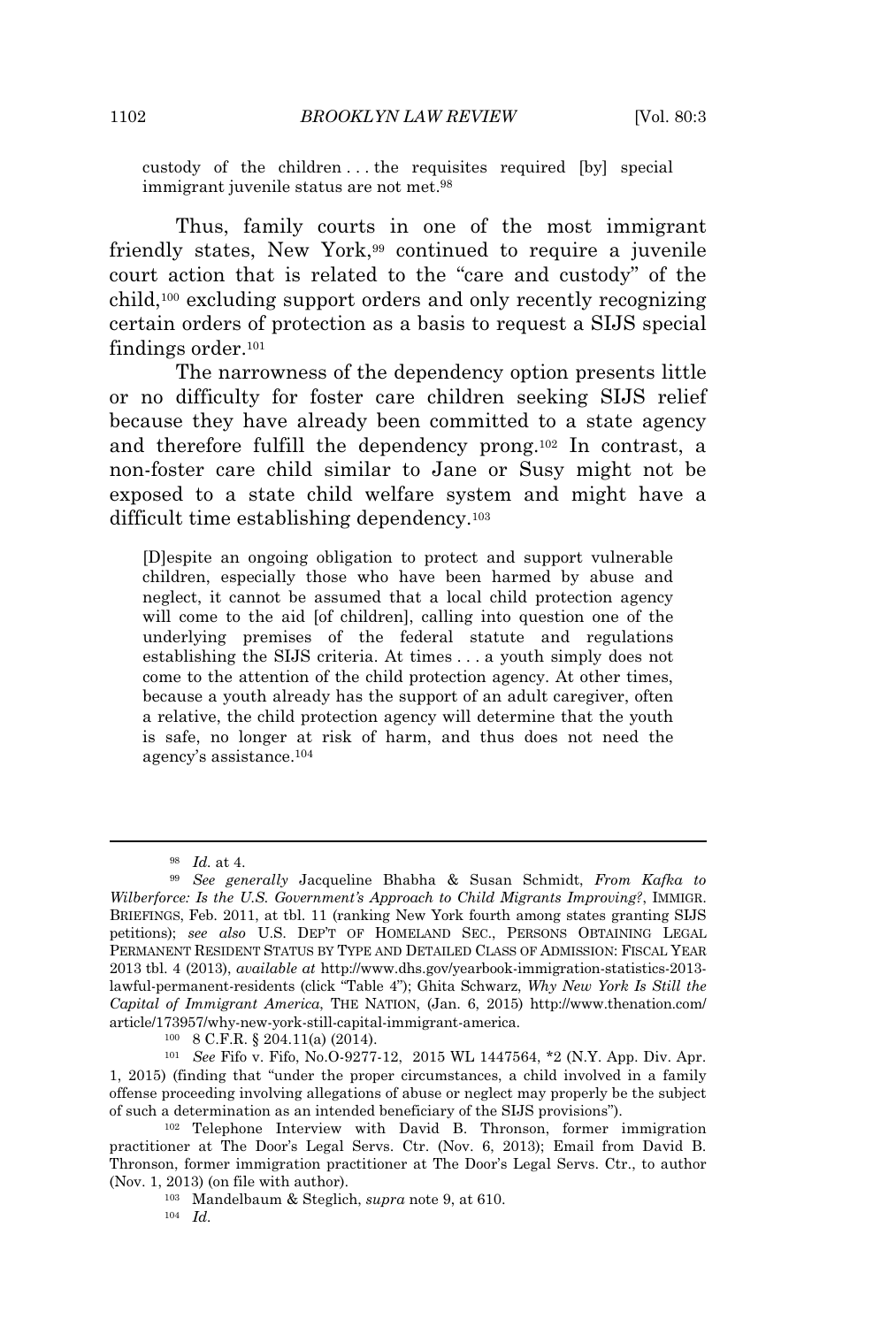Susy was lucky enough to have a guardian who could petition on her behalf, but Jane did not have that option and was left with only the option to fulfill the more demanding dependency prong.<sup>105</sup>

The 2008 expansion of SIJS eligibility created a new dynamic. SIJS had been a solution to a pre-existing state child welfare matter, rather than an immigration remedy.<sup>106</sup> As explained by Wendy Young, president of Kids in Need of Defense and an immigration adviser to Senator Edward M. Kennedy at the time of the TVPRA's passage, "[t]here was a recognition that these kids are incredibly vulnerable . . . . "107 Children who were not in foster care and who had been ineligible for SIJS prior to 2008 now had new immigration opportunities. Immigration advocates recognized that they could initiate proceedings in family court in order to pursue SIJS special findings for non-foster care children.<sup>108</sup>

Prior to the TVPRA, most SIJS applicants initially came "to the attention of state child welfare authorities rather than federal immigration authorities." <sup>109</sup> A review of the current number of foster care children compared to non-foster care children that benefit from SIJS relief since 2008 illustrates that foster care children are not the primary beneficiaries of SIJS relief.<sup>110</sup> In New York City, between January 2011 and May 2013, only 340 children under the custody of Administration for Children Services (ACS)<sup>111</sup> or in foster care were identified as

<sup>105</sup> Arguably, Jane's mother could have petitioned for guardianship on her behalf and perhaps made Jane eligible for SIJS relief in that way. However, her mother's autonomy to pursue the civil remedies she believes most effective for her family should be preserved. The civil order of protection was a less invasive form of civil relief and Jane should not be punished because her mother sought help in that way as opposed to seeking to terminate her father's parental rights.

<sup>106</sup> The history of the enactment of SIJS described *infra* note 33 and accompanying text also clearly illustrate that the driving force behind SIJS was the need to clean up a state welfare problem rather than an immigration problem.

<sup>107</sup> Hulse, *supra* note 42. Wendy Young's statement refers to more than SIJS eligible children since the TVPRA provided increased protection for children in immigration proceedings generally, even beyond those eligible for SIJS.

<sup>108</sup> *In re* T.J., 59 So. 3d 1187 (Fla. Dist. Ct. App. 2011) (finding a prima facie case of dependency for a child living with her aunt, even though the child did not request services from the Department of Children Families or the State because the child was dependent as a matter of law, in that she was not being cared for by a guardian or parent).

<sup>109</sup> Susan Schmidt & Jacqueline Bhabha, *Kafka's Kids: Children in U.S. Immigration Proceedings Part II: Beyond and Besides Asylum*, IMMIGR. BRIEFINGS, Feb. 2007, at 35.

<sup>110</sup> Only a regional data comparison is possible because of the poor data collection and availability in this area at both the state and federal level.

<sup>111</sup> Administration for Children Services is the New York City agency providing protection for abused and neglected children. *About ACS*, NYC ADMIN. FOR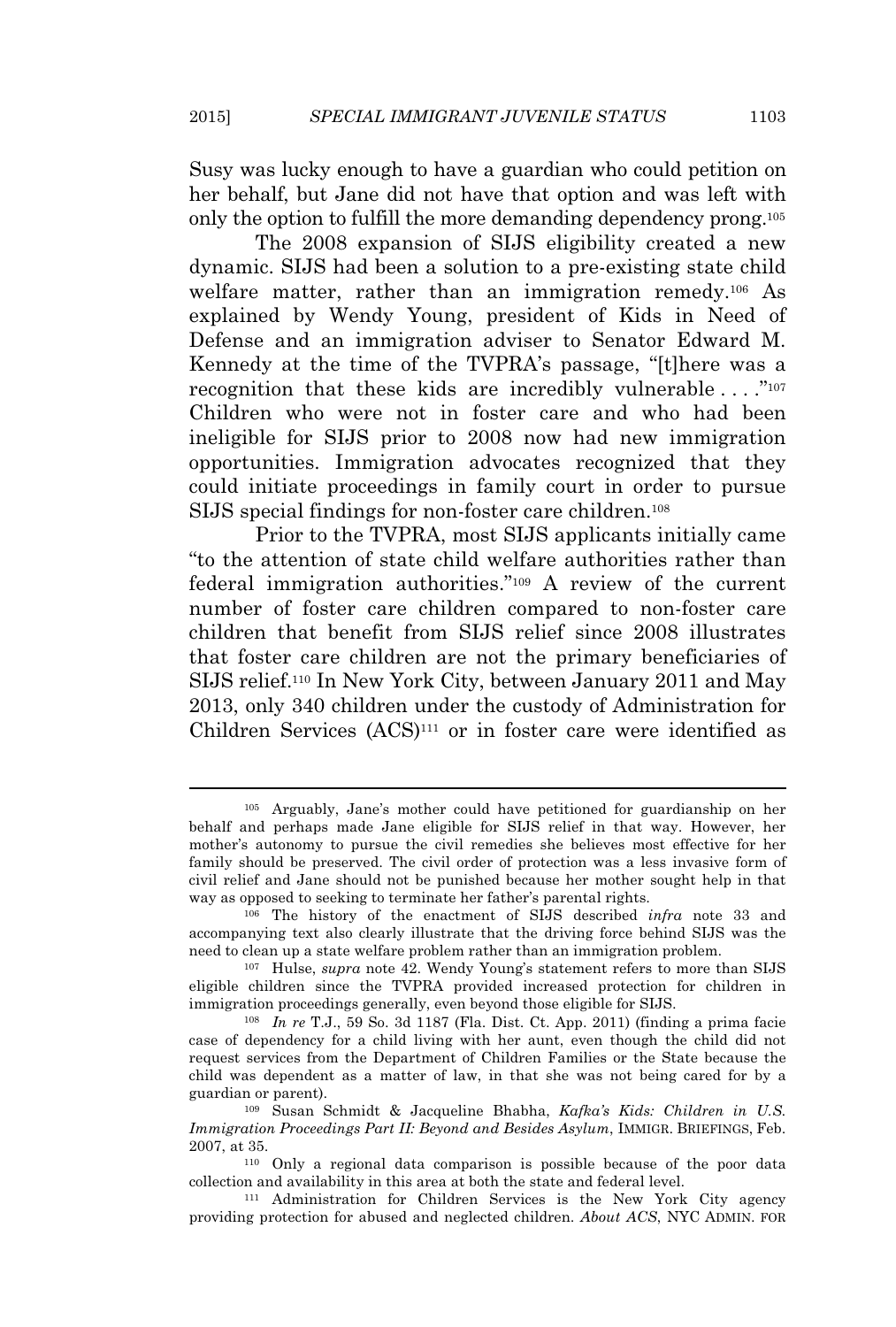eligible for SIJS.<sup>112</sup> Of those eligible, 231 (67.9%) were referred to legal services for further review of their eligibility.<sup>113</sup> Only 99 children (29%) were granted SIJS status at the time of the report in June 2013.<sup>114</sup> Some of those referred for further review pursued different immigration relief or were later determined to already hold United States citizenship or LPR status.<sup>115</sup> No official data has been published as to the total number of SIJS beneficiaries from the State of New York during that time period, but for the two years prior to that time period (2009- 2010), a reported total of 370 petitions were granted.<sup>116</sup> As a rough estimate, comparing the number of SIJS beneficiaries from New York State between 2009 and 2010 to the number of New York State foster care children reported to have benefited from SIJS relief, between January 2011 and March 2013, approximately 27% of SIJS petitioners were foster-care children.<sup>117</sup> Despite the clear shift in intended beneficiaries, many vulnerable non-foster care children continue to fall through the cracks of SIJS relief.

# 3. Expanded SIJS Relief Does Not Include Consideration of Domestic Violence

The spirit of the 2008 Amendments—to provide more comprehensive relief to vulnerable children—falls short of its goal because special findings orders are granted on arbitrary grounds that are not indicative of a child's vulnerability. The problem lies in the decision by Congress to condition special findings orders on the type of proceeding in which the child approaches the state juvenile court. The problem is both one of

<sup>113</sup> *Id.*

<sup>115</sup> *Id.*

CHILD. SERVICES, http://www.nyc.gov/html/acs/html/about/about.shtml (last visited May 1, 2015).

<sup>112</sup> N.Y.C. ADMIN. FOR CHILDREN'<sup>S</sup> SERVS., LOCAL LAW 6 OF 2010: ANNUAL REPORT 7-9 (June 2013).

<sup>114</sup> Several of those identified submitted SIJS petitions and awaited their interview, or were preparing a SIJS petition. Others had legal status or pursued relief more favorable to their particular case. *Id.*

<sup>116</sup> Jacqueline Bhabha & Susan Schmidt, *From Kafka to Wilberforce: Is the U.S. Government's Approach to Child Migrants Improving?*, IMMIGR. BRIEFINGS, Feb. 2001, app. 1, tbl 2.

<sup>117</sup> This number is obviously flawed because it compares data for foster-care beneficiaries from a different time period than total New York State beneficiaries. In addition, it only includes New York City foster care children while the total number of New York beneficiaries likely includes non-NYC foster care children who might have received SIJS status. Given the lack of data in this area, this comparison, flawed as it may be, is likely the most useful to illustrate the low percentage of foster care SIJS beneficiaries compared to non-foster care beneficiaries.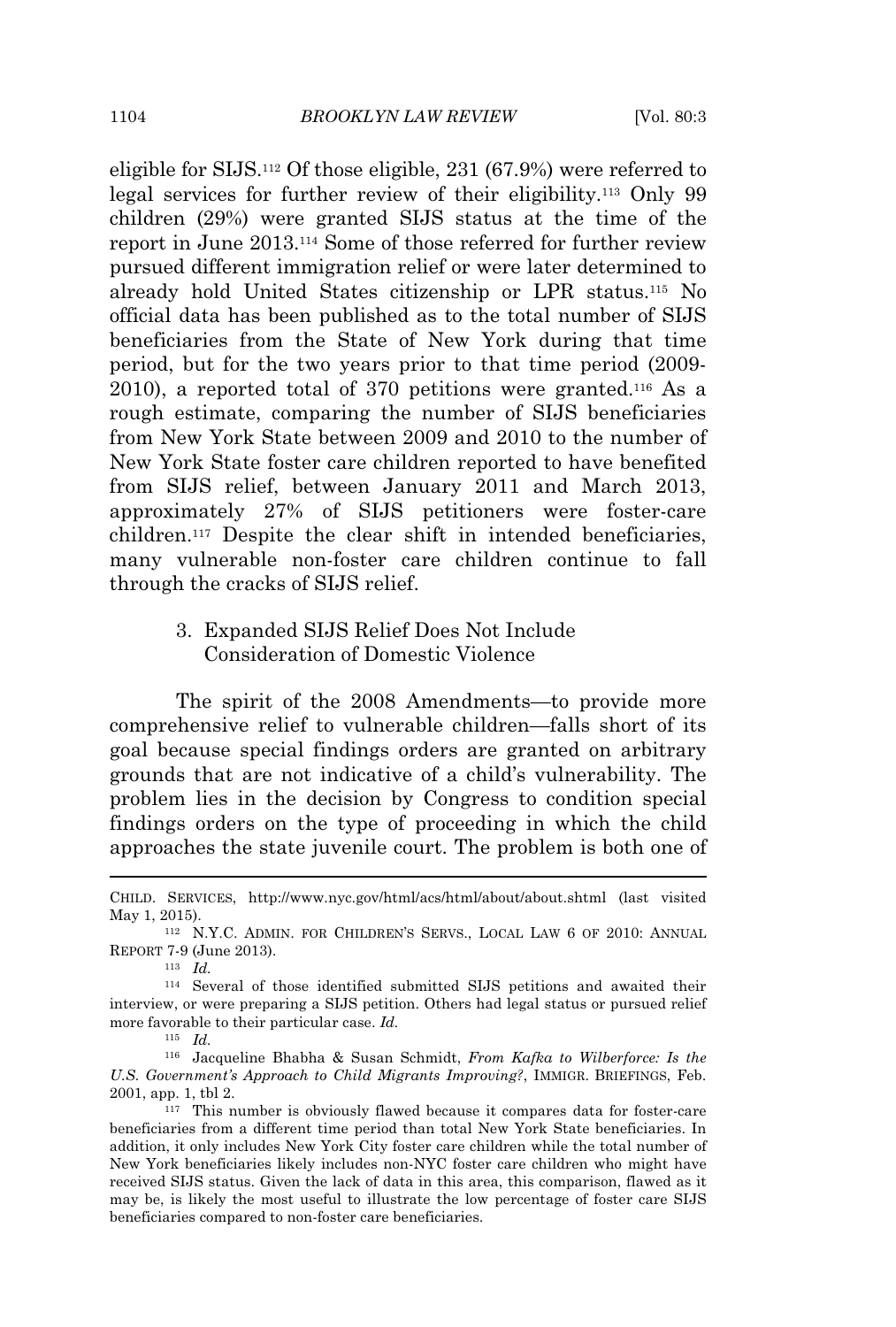misinterpretation of federal legislation by state courts as seen by the "one or both parents" interpretation, and poor legislative and regulatory drafting at the federal level as seen with the rigid narrowness of dependency. Children living in homes plagued by domestic violence are particularly affected by the arbitrary requirements that juvenile courts use to determine whether to grant special findings.

A child who lives in a home where there is domestic violence is likely to have one functioning parent and is only subject to risk because of the actions of the second parent. The Nebraska Supreme Court's interpretation of the "one or both parents" language, therefore, can be particularly difficult for children in a home where there is domestic violence.<sup>118</sup> Likewise, the dependency barrier is particularly onerous for children in a home where there is domestic violence because it discounts orders of protection, the very proceeding by which these children are likely to petition the court to fulfill the dependency requirement.

The "one or both parents" prong has been narrowly interpreted to restrict eligibility because courts appear hesitant to recognize that a child in a stable home environment might be eligible for SIJS; whereas, the dependency prong clearly restricts those eligible to a certain type of state court dependency. Courts will likely begin to accept the intended interpretation of the "one or both parents" language because New York and California, influential states when it comes to matters of immigration, have adopted the intended expansive interpretation.<sup>119</sup> In addition, once the approved USCIS regulations are put in place to clarify that the addition of the "one or both parents" language was intended to "expand eligibility," more uniform state application should follow.<sup>120</sup> Not all advocates believe the "one or both parents" clarification is enough to ensure consistent interpretation across state lines.<sup>121</sup> In fact, some advocates support increased regulatory guidance regarding the "one or both parents" language because, "without

<sup>118</sup> *In re* Erick M., 820 N.W.2d 639 (Neb. 2012).

<sup>119</sup> Marcelina M-G. v. Israel S., 973 N.Y.S.2d 714 (App. Div. 2013); *see also* Leslie H. v. Superior Court, 168 Cal. Rptr. 3d 729 (4th Dist. Cal. 2014); *In re* Miguel C.N., 989 N.Y.S.2d 126 (App. Div. 2014); *In re* Jorge A.V.G., 987 N.Y.S.2d 909 (App. Div. 2014); Sanchez v. Bonilla, 982 N.Y.S.2d 373 (App. Div. 2014); Cecilia M.P.S. v. Santos H., 983 N.Y.S. 2d 840 (App. Div. 2014); Diaz v. Munoz, 989 N.Y.S.2d 52 (App. Div. 2014); P.E.A. v. A.G.G., 975 N.Y.S.2d 85, 85 (App. Div. 2013).

<sup>120</sup> *See* Specialized Immigrant Juvenile Petitions, 76 Fed. Reg. 54978, 54979 (proposed Sept. 6, 2011) (to be codified at 8 C.F.R. pts. 204, 205-45).

<sup>121</sup> Johnson & Stewart, *supra* note 65.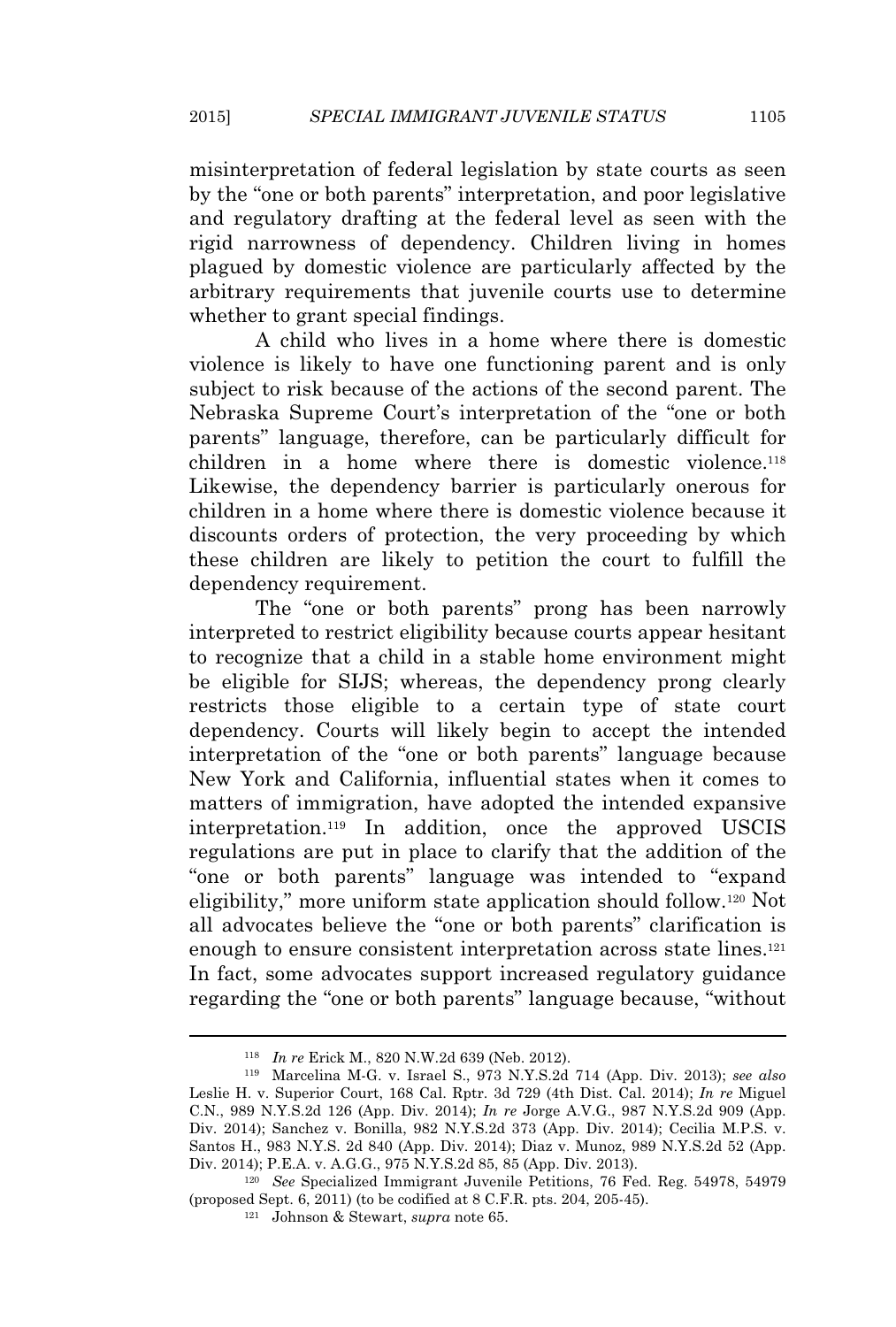an explicit recognition of the validity of one-parent SIJS cases, there is the risk that even more state court judges will close the door to eligible children before their petitions can be considered by USCIS." <sup>122</sup> While their concern is valid, the "one or both parents" problem—one of incorrect state interpretation of fairly clear federal legislation—is less concerning than the dependency problem, which stems from poor federal legislation.

The proceeding by which a child enters the state court is not necessarily indicative of his or her level of vulnerability, and it is certainly not within the state juvenile court judge's jurisdiction to refuse relief based on concerns for immigration fraud.<sup>123</sup> A child like Jane may appear drastically different from a foster care child or a child seeking SIJS as a result of an approved guardianship petition with a non-biological parent, but in many ways there are few legal distinctions. Consider Jane and Susy: they have each been abused, neglected, or abandoned by a biological parent and need to re-adjust their legal rights with that parent.<sup>124</sup> The limited SIJS relief available to non-foster care children arbitrarily ignores that a child who has secured a final order of protection against a parent is dependent upon the court for her safety.<sup>125</sup> Instead, Susy was granted relief because she established dependency on the court, while Jane's dependency was not recognized.<sup>126</sup> The inconsistency is glaring and quite concerning from a child welfare perspective. There needs to be an expansion of

<sup>122</sup> *Id.*

<sup>123</sup> For instance, Jane sorely needed the court's protection, as indicated by the multiple orders of protection granted on her behalf to keep her safe from her abusive father, while Susy was in no immediate danger. Nonetheless, some state court judges have refused to make findings of dependency on the grounds that a juvenile only seeks the order for immigration purposes. Adelson, *supra* note 5, at 81. For example, in *In re Mohamed B*., the family court judge denied SIJS findings because he had suspicions as to how the child separated from his hosts while visiting the United States. *In re* Mohamed B., 921 N.Y.S.2d 145 (App. Div. 2011) (reversing the New York State Second Appellate Department). The most drastic example is *In re Jason K*. where a student was denied SIJS relief because he was still lawfully present on a student visa, and the judge noted that SIJS is exclusively intended for "[a]n unaccompanied child [who] is subject to deportation unless granted permission to stay in the United States." *In re* Jason K. 972 N.Y.S.2d 481 (Fam. Ct. 2013) (citation omitted) (internal quotation marks omitted). Similar suspicion resulted in a denial of special findings because a child arranged his own transport to the United States and thereby exhibited too much agency to be determined dependent. Nirmal S. v. Rajinder K., 956 N.Y.S.2d 545 (App. Div. 2012). The unfortunate result of this suspicion is that some very vulnerable children are denied relief.

<sup>124</sup> *See supra* INTRODUCTION.

<sup>125</sup> Allie Meiers, *Civil Orders of Protection: A Tool to Keep Children Safe*, 19 J. AM. ACAD. MATRIM. L. 373, 377 (2005).

<sup>126</sup> *See supra* INTRODUCTION.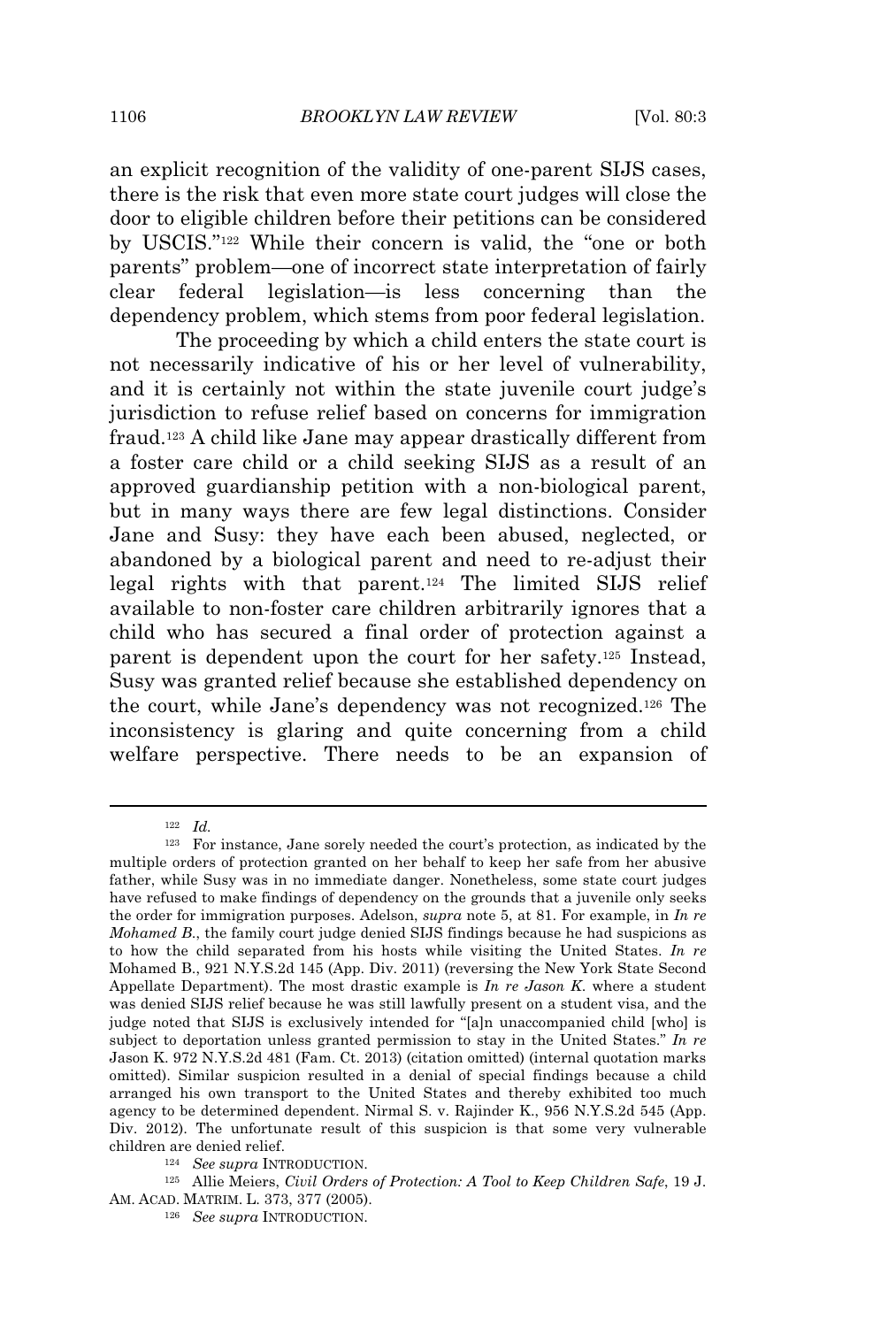dependency to include children who are in homes where there is domestic violence.

Further complicating any efforts for reform, there is a lack of demographic data about the children who seek SIJS relief. There is no comprehensive, detailed reporting of the individual characteristics of those children seeking relief either at the state or federal level.<sup>127</sup> New York State Family Courts do not collect records or information about the type of proceedings in which children petition juvenile courts for special findings orders.<sup>128</sup> The lack of reliable data is problematic for meaningful reform efforts; it allows state judges to continually stereotype applicants and provides little guidance for how regulations should change to better accommodate the population seeking SIJS relief. The remainder of the note focuses on solving the dependency problem, since less attention and fewer reform efforts have focused on eliminating the dependency inconsistency.

#### III. PROMULGATING A FEDERAL REGULATION

## *A. Proposal*

The most principled solution to the dependency problem must include a federal solution, since at its root this is a federally created problem. Just as the approved, but still pending, September 2011 regulations<sup>129</sup> attempt to clarify that the "one or both parent" legislation was intended to "expand eligibility," USCIS should promulgate a regulation, or at least distribute a regulatory guidance memorandum as to the meaning of dependency, to help ensure that state courts grant special findings orders to children like Jane. Specifically, USCIS should pass a regulation explicitly providing that a permanent one year civil order of protection issued by a juvenile court is dispositive evidence that a child is dependent upon the juvenile court for his or her "care and custody."<sup>130</sup>

<sup>127</sup> Email from Rosemary Hartmann, Adjudications Officer for the USCIS Office of Policy & Strategy, to author (Nov. 20, 2013) (on file with author); Email from Michael McLoughlin, First Deputy Chief Clerk for N.Y.C. Family Court, to author (Oct. 18, 2013) (on file with author). The author made several unsuccessful attempts to receive data from USCIS regarding the demographics of SIJS beneficiaries as well as unsuccessful attempts to receive data from New York City Family Courts issuing special findings.

<sup>128</sup> Email from Michael McLoughlin, to author, *supra* note 127.

<sup>129</sup> *See* Specialized Immigrant Juvenile Petitions, 76 Fed. Reg. at 54979.

<sup>130</sup> There is support for this position in the very recent Second Appellate Department decision finding that "under the proper circumstances, a child involved in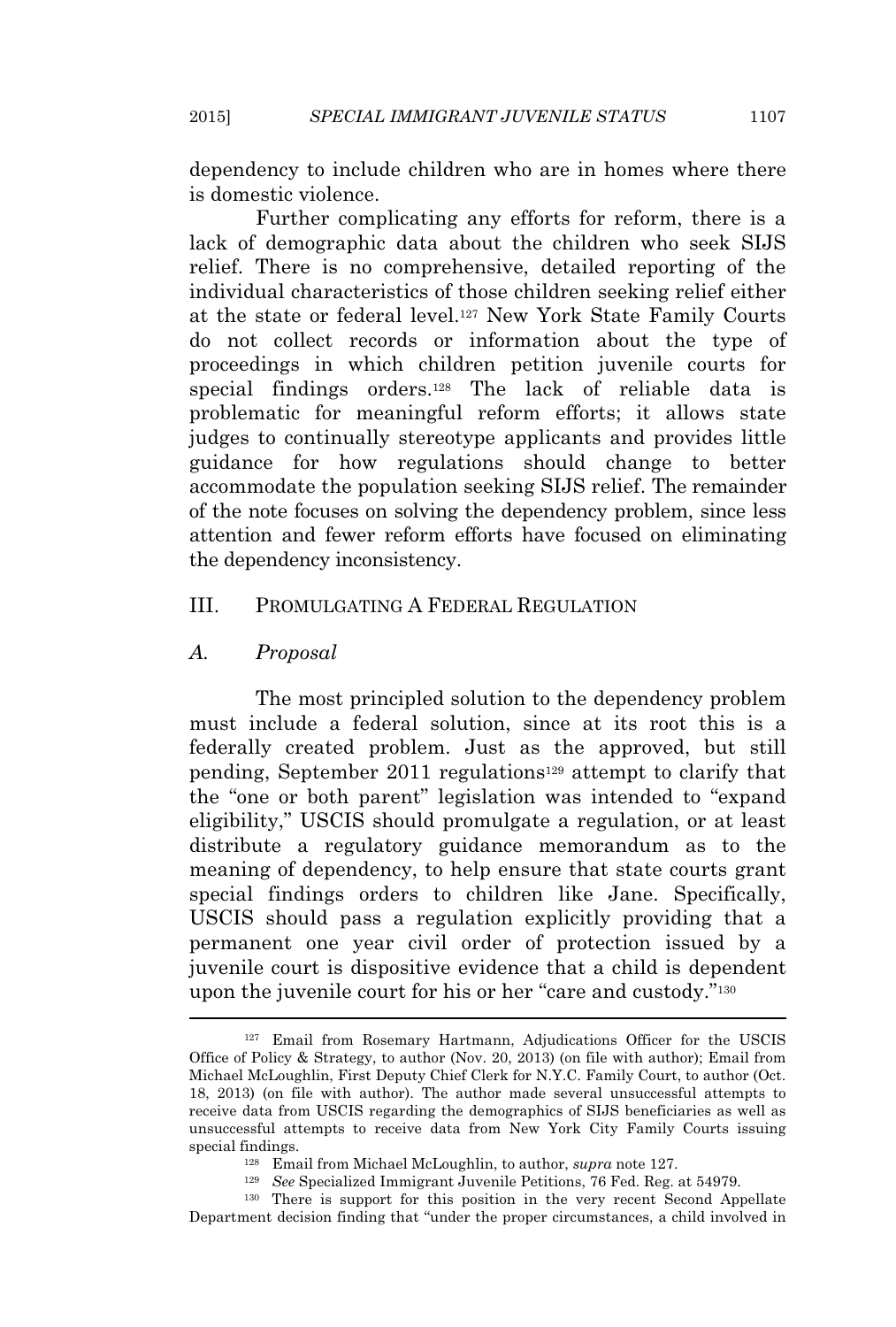A civil order of protection is a court action intended to address domestic violence safety concerns.<sup>131</sup> It is widely recognized that "[c]ivil protection orders are one of the most commonly sought legal remedies available to protect domestic violence victims." <sup>132</sup> Some form of this relief is available in all 50 states and the District of Columbia.<sup>133</sup> A permanent order of protection<sup>134</sup> cannot be granted without a hearing in which the accused party appears and has "an opportunity to be heard and present evidence." <sup>135</sup> The duration of a permanent civil order of protection varies from state to state, but in the majority of states, a final order of protection is effective for one to two years.<sup>136</sup> Eligibility to file for a civil order of protection is limited to a victim who can show beyond "a preponderance of the evidence" <sup>137</sup> that she has been subject to certain types of threats or abuse and she has at least one of the enumerated intimate relationships to the perpetrator.<sup>138</sup> The conduct that is generally required to merit an order of protection for a child includes "overt acts of physical harm, threats of imminent harm, harassment, sexual acts with minors, lewd fondling and touching of a minor," as well as "emotional abuse."<sup>139</sup> Most states include the parent-child relationship as one of those eligible for a civil order of protection.<sup>140</sup> In some states, an order of protection petition can be commenced in a state juvenile

a family offense proceeding involving allegations of abuse or neglect may properly be the subject of such a determination as an intended beneficiary of the SIJS provisions." Fifo v. Fifo, No.O-9277-12, 2015 WL 1447564, \*2 (N.Y. App. Div. Apr. 1, 2015).

<sup>131</sup> Lisa Vollendorf Martin, *What's Love Got To Do With It: Securing Access to Justice For Teens*, 61 CATH. U. L. REV. 457, 466 (2012). "Additionally, civil orders of protection (CPO) may be called many different things depending on the jurisdiction. Some states call their civil orders of protection a Permanent Protective Order (PPO), a Permanent Restraining Order (PRO) or some may simply refer to the order as a domestic violence injunction." Meiers, *supra* note 125, at 375-76.

<sup>&</sup>lt;sup>132</sup> NAT'L CTR. ON DOMESTIC & SEXUAL VIOLENCE, THE PRACTITIONER'S GUIDE TO LITIGATING FAMILY OFFENSE PROCEEDINGS 1, *available at* http://www.ncdsv.org/ images/FINAL-ThePractitioner%27sGu.pdf (last visited May 11, 2015).

<sup>133</sup> Martin, *supra* note 131, at 466.

<sup>134</sup> Judith A. Smith, *Battered Non-Wives and Unequal Protection-Order Coverage: A Call for Reform*, 23 YALE L. & POL'<sup>Y</sup> REV. 93, 101 (2005). The reader should distinguish a final order of protection from an *ex parte* order which can be granted with significantly fewer procedural protections for the accused and generally lasts for a much shorter period of time. *Id.*

<sup>135</sup> Meiers, *supra* note 125, at 379.

<sup>136</sup> Catherine F. Klein & Leslye E. Orloff, *Symposium on Domestic Violence: Article: Providing Legal Protection for Battered Women: An Analysis of State Statutes and Case Law*, 21 HOFSTRA L. REV. 801, 848, 905 (1993); Meiers, *supra* note 125, at 375-76.

<sup>137</sup> Smith, *supra* note 134, at 101.

<sup>138</sup> Klein & Orloff, *supra* note 136, at 848, 869.

<sup>139</sup> Meiers, *supra* note 125, at 377.

<sup>140</sup> Martin, *supra* note 131, at 469-71.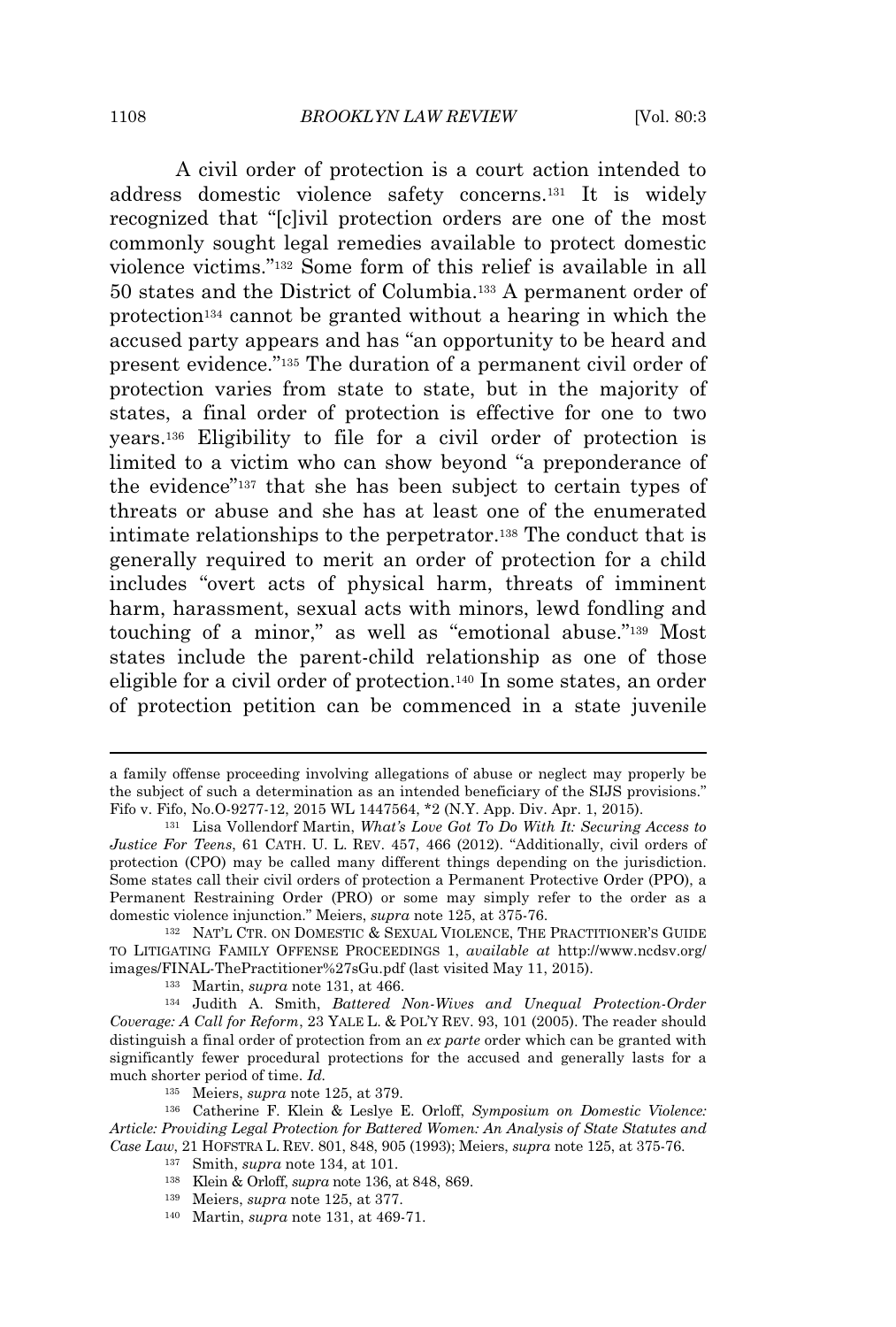court on a child's behalf by a parent, the state or a welfare agency, or the child herself.<sup>141</sup>

Frivolous allegations do not merit a permanent order of protection.<sup>142</sup> A permanent order of protection is already considered "convincing" evidence of battery in other immigration contexts.<sup>143</sup> Expanding dependency to include proceedings in which permanent orders of protection are granted for at least one year ensures an avenue to SIJS relief for children in homes where there is domestic violence.

## *B. Benefits of a Narrow Regulatory Amendment*

Various proposals have been put forward to handle the SIJS dependency problem. Some advocate that states should amend their civil codes to "ensure a jurisdictional basis for freestanding SIJS predicate order motions in juvenile or family courts" or to provide a "self-petitioning 'state of want' cause of action" enabling children to "initiate a SIJS predicate order request outside of the context of a dependency action."<sup>144</sup> The problem with a state-by-state campaign is that it does nothing to promote uniform SIJS relief but rather contributes to inconsistent application across state lines. Furthermore, such an expansive broadening of state juvenile court jurisdiction to grant special findings orders seems inconsistent with the history of SIJS.

Others advocate for federal reform, including an expanded definition of dependency. SIJS advocates Randi Mandelbaum and Elissa Steglich propose clarifying or broadening dependency by "either chang[ing] the statutory language from 'declared dependent' to 'the state court having

<sup>141</sup> "State protection-order statutes fall loosely into three groups with regard to standing for minor petitioners: (1) statutes that expressly grant standing to some or all minors; (2) statutes that expressly deny standing to some or all minors; and (3) statutes that are ambiguous or silent on the issue." *Id.* (citations omitted).

<sup>142</sup> Meiers, *supra* note 125, at 377.

<sup>143</sup> Liebmann, *supra* note 36, at 653 ("'Credible evidence of battery or extreme cruelty' can include the type of restraining orders and civil protection orders that are frequently sought and issued in family offense and child dependence proceedings in family court. In fact, such orders are generally considered among the most convincing types of evidentiary proof that can be offered, and noncitizens who obtain protection orders have established one of the most important elements of the VAWA self-petition. Such orders can serve as critical support for the noncitizen's claim of battery or extreme cruelty and can confirm the credibility of the self-petitioner.").

<sup>144</sup> Baum, *supra* note 38, at 623. These authors argue that states should be incentivized to makes changes because once a child becomes eligible for SIJS the child is "federal[ly] eligibl[e] for health care, employment authorization, financial aid, and other benefits denied to unlawfully present immigrants." *Id.*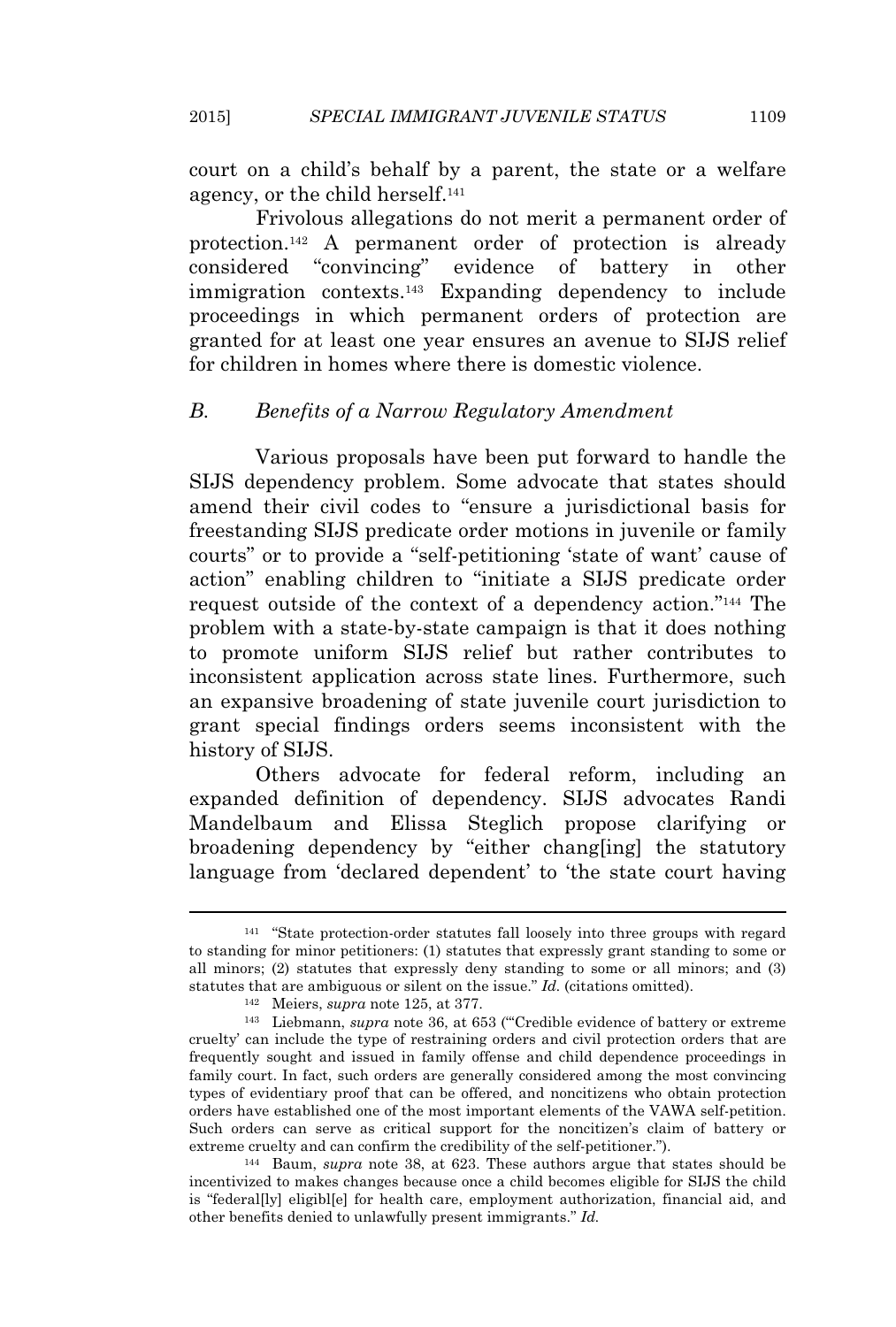assumed jurisdiction,' or  $\left[ \cdot \right]$  defin $\left[ \cdot \right]$  declared dependent' in the federal regulations simply as 'the state court having assumed jurisdiction.'" <sup>145</sup> Supporting this argument, they point to practitioners' and state court judges' common understanding that dependency simply means that a juvenile court has taken jurisdiction over a matter related to the child.<sup>146</sup> Mandelbaum and Steglich are most concerned with inconsistent state interpretations of dependency, rather than the exclusion of a particular vulnerable child population.<sup>147</sup> A broad expansion of dependency like that put forth by Mandelbaum and Steglich would likely encourage increased scrutiny by state court judges who already arguably exceed their jurisdiction by questioning a child's motive for relief, rather than focusing on the domestic petition the child brings before the court.<sup>148</sup> Certainly, Mandelbaum's and Steglich's broad proposal includes child support orders as sufficient evidence of dependency.<sup>149</sup> My proposal does not go so far as to include children who appear before a juvenile court under a child support enforcement order*.* 150 Instead, the focus of this solution is on including a small, vulnerable group of immigrant children, which is both consistent with the purpose of SIJS to protect the most vulnerable children and more politically feasible than broad reform.

Adding orders of protection to the definition of dependency is consistent with the original purpose of SIJS—to protect vulnerable children.

[N]ot all violence or abuse directed towards children evokes the criminal or juvenile justice systems. When a parent or guardian petitions the court for a civil order of protection for [a] child, it might be the first contact the adult or child has had with the judicial system.

<sup>146</sup> *Id.*

<sup>145</sup> Mandelbaum & Steglich, *supra* note 9, at 616.

<sup>147</sup> *Id.* This note does not focus on the variation between states as to the meaning of dependency or the type of proceedings that various states include within that meaning. It does not appear that any states currently consider a civil order of protection to fall within that definition.

<sup>148</sup> For state courts to engage in that type of review usurps the decisionmaking function of USCIS. State courts involve themselves in these issues that are best left to immigration authorities, who do in fact conduct that analysis on a regular basis. Johnson & Stewart, *supra* note 65.

<sup>149</sup> Note that I do not advocate expanding SIJS relief to include a case like *In re Hei Ting C*. where advocates tried to argue that a child support order should also be sufficient to qualify a child for the dependency prong. *See supra* note 90 and accompanying text.

<sup>150</sup> *See* Fifo v. Fifo, No.O-9277-12, 2015 WL 1447564, \*2 (N.Y. App. Div. Apr. 1, 2015), where the Second Appellate Department distinguished a proceeding involving an order of protection from the issue in *In re* Hei Ting C., 969 N.Y.S.2d 150, 151 (App. Div. 2013), involving a child support order.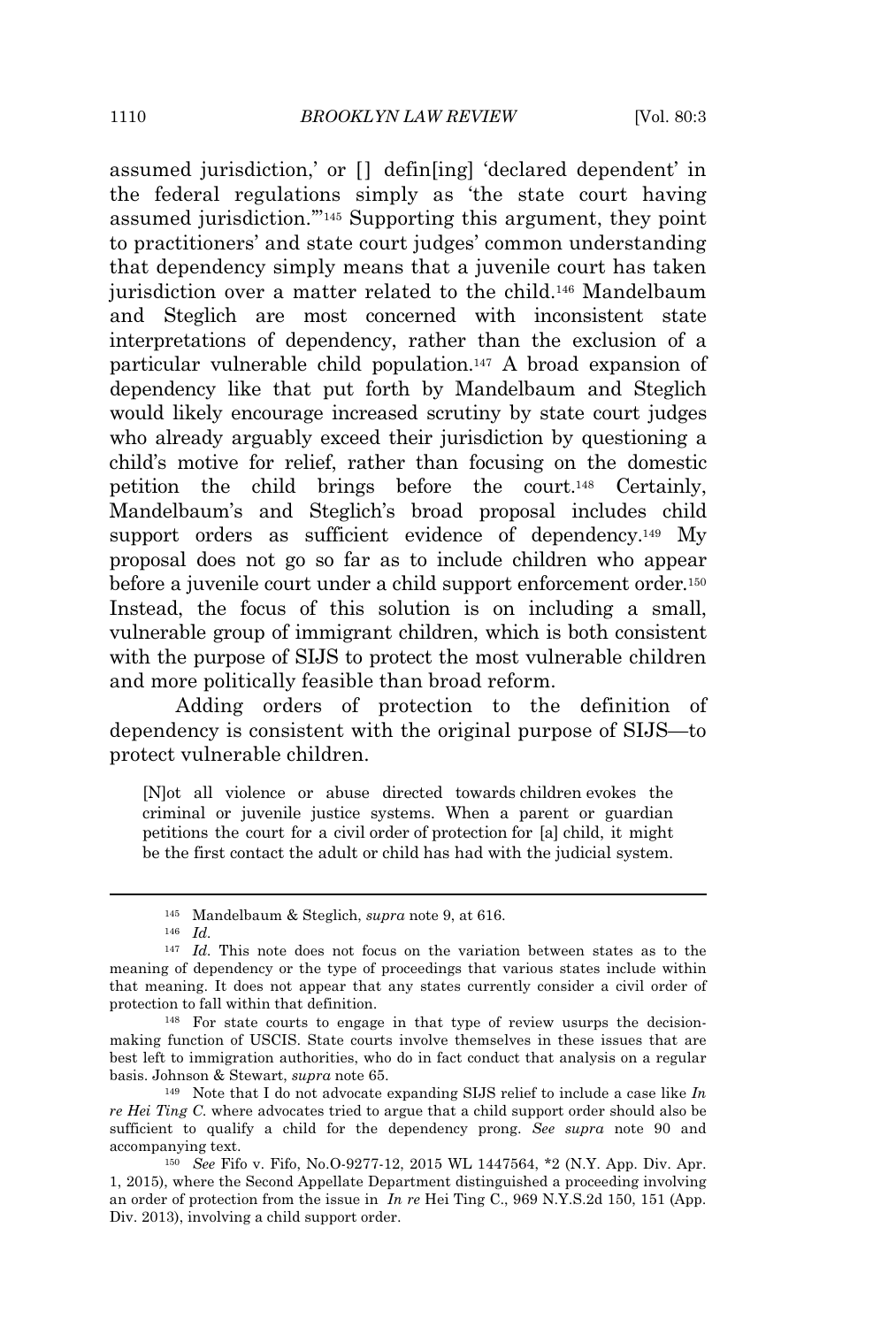Civil orders of protection statutes were designed to encompass the minor children of domestic abuse victims.<sup>151</sup>

Furthermore, there is precedent for using regulatory guidance to expand the scope of SIJS relief. When SIJS was a relatively new form of relief and advocates of children in foster care became aware of its potential benefit, there was a large group of undocumented children in the foster care system on the verge of emancipation.<sup>152</sup> These children already had dependency orders from a juvenile court as part of their foster care placement.<sup>153</sup> To handle the volume of SIJS applicants, child welfare workers capitalized upon the statutory and regulatory language that supported an administrative agency's ability to determine the "best interest" of immigrant children in the SIJS context.<sup>154</sup> Both the INA Section  $101(a)(27)(J)(i)$  and the federal regulations associated with SIJS relief allowed for "administrative or judicial proceedings" as the basis for determining that it is not in the child's "best interest" to return to their home country or to reunite with one or both parents.<sup>155</sup>

A child advocate involved in early SIJS adjudication in New York City explained the logic behind the hybrid procedure:

To avoid having to get back in court, we coupled the non-[SIJS] court finding placing the child in care with an affidavit from a high level child welfare official made the other factual findings based on a review of the file and our submissions. INA  $101(a)(27)(J)$  requires a juvenile court for dependency, but contemplates "administrative or judicial proceedings" for the rest. Our assertion, which back then legacy INS accepted, was that the affidavit was the result of an administrative process sufficient to satisfy the statute.<sup>156</sup>

The regulatory guidance paved the way for broader interpretation of SIJS. In the same way, future regulation could pave the way for increased recognition of the serious vulnerability of immigrant children in homes where there is domestic violence. This note's proposed expansion, like the amendment to include guardianship as a ground for dependency, does nothing more than ensure that vulnerable youth who are indistinguishable from current SIJS beneficiaries, apart from

<sup>151</sup> Meiers, *supra* note 125, at 384.

<sup>152</sup> Telephone Interview with David B. Thronson, *supra* note 102; *see* Email from David B. Thronson, to author, *supra* note 102.

<sup>153</sup> *Id.*

<sup>&</sup>lt;sup>154</sup> Immigration and Nationality Act, 8 U.S.C. § 1101 (a)(27)(J)(ii) (2012); 8 C.F.R. § 204.11 (c)(6) (2014).

<sup>155</sup> 8 U.S.C. § 1101 (a)(27)(J)(ii).

<sup>156</sup> Telephone Interview with David B. Thronson, *supra* note 102; Email from David B. Thronson, to author, *supra* note 102.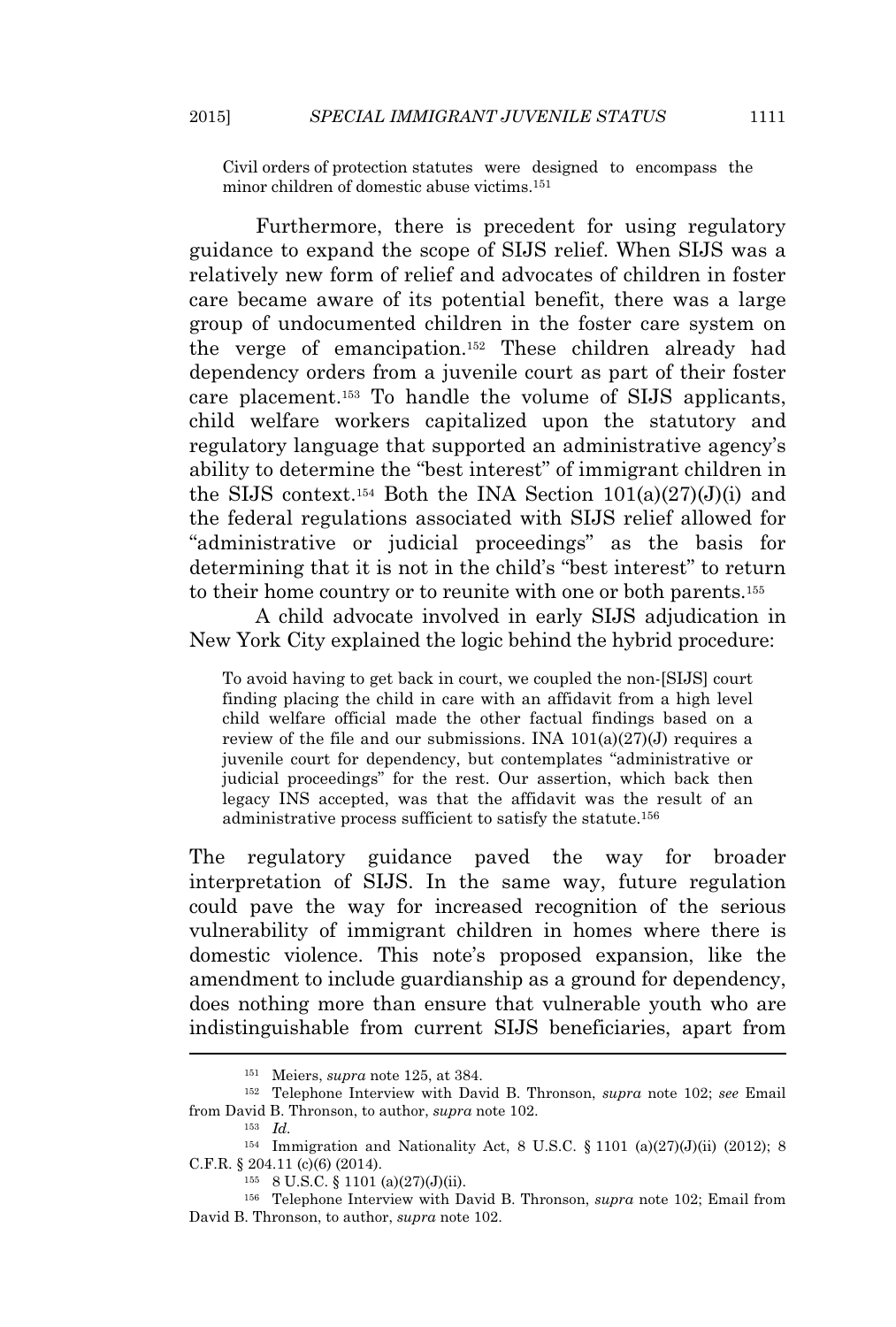the proceeding by which they approach the state juvenile court, are afforded the same relief.<sup>157</sup>

#### *C. Politically Feasible*

In addition, regulatory rulemaking is also a practical, politically feasible solution, which is crucially important in our current political atmosphere. In fact, the TVPRA has recently come under attack:

The Obama administration says the [TVPRA] is partly responsible for tying its hands in dealing with the current influx of children . . . . What many can agree on is that the Wilberforce law was not enacted with the idea of dealing with the current flow of tens of thousands of unaccompanied minors or providing an incentive for children to reach the border. "It is classic unintended consequences," said Marc R. Rosenblum, deputy director of the U.S. Immigration Policy Program at the Migration Policy Institute. "This was certainly not what was envisioned." 158

The Obama administration's comments are not specifically directed toward the SIJS Amendments included in the TVPRA, but nonetheless show a mounting concern that immigration relief extended to vulnerable children is too generous. "[G]iven the hostile climate toward immigrationrelated legislation in Congress, regulatory action may be more expedient and appropriate." <sup>159</sup> A regulatory change would not need to pass through Congress, and to the extent that Congress disagrees with the change, the Congressional Regulatory Review Act provides them with the power to reject the rule within 60 days of its enactment.<sup>160</sup> Of course, any amendment of the dependency prong might face especially stringent criticism because Congressional and federal authorities welcome the dependency requirement as a safeguard against fraud, allegedly legitimizing SIJS proceedings.<sup>161</sup> The Second Appellate Department of New York's Supreme Court, in denying special findings based upon a lack of sufficient dependency, specifically noted:

The requirement that a child be dependent upon the juvenile court . . . ensures that the process is not employed inappropriately by

<sup>157</sup> *See infra* Part II.

<sup>158</sup> Hulse, *supra* note 42; *see also* Preston, *supra* note 3.

<sup>159</sup> Mandelbaum & Steglich, *supra* note 9, at 616 n.82.

<sup>160</sup> Robert Longley, *Federal Regulations*, ABOUT NEWS (Nov. 6, 2014), http://usgovinfo.about.com/od/uscongress/a/fedregulations.htm.

<sup>161</sup> *In re* Hei Ting C., 969 N.Y.S.2d 150, 154-55 (App. Div. 2013).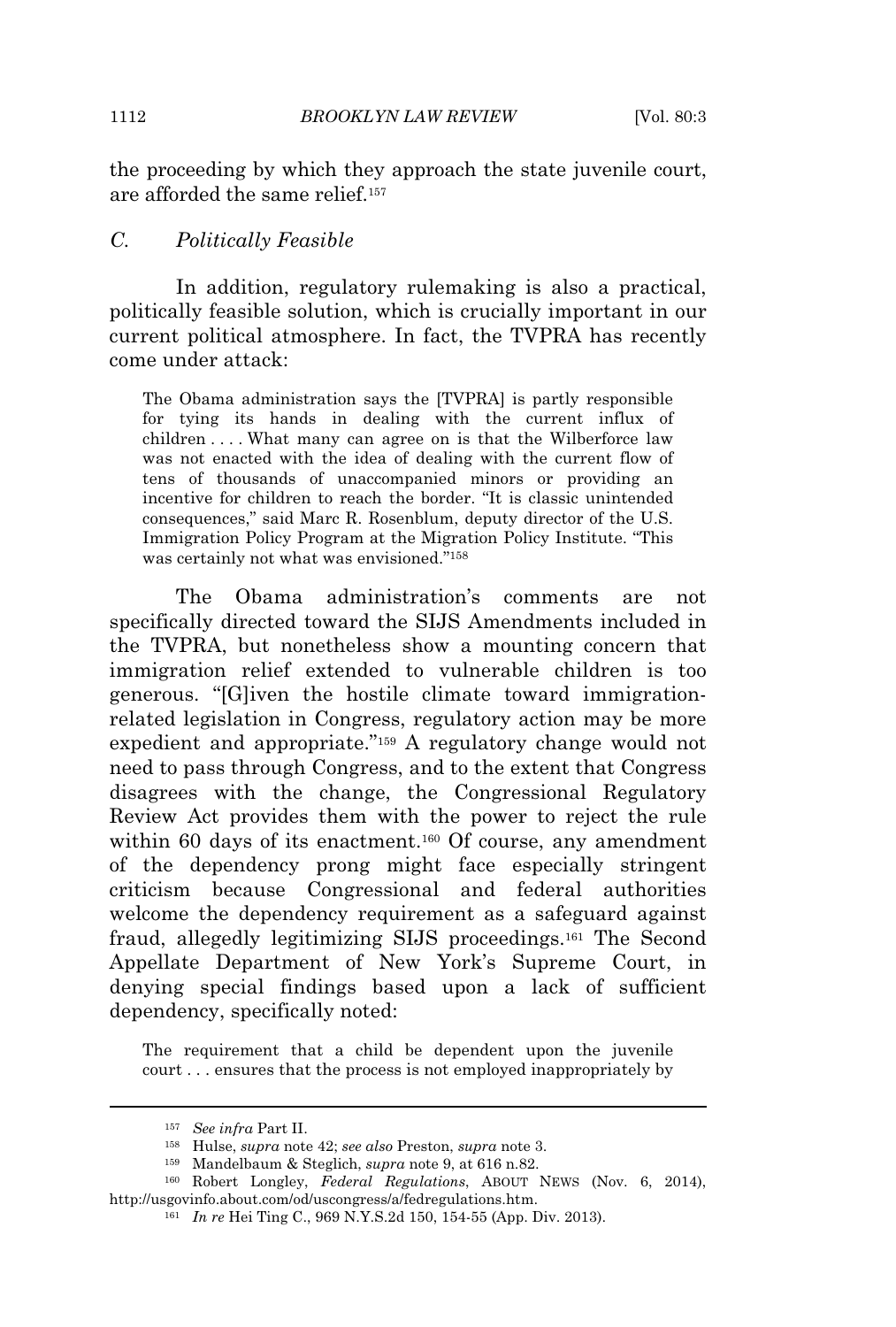children who have sufficient family support and stability to pursue permanent residency in the United States through other, albeit more protracted, procedures.<sup>162</sup>

Some juvenile court judges understand expanded SIJS relief as a slippery slope toward immigration fraud and scrutinize immigrant children seeking special findings orders:<sup>163</sup>

[T]he local officials are often wary of the implications of their actions and nervous about what they perceive as making decisions about whether a person will obtain an immigration benefit. Some may not want to participate in what they perceive as a process that condones or further encourages illegal immigration.<sup>164</sup>

A recent Queens Family Court decision granting SIJS relief warned in dicta that:

Current news reports indicate that parents have been encouraged to dispatch their young on perilous journeys to the United States in the company of paid smugglers who are part of organized criminal enterprises. The children arrive in the United States with the hope that they will be not be deported and that they will be granted sanctuary in the form of legal permission to remain permanently.

Although SIJS was enacted to protect children who have been abused, neglected, or abandoned, it may perversely expose those children to maltreatment. The smuggling of children across international borders is inimical to their safety and well-being.<sup>165</sup>

There is little doubt that any proposed expansion of dependency might encounter resistance.<sup>166</sup> However, like the

<sup>166</sup> In fact, on March 4, 2015, a local NBC investigative team reported the uncovering of rampant SIJS fraud in the Sikh community in Queens, New York. Melissa Russo et al., *I-Team: Family Court Exploited in Immigration Cases in Queens, Insiders Charge*, NBCNEWYORK.COM (Mar. 4, 2015, 5:16 PM), http://www.nbcnewyork.com/news/ local/family-court-queens-immigration-cases-human-smuggling-green-card-295050931.html. Their report noted that guardianship petitions in the Queens Family Court jumped 75% over the last year and that "hundreds of young men from the same part of India are all telling similar stories in order to get special access to green cards." *Id.* Congressman Bob Goodlatte, Chair of the House Judiciary Committee picked up on the report and sent a letter to Department of Homeland Security Secretary Johnson specifically requesting answers to the following questions:

1) What immediate steps will you take to ensure that fraudulent SIJ petitions are not approved by U.S. Citizenship and Immigration Services (USCIS) adjudicators? 2) What long term changes will you make to the adjudications process and policies to ensure that fraudulent SIJ petitions are not approved by USCIS adjudicators? 3) How exactly will you coordinate with state courts to ensure that abuse, abandonment or neglect is not found by

<sup>162</sup> *Id.*

<sup>163</sup> Johnson & Yavar, *supra* note 15, at 76.

<sup>164</sup> *Id.*

<sup>165</sup> *In re* Amandeep S., No. G-1310/14, 2014 WL 2808690, \*13 (N.Y. Fam. Ct. June 19, 2014).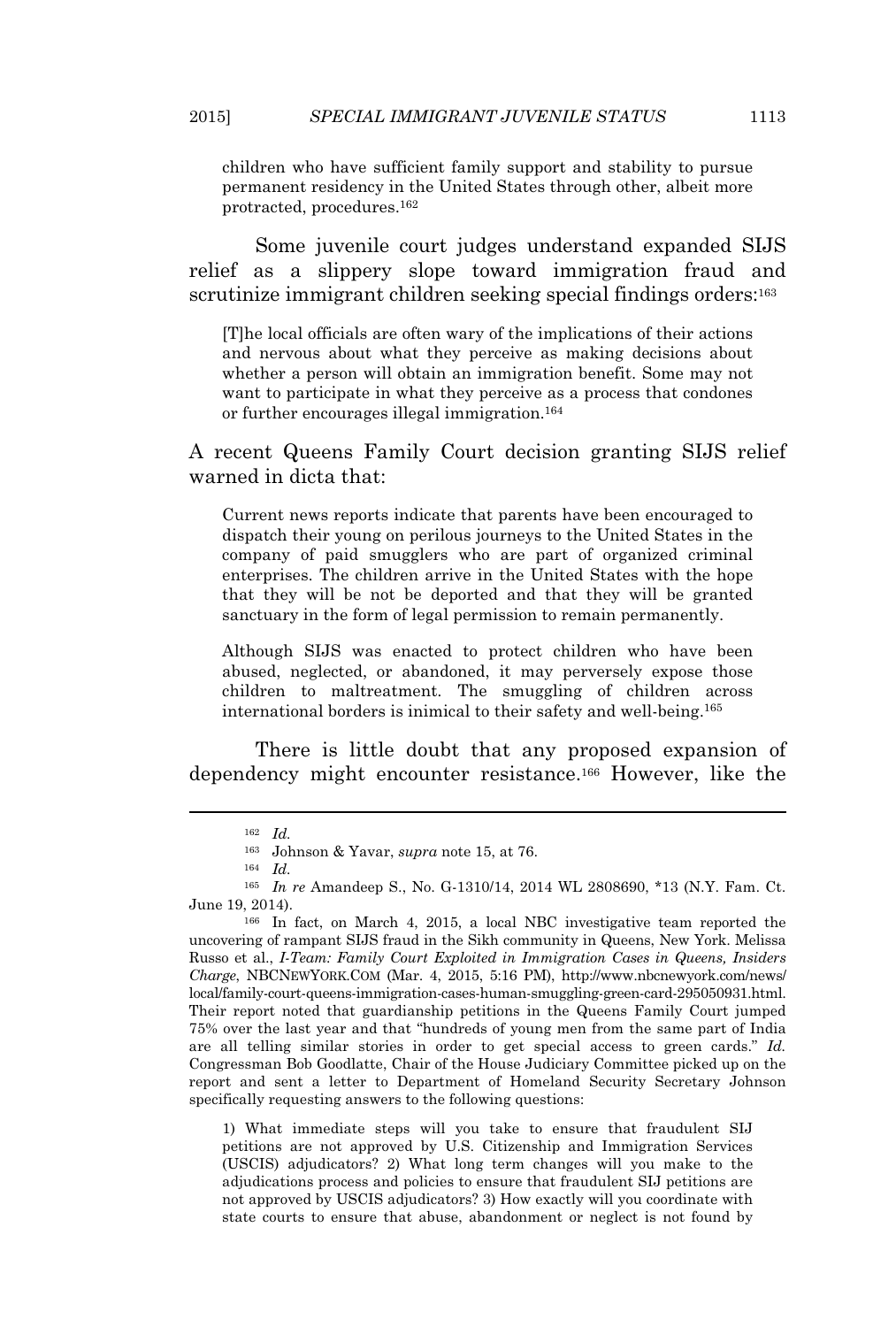2008 Amendments that codified guardianship proceedings as *per se* establishing dependency, the addition of orders of protection to a regulatory definition merely extends protection to those eligible for SIJS by authorizing a new posture by which children can approach the court. In addition, this proposal arguably expands eligibility to a much smaller group than the 2008 Amendments. At least one experienced state court judge, Judge Pfau of New York, recognizes that dependency must have a broader meaning than the narrow limitations currently imposed on the definition.<sup>167</sup>

Furthermore, the statute is not reaching enough vulnerable children, as evidenced by the small number of children actually obtaining SIJS relief. The 5,000 cap allotted to SIJS beneficiaries<sup>168</sup> has yet to be met in any year since the legislation's enactment.<sup>169</sup> There was considerable surprise and perhaps disappointment when, "rather than a flood anticipated by some SIJS detractors," the groundbreaking 2008 Amendments actually resulted in only "a trickle" of the expected increase.<sup>170</sup> For many years, only 500 SIJS beneficiaries adjusted to LPR status.<sup>171</sup> The number of beneficiaries slowly increased after the 2008 Amendments; however, even in 2013, at its peak, 2,735 reserved positions

167

Juveniles may be eligible to apply to federal immigration authorities for SIJS where, *in any category* of court proceeding, a State court has determined that they are abused, neglected or abandoned, that 'family reunification is not an option' and that it would be contrary to their best interests to return to their home country.

Memorandum from Hon. Ann Pfau, to Judges of the Family Court, *supra* note 92.

these courts when there is evidence of fraudulent claims? 4) What, if any, statutory changes do you suggest to give you additional tools to ensure that fraudulent SIJ petitions are not approved by USCIS adjudicators?

Letter from Congressman Bob Goodlatte, Chair of the House Judiciary Comm., to Jeh Johnson, Sec'y of Homeland Sec. (Mar. 19, 2015), *available at* https://goodlatte.house.gov/ system/uploads/415/original/RWG\_to\_Johnson\_3.19.15.pdf. These developments appear to be the most recent and also direct attack on SIJS as a form of relief since 1997. Various immigration advocacy agencies have come together drafting a letter in response to Congressman Goodlatte explaining the value of SIJS and correcting some exaggerations and misunderstandings of how SIJS operates. Email from Ctr. on Immigration & Child Welfare, to author (Mar. 29, 2015) (on file with author).

<sup>168</sup> Beth Morales Singh, *To Rescue, Not Return: An International Human Rights Approach To Protecting Child Economic Migrants Seeking Refuge in the United States*, 41 COLUM. J. L & SOC. PROB. 511, 526 (2008).

<sup>169</sup> *See infra* note 172.

<sup>170</sup> Jackson, *supra* note 15, at 22.

<sup>171</sup> Ooi, *supra* note 16, at 896.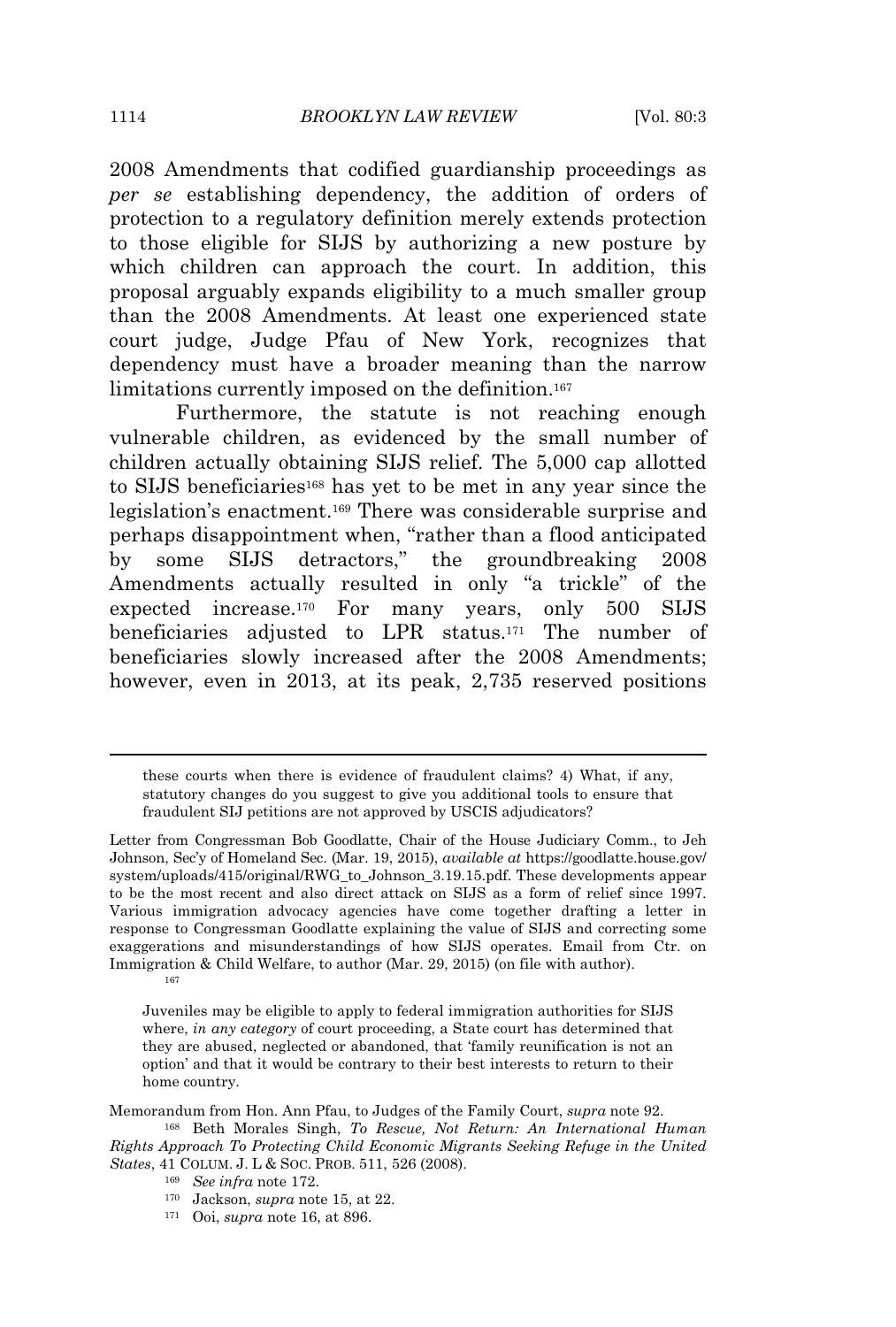remained unfilled.<sup>172</sup> In 2012, a total of 2,250 immigrant children obtained LPR status as a result of SIJS,<sup>173</sup> leaving 2,740 reserved positions empty. Even with increased eligibility, on average only one quarter of the 5,000 reserved SIJS LPR positions are filled.<sup>174</sup>

<sup>172</sup> U.S. DEP'T OF HOMELAND SEC., PERSONS OBTAINING LEGAL PERMANENT RESIDENT STATUS BY TYPE AND DETAILED CLASS OF ADMISSION: FISCAL YEAR 2013 tbl. 7 (2013), *available at* http://www.dhs.gov/yearbook-immigration-statistics-2013-lawfulpermanent-residents (click "Table 7") [hereinafter PERSONS OBTAINING LEGAL PERMANENT RESIDENT STATUS 2013 TABLE].

<sup>173</sup> U.S. DEP'T OF HOMELAND SEC., PERSONS OBTAINING LEGAL PERMANENT RESIDENT STATUS BY TYPE AND DETAILED CLASS OF ADMISSION: FISCAL YEAR 2012 tbl. 7 *available at* http://www.dhs.gov/yearbook-immigration-statistics-2012-legal-permanentresidents (click "Table 7") [hereinafter PERSONS OBTAINING LEGAL PERMANENT RESIDENT STATUS 2012 TABLE].

<sup>174</sup> Singh, *supra* note 165, at 526; Ooi, *supra* note 16, at 890, 896; Adelson, *supra* note 5, at 85.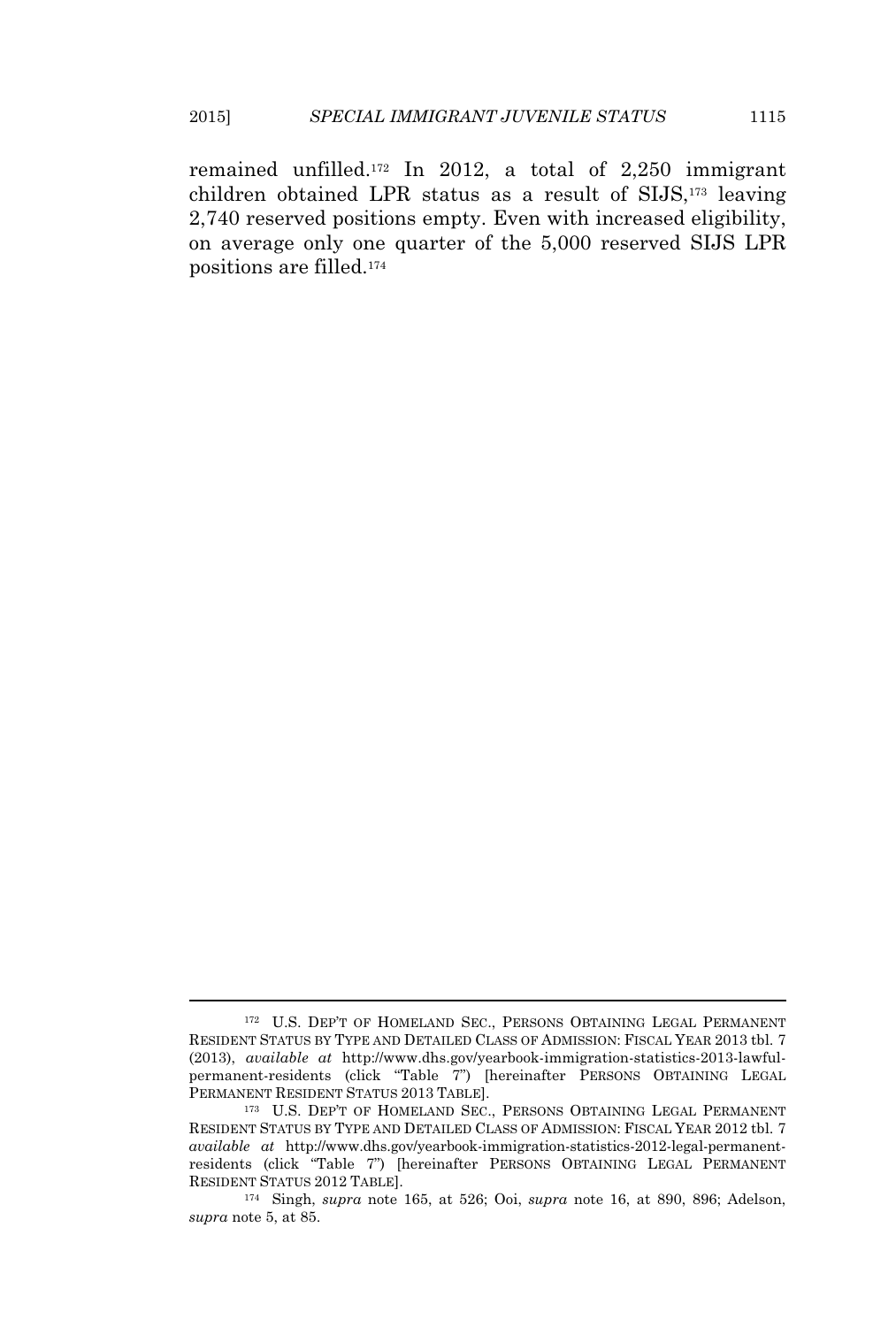| Fiscal year | Total         | <b>SIJS</b> |
|-------------|---------------|-------------|
|             | Beneficiaries |             |
| 2013        | 2,735         |             |
| 2012        | 2,250         |             |
| 2011        | 1,609         |             |
| 2010        | 1.480         |             |

# TABLE 1: TOTAL SIJS BENEFICIARIES ADJUSTING STATUS 1997- 2013<sup>175</sup>

<sup>175</sup> U.S. DEP'T OF JUSTICE, 1997 STATISTICAL YEARBOOK OF THE IMMIGRATION AND NATURALIZATION SERVICE 36 (1997), *available at* https://www.dhs.gov/ xlibrary/assets/statistics/yearbook/1997YB.pdf; U.S. DEP'<sup>T</sup> OF JUSTICE, 1998 STATISTICAL YEARBOOK OF THE IMMIGRATION AND NATURALIZATION SERVICE 32 (1998), *available at* https://www.dhs.gov/xlibrary/assets/statistics/yearbook/1998/1998yb.pdf; U.S. DEP'T OF JUSTICE, 1999 STATISTICAL YEARBOOK OF THE IMMIGRATION AND NATURALIZATION SERVICE 32 (1999), *available at* https://www.dhs.gov/xlibrary/ assets/statistics/yearbook/1999/FY99Yearbook.pdf; U.S. DEP'<sup>T</sup> OF JUSTICE, 2000 STATISTICAL YEARBOOK OF THE IMMIGRATION AND NATURALIZATION SERVICE 31 (2000), *available at* https://www.dhs.gov/xlibrary/assets/statistics/yearbook/2000/Yearbook2000.pdf; U.S. DEP'T OF JUSTICE, 2001 STATISTICAL YEARBOOK OF THE IMMIGRATION AND NATURALIZATION SERVICE 29 (2001), *available at* http://www.dhs.gov/xlibrary/ assets/statistics/yearbook/2001/yearbook2001.pdf; U.S. DEP'<sup>T</sup> OF HOMELAND SEC., PERSONS OBTAINING LEGAL PERMANENT RESIDENT STATUS BY TYPE AND DETAILED CLASS OF ADMISSION: FISCAL YEAR 2004 tbl. 5 (2002), *available at* http://www.dhs.gov/ fiscal-year-2002-yearbook-immigration-statistics-0 (click "Table 5"); U.S. DEP'<sup>T</sup> OF HOMELAND SEC., PERSONS OBTAINING LEGAL PERMANENT RESIDENT STATUS BY TYPE AND DETAILED CLASS OF ADMISSION: FISCAL YEAR 2004 tbl. 5 (2004), *available at* http://www.dhs.gov/yearbook-immigration-statistics-2003-0 (click "Table 5"); U.S. DEP'<sup>T</sup> OF HOMELAND SEC., PERSONS OBTAINING LEGAL PERMANENT RESIDENT STATUS BY TYPE AND DETAILED CLASS OF ADMISSION: FISCAL YEAR 2004 tbl. 4 (2004), *available at* https://www.dhs.gov/yearbook-immigration-statistics-2004-0 (click "Table 4"); U.S. DEP'T OF HOMELAND SEC., PERSONS OBTAINING LEGAL PERMANENT RESIDENT STATUS BY TYPE AND DETAILED CLASS OF ADMISSION: FISCAL YEAR 2005 tbl. 7 (2005), *available at* https://www.dhs.gov/yearbook-immigration-statistics-2005-3 (click "Table 7"); U.S. DEP'T OF HOMELAND SEC., PERSONS OBTAINING LEGAL PERMANENT RESIDENT STATUS BY TYPE AND DETAILED CLASS OF ADMISSION: FISCAL YEAR 2006 tbl. 7 (2006), *available at* https://www.dhs.gov/yearbook-immigration-statistics-2006-3 (click "Table 7"); U.S. DEP'T OF HOMELAND SEC., PERSONS OBTAINING LEGAL PERMANENT RESIDENT STATUS 2007 tbl. 7 (2007), *available at* http://www.dhs.gov/yearbook-immigration-statistics-2007-3 (click "Table 7"); U.S. DEP'T OF HOMELAND SEC., PERSONS OBTAINING LEGAL PERMANENT RESIDENT STATUS 2008 tbl. 7 (2008), *available at* http://www.dhs.gov/ yearbook-immigration-statistics-2008-3; U.S. DEP'T OF HOMELAND SEC., PERSONS OBTAINING LEGAL PERMANENT RESIDENT STATUS BY TYPE AND DETAILED CLASS OF ADMISSION: FISCAL YEAR 2009 tbl. 7 (2009), *available at* https://www.dhs.gov/yearbookimmigration-statistics-2009-3 (click "Table 7"); U.S. DEP'<sup>T</sup> OF HOMELAND SEC., PERSONS OBTAINING LEGAL PERMANENT RESIDENT STATUS BY TYPE AND DETAILED CLASS OF ADMISSION: FISCAL YEAR 2010 tbl. 7 (2010), *available at* https://www.dhs.gov/yearbook-immigration-statistics-2010-3 (click "Table 7"); U.S. DEP'T OF HOMELAND SEC., PERSONS OBTAINING LEGAL PERMANENT RESIDENT STATUS BY TYPE AND DETAILED CLASS OF ADMISSION: FISCAL YEAR 2011, tbl. 7 (2011), *available at* https://www.dhs.gov/yearbook-immigration-statistics-2011-legal-permanent-residents (click "Table 7"); PERSONS OBTAINING LEGAL PERMANENT RESIDENT STATUS 2012 TABLE, *supra* note 173; PERSONS OBTAINING LEGAL PERMANENT RESIDENT STATUS 2013 TABLE, *supra* note 172.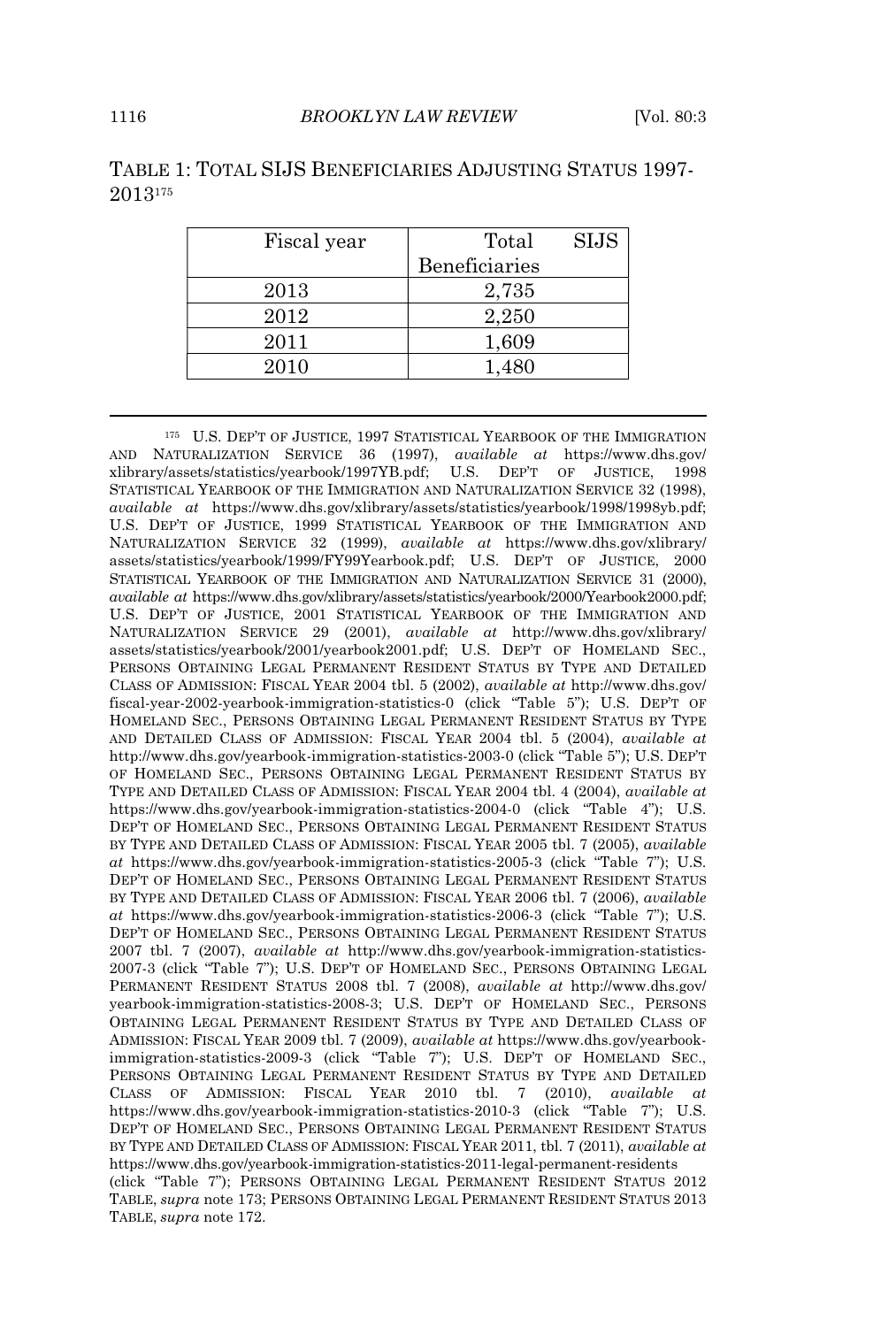| 2009 | 1,144 |
|------|-------|
| 2008 | 989   |
| 2007 | 772   |
| 2006 | 894   |
| 2005 | 660   |
| 2004 | 624   |
| 2003 | 445   |
| 2002 | 510   |
| 2001 | 541   |
| 2000 | 658   |
| 1999 | 345   |
| 1998 | 287   |
| 1997 | 430   |

A less-than-fifty percent fulfillment rate is curiously paltry when compared to the success of other immigration programs for vulnerable, undocumented immigrants; 2014 marked the fifth consecutive year where all 10,000 U-Visas<sup>176</sup> were utilized within the first several months of the fiscal year.<sup>177</sup>

No single, independent explanation has been offered for why SIJS continually remains an underutilized form of relief given the increasingly large number of vulnerable undocumented children in the United States.<sup>178</sup> Advocates suggest that a lack of awareness among child advocates and immigrant children is likely the largest contributor to the consistently low number of beneficiaries.<sup>179</sup> Regardless of the reason that SIJS relief has not reached its cap, Congress clearly left room for more children to qualify for SIJS relief. There is no principled logic to preclude children like Jane when they are clearly in need of protection and there is a continual deficit in SIJS beneficiaries.<sup>180</sup>

<sup>176</sup> The U-Visa provides relief to victims of domestic violence and is further discussed later in this piece. *See infra* note 181 and accompanying text.

<sup>177</sup> The U-Visa was created in 2008 and predictably fulfills its 10,000 quota within the first several months of the fiscal year. Daniel M. Kowalski, *USCIS Approves 10,000 U Visas for 5th Straight Fiscal Year*, LEXISNEXIS LEGAL NEWSROOM: IMMIGRATION LAW (Dec. 12, 2010 8:24 AM), http://www.lexisnexis.com/legalnewsroom/ immigration/b/insidenews/archive/2013/12/12/uscis-approves-10-000-u-visas-for-5thstraight-fiscal-year.aspx?utm\_source=Migration+%26+Child+Welfare+National+ Network+E-News&utm\_campaign=58b32dae2c-MCWNN\_E\_News\_061013&utm\_ medium=email&utm\_term=0\_4a8508bf17-58b32dae2c-90769025.

<sup>178</sup> Jackson, *supra* note 15, at 22.

<sup>179</sup> Mandelbaum & Steglich, *supra* note 9, at 612.

<sup>180</sup> Since the recent surge of unaccompanied youth across the border in 2014, there will arguably be a much higher number of SIJS petitioners and as a result a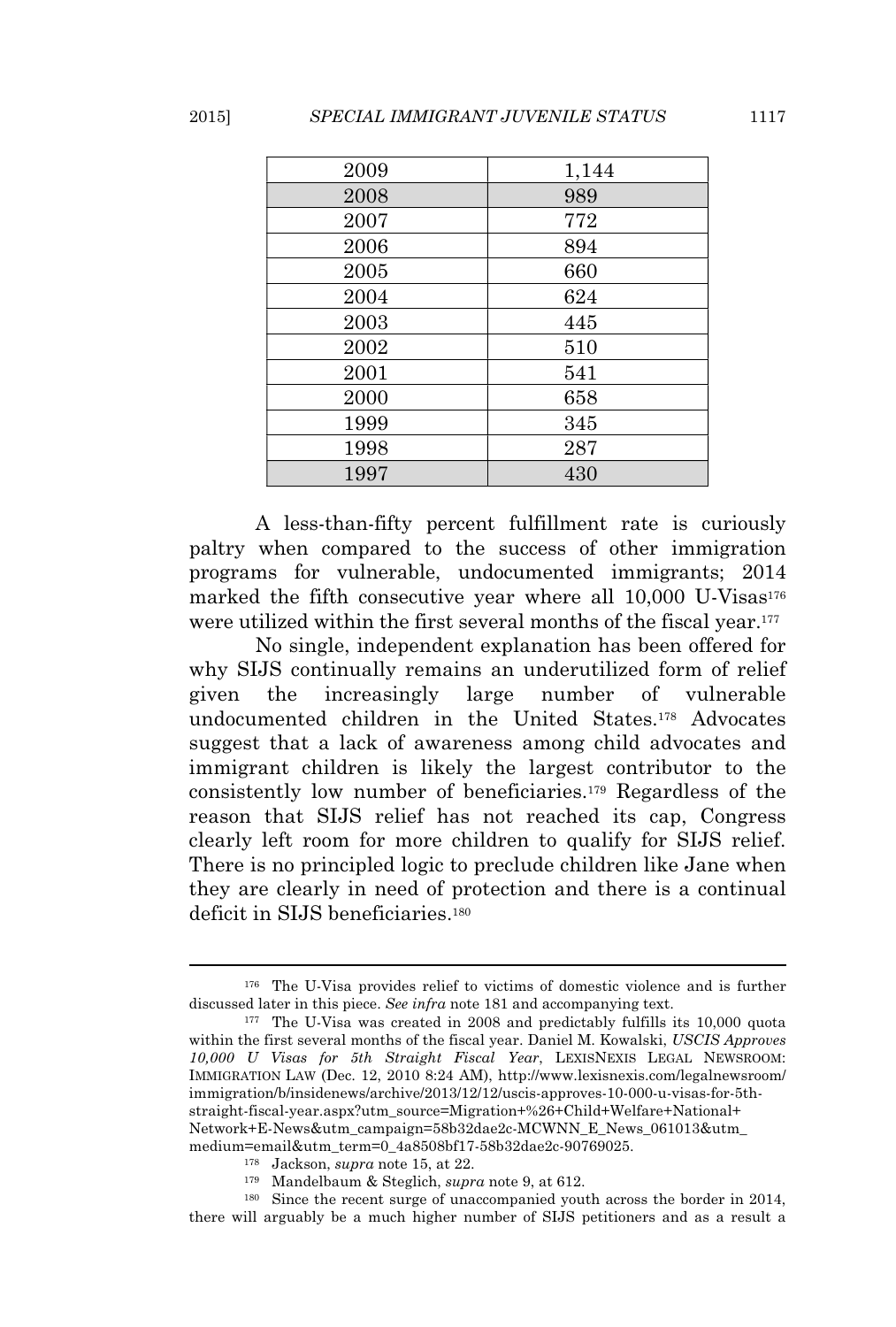Others who object to expanding the definition of dependency may argue that the addition of a final order of protection is duplicative of other forms of comparable relief, in particular the U-Visa that was designed for victims of domestic violence and might afford protection to a child like Jane.<sup>181</sup> The U-Visa is a nonimmigrant visa<sup>182</sup> available to undocumented victims of certain enumerated crimes in the United States who cooperate with law enforcement in the prosecution of crimes committed against them, including crimes categorized as domestic violence.<sup>183</sup> An integral part of the U-Visa is the receipt of a certification that the victim has cooperated with law enforcement in the prosecution of the crime.<sup>184</sup> A variety of state-recognized officials have the authority to grant these certificates, including police commissioners, family court judges, head officials of state agencies, and other state officials.<sup>185</sup> U-Visa holders are eligible to adjust to LPR status after three years of U-Visa status.<sup>186</sup>

The U-Visa does not offer relief that obviates the need for additional federal regulatory guidance as to the meaning of SIJS dependency. Children are currently eligible for U-Visa status either as the primary beneficiaries or as derivatives of a

<sup>182</sup> A nonimmigrant visa is one that is "issued to persons with a permanent residence outside the U.S. but who wishes to be in the U.S. on a temporary basis" as opposed to an immigrant visa which is issued to a person who plans to change his residency to the United States. U.S. DEP'T OF HOMELAND SEC., *Immigrant Visas v. Nonimmigrant Visas*, U.S. CUSTOMS AND BORDER PROTECTION, https://help.cbp.gov/ app/answers/detail/a\_id/72/~/immigrant-visas-vs.-nonimmigrant-visas (last visited May 1, 2015).

<sup>183</sup> Immigration and Nationality Act,  $8$  U.S.C.  $\frac{6}{9}$  1101 (a)(15)(U) (2012).

<sup>184</sup> *Id.*

<sup>185</sup> U.S. DEP'<sup>T</sup> OF HOMELAND SEC., U VISA LAW ENFORCEMENT CERTIFICATION RES GUIDE FOR FEDERAL, STATE, LOCAL, TRIBAL AND TERRITORIAL LAW ENFORCEMENT 2-3, *available at* http://www.dhs.gov/xlibrary/assets/dhs\_u\_visa\_certification\_guide.pdf.

<sup>186</sup> 8 U.S.C. § 1101 (a)(15)(U).

much higher number of SIJS beneficiaries. Hulse, *supra* note 42; Preston, *supra* note 3. It remains to be seen whether SIJS will reach the 5,000 cap for 2014.

<sup>181</sup> Liebmann, *supra* note 36, at 652. Liebmann notes that SIJS, VAWA, and U visas are the most utilized forms of relief for immigrant survivors of family crisis. The Violence Against Women Act (VAWA) is not as applicable here because it requires that the abusing parent be either a United States citizen or a permanent resident in order for a child to seek relief under the statute. VAWA relief was enacted in 1994 and was the first immigration remedy provided explicitly for victims of domestic violence. A VAWA self-petitioner must satisfy seven requirements to establish eligibility: "(1) relationship to the abuser; (2) that the abuser is a U.S. citizen or lawful permanent resident; (3) that the petitioner resides in the United States (though there are exceptions to this); (4) that the petitioner does, or at one time did, reside with the abuser; (5) credible evidence of battery or extreme cruelty; (6) good moral character; and (7) that the petitioner married the abuser in good faith, and not for the purpose of evading immigration laws." *Id.* at 653 (citation omitted). The most difficult criteria for a victim to prove is the "credible evidence of battery" though orders of protection are used and considered to be "convincing" evidence of battery. *Id.*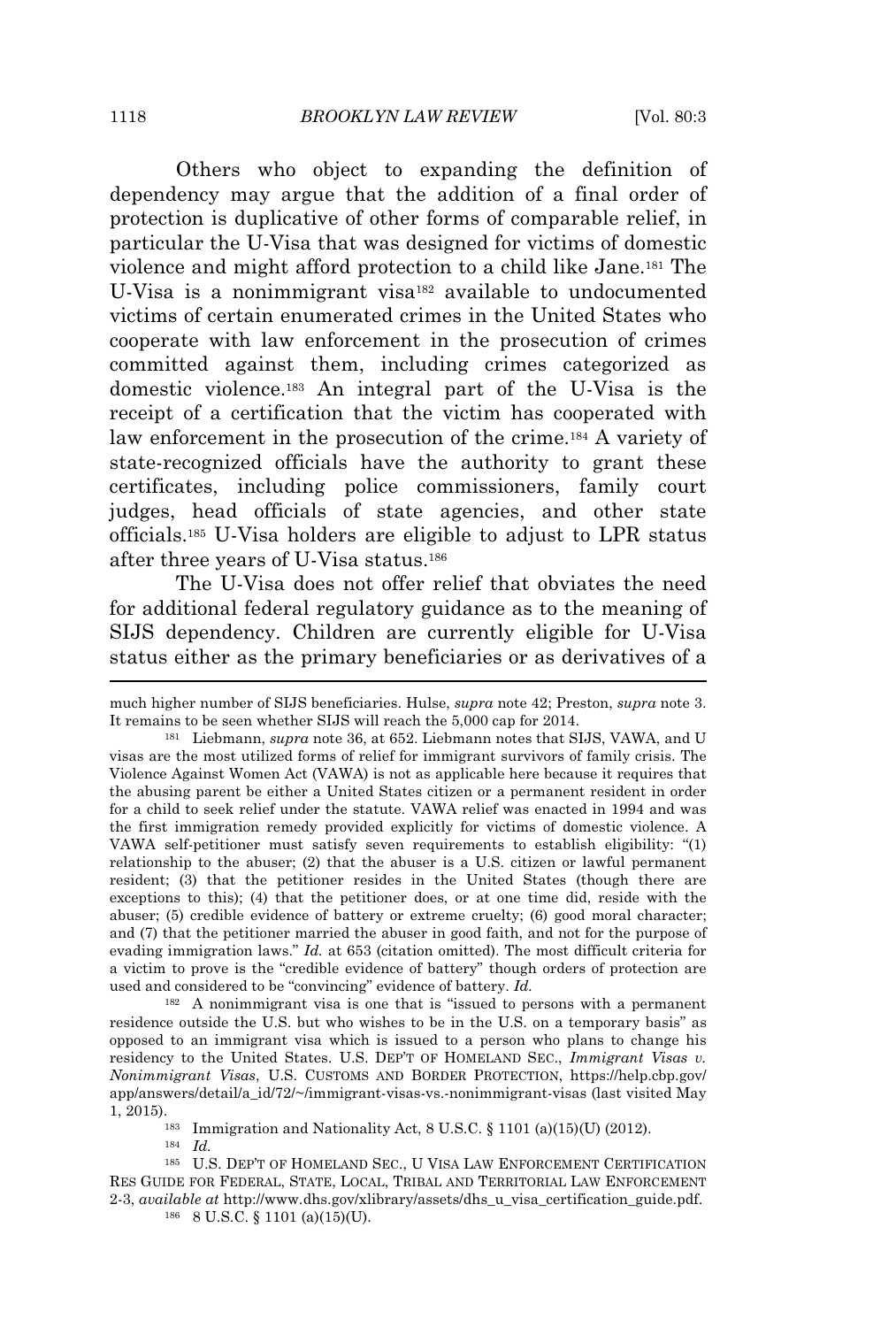parent's petition, but the enumerated crimes do not include child specific "civil-crimes" like neglect, abuse, abandonment.<sup>187</sup> In addition, the U-Visa is a nonimmigrant visa, and beneficiaries do not become eligible to petition for LPR status until two years after they have held U-Visa status.<sup>188</sup> For SIJS beneficiaries, timely processing is important because federal and state college financial aid often depend upon one's legal immigration status.<sup>189</sup> Thus, the U-Visa is not a viable solution for children like Jane who might have only suffered civil rather than criminal harms and who rely on expedient processing in order to lead stable lives.

In addition, a parent could petition for a U-Visa and include his or her child as a derivative on the application, but derivative status is not adequate immigration relief for a vulnerable child. Jane's mother may be ineligible for a U-Visa for a variety of fairly common reasons, including "some aspect of [a parent's] background such as a criminal record or immigration violation, or  $\Box$  simply unsuccessfully steering a course through the minefield of immigration by, for example, not using an attorney but rather trusting a 'notario' who files botched papers." <sup>190</sup> Battered spouses are often deterred from seeking help from the police because of the fear of deportation or arrest.<sup>191</sup> Seth Wessler conducted research about family strife and found "[i]n numerous cases, police arrested victims of domestic violence while investigating a report of abuse." <sup>192</sup> This same deterrence might also prevent a parent from seeking an order of protection on behalf of a child, but a parent's failure to seek an order of protection is not damning to a child's ability to seek a civil protection order. In many states, child protective services may seek an order of protection on behalf of a child or the child herself may petition the court for protection.<sup>193</sup>

syst (click link for "Report File"); Liebmann, *supra* note 36, at 655; WESSLER, *supra*, at 33. <sup>192</sup> *Id.*

<sup>193</sup> "State protection-order statutes fall loosely into three groups with regard to standing for minor petitioners: (1) statutes that expressly grant standing to some or all minors; (2) statutes that expressly deny standing to some or all minors; and (3)

<sup>187</sup> 8 U.S.C. § 101(a)(15)(V).

<sup>188</sup> Liebmann, *supra* note 36, at 655.

<sup>189</sup> Adelson, *supra* note 5, at 83.

<sup>190</sup> David B. Thronson, *Custody and Contradictions: Exploring Immigration Law As Federal Family Law in the Context of Child Custody*, 59 HASTINGS L.J. 453, 480 (2008). These same reasons illustrate why VAWA derivative status described *supra* note 176 also provides inadequate protection to children.

<sup>191</sup> SETH FREED WESSLER, APPLIED RESEARCH CENTER, SHATTERED FAMILIES; THE PERILOUS INTERSECTION OF IMMIGRATION ENFORCEMENT AND THE CHILD WELFARE SYSTEM 33 (2011), *available at* http://www.immigrationresearch-info.org/report/other/ shattered-families-perilous-intersection-immigration-enforcement-and-child-welfare-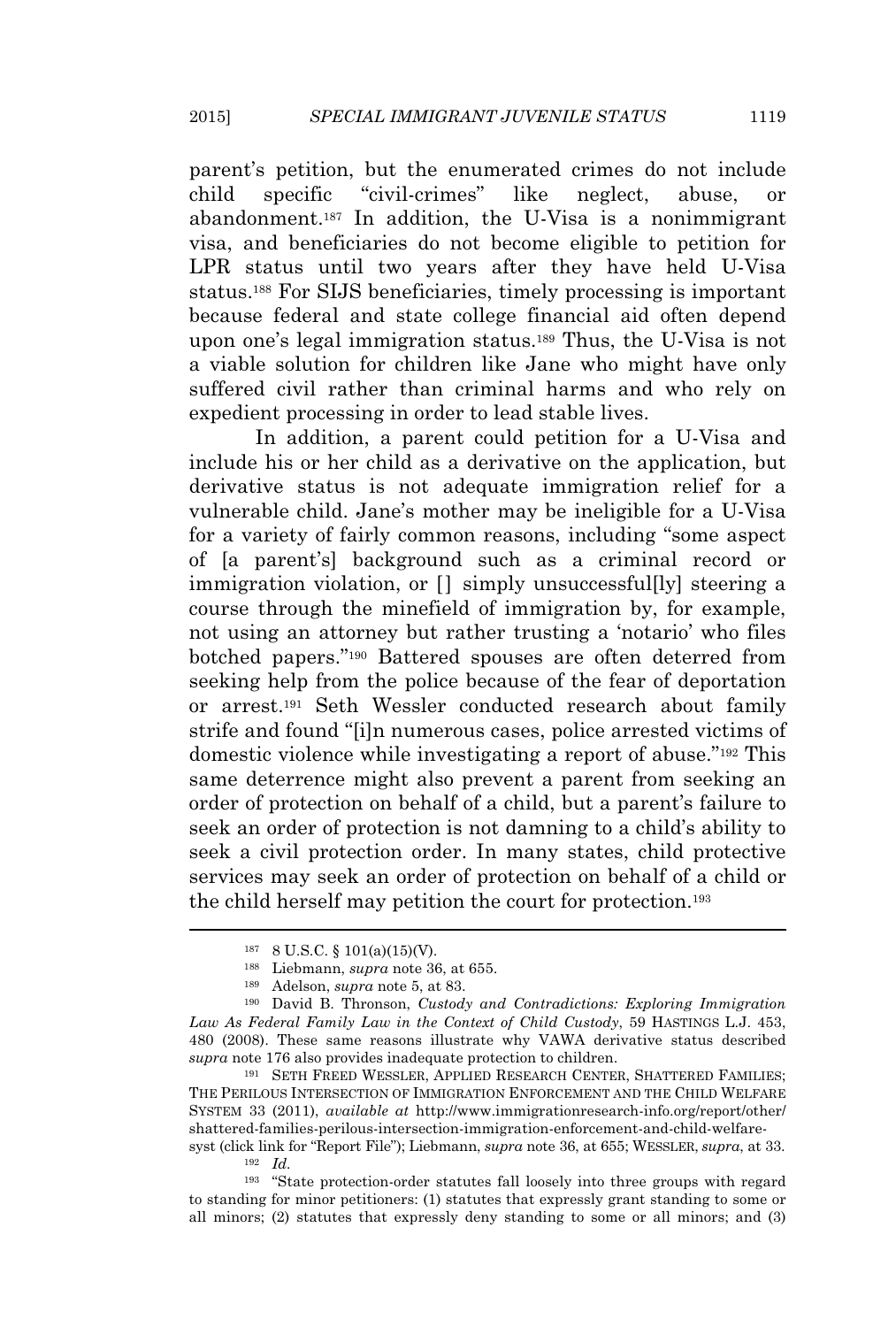It is extremely difficult to secure a U-Visa given the high demand and potential hurdles.<sup>194</sup> As a result, the U-Visa is not a viable option for children like Jane, and regulatory action remains the most feasible, practical solution to protect undocumented children who live in homes where there is domestic violence.

#### **CONCLUSION**

SIJS legislation has had a tumultuous history, beginning as a remedy intended for foster care children and currently utilized as a more comprehensive, child-specific immigration remedy because of the lack of any comparable child-specific immigration relief.<sup>195</sup> Given the recent influx of children across the southern border of the United States, the need for child-specific immigration reforms has become a politically, emotionally, and economically charged conversation in the public sphere.<sup>196</sup> Yet, the disturbing reality is that many undocumented children are vulnerable, not as they cross the border seeking a better life, but after arriving in the United States where they live in the shadows.

If there were a principled reason to justify the distinctions that SIJS legislation makes in determining eligibility for a state special findings order, perhaps the conversation about the problems with SIJS would be troubling but brief. However, there is no reasonable explanation for the distinctions. Advocates who continue to argue for legislative expansion of SIJS risk wasting their efforts in the current political climate. The increased tension at the southern border of the United States and the amplified dialogue around illegal immigrants living in the United States add to the already charged nature of the immigration debate.<sup>197</sup> Rather, advocates should focus their efforts on data collection and regulatory action, which will provide a faster and less politically charged process.

Advocates must make efforts to increase data collection of SIJS seekers in the state courts and those who file with USCIS. Some have recognized this informational gap and

statutes that are ambiguous or silent on the issue." Martin, *supra* note 131, at 469-71 (citations omitted).

<sup>194</sup> The 10,000 U-Visa quota is routinely met within the first several months of each fiscal year. Kowalski, *supra* note 177.

<sup>195</sup> *See supra* Part I.

<sup>196</sup> Hulse, *supra* note 42; *see also* Preston, *supra* note 3.

<sup>197</sup> *See supra* Part III.B.